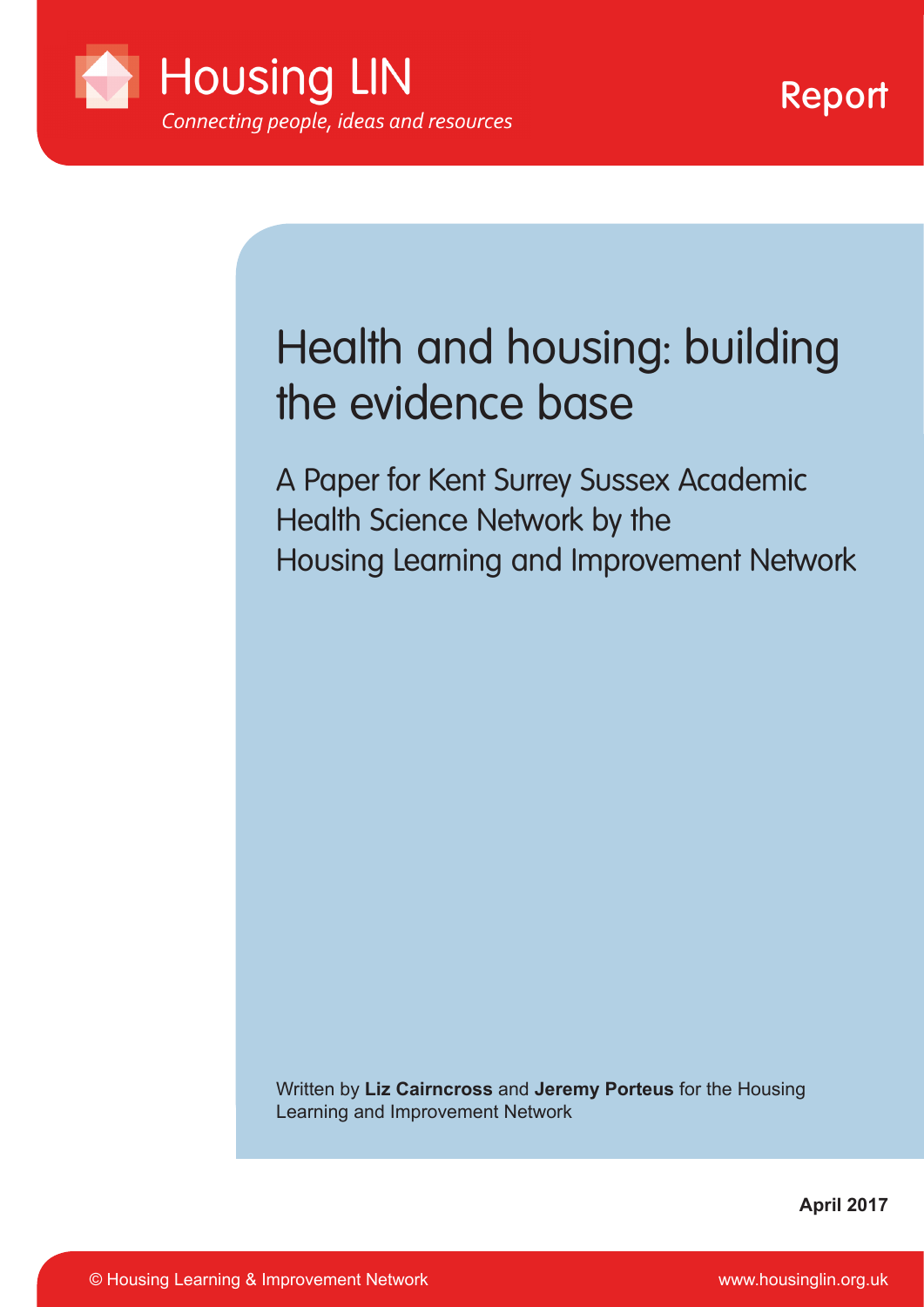# **1. Introduction**

This paper provides a review of the evidence base in relation to projects and pilot initiatives across the UK which bring together health and housing, with a particular focus on older people. Evidence has been included about projects which contribute to:

- Improving health outcomes
- Reducing demand/expenditure
- Improving patient/resident experience

At a time of considerable pressure on budgets and resultant system transformation and service reform across health and social care economies, the review will be used to inform Kent Surrey Sussex Academic Health Science Network's (KSS AHSN) planning for future service development and potential investment, particularly around hospital admissions and delayed discharge of care. This is part of the Network's strategic priority to promote 'Living Well For Longer' (LWFL).

The review involved a search of key websites and databases, including: the Housing Learning and Improvement Network (LIN), King's Fund, National Housing Federation, Age UK, Centre for Ageing Better, Institute of Public Care (IPC), Association of Directors of Adult Social Services (ADASS), Personal Social Services Research Unit (PSSRU), NHS Improvement and NICE, as well as telephone interviews with key stakeholders to provide a detailed understanding of effective health and housing initiatives.

The review provides a strategic overview of the policy context, followed by sections covering:

- Housing with care
- Housing advice and information
- Aids and adaptations
- • Handyperson schemes
- **Falls prevention**
- • Assistive technology and telecare
- Discharge services
- • Design of the built environment
- Warm housing and fuel poverty
- • Dementia related initiatives
- Other projects

Each section contains a brief introduction, a review of relevant research, and examples of current projects and initiatives. The conclusion summarises the evidence in terms of the three areas specified above, as well as setting out points for consideration.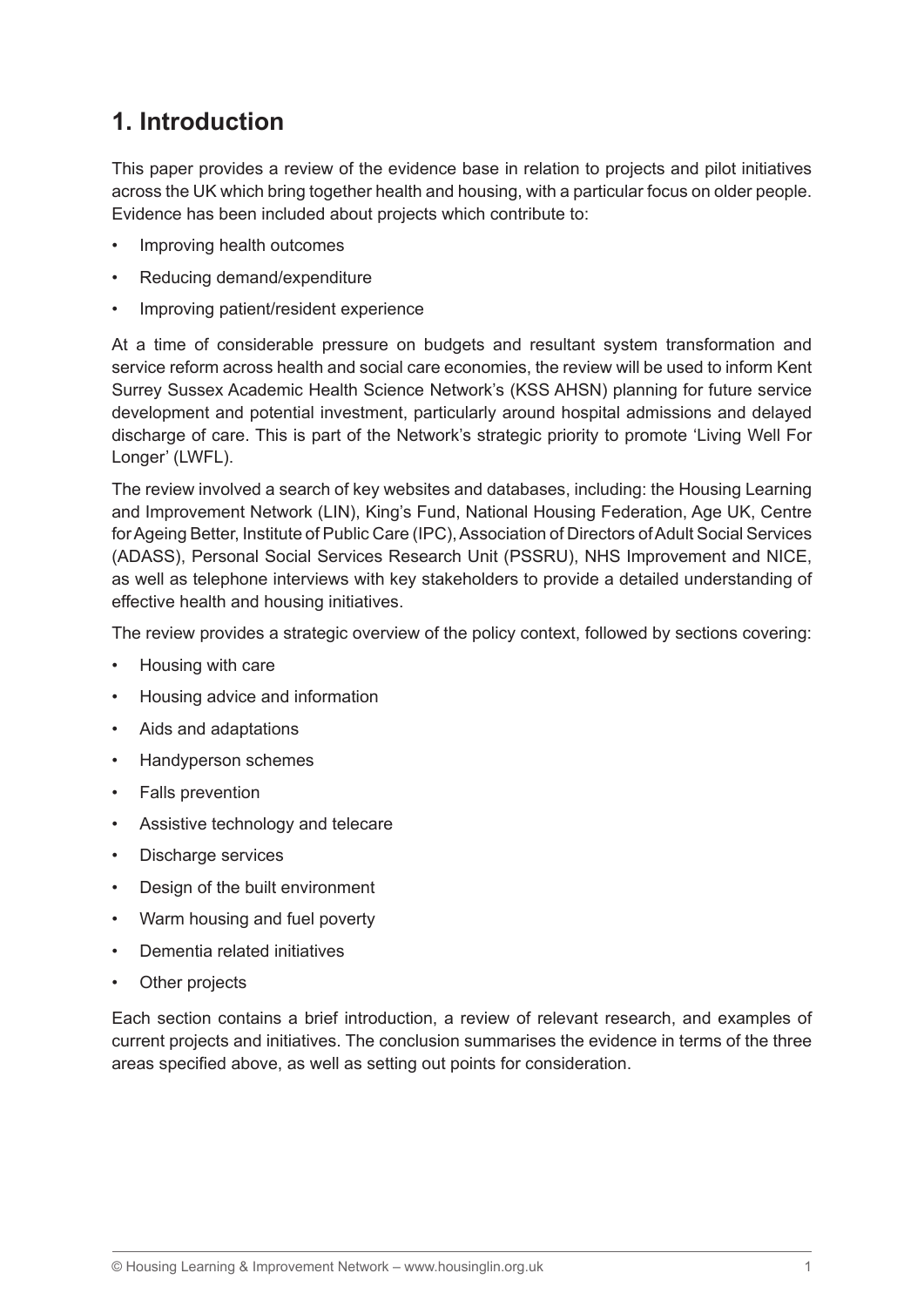### **2. The policy context – a strategic overview**

#### **Key issues:**

- There is a strong policy drive for integrated approaches to preventing admission to **hospital and expediting hospital discharge.**
- **Delayed transfers of care and system wide pressures, including the funding of adult social care, are affecting the ability of the NHS to cope**
- The role of housing in helping to relieve these pressures and enable older people **to live in their own homes is increasingly recognised both in policy and funding provision.**

The role of housing as a determinant of health has been reflected in recent policy. The statutory guidance around the implementation of the Care Act 2014 asserts that:

*"Housing is therefore a crucial health-related service which is to be integrated with care and support and health services to promote the wellbeing of adults and carers and improve the quality of services offered."*

*Section 15.50*, [Care and support statutory guidance](https://www.gov.uk/government/publications/care-act-statutory-guidance/care-and-support-statutory-guidance)

Under the Care Act, 2014, there is a requirement for closer cooperation between services that support the health and wellbeing of those who may be in need of care and support in order to deliver more person-centred outcomes.

In October 2016, a national Clinical Commissioning Group (CCG) engagement programme was launched, supported by the Housing LIN<sup>1</sup>, which focuses on three elements related to housing:

- How housing can help prevent people from being admitted to hospital:
- How housing can help people be discharged from hospital; and
- How housing can support people to remain independent in the community.<sup>2</sup>

And, as part of the drive for more integrated approaches, a pioneering **[Health and Housing](http://www.housinglin.org.uk/_library/Resources/Housing/Support_materials/Other_reports_and_guidance/A_Memorandum_of_Understanding_MoU_to_support_joint_action_on_improving_health_through_the_home.pdf)** [Memorandum of Understanding to support joint action on improving health through the home](http://www.housinglin.org.uk/_library/Resources/Housing/Support_materials/Other_reports_and_guidance/A_Memorandum_of_Understanding_MoU_to_support_joint_action_on_improving_health_through_the_home.pdf) (MoU) was agreed between government departments, agencies such as ADASS, NHS England, Public Health England, and the Homes and Communities Agency, and other housing and health sector organisations in 2014.

The MoU details areas of improvement, and the action plan aims to ensure that organisations work together to:

- Establish and support national and local dialogue, information exchange and decisionmaking across government, health, social care and housing sectors;
- Coordinate health, social care, and housing policy;
- Enable improved collaboration and integration of healthcare and housing in the planning, commissioning and delivery of homes and services;

<sup>1</sup> Porteus J (2016) [Home is where the health is,](http://www.housinglin.org.uk/_library/Resources/Housing/Blogs/HLIN_Blog_Health_and_Housing.pdf) Housing LIN

<sup>2</sup> NHS England (2016) *Quick Guide: Health and Housing Transforming Urgent and Emergency Care Services in England*, NHS England/Public Health England/Department of Health.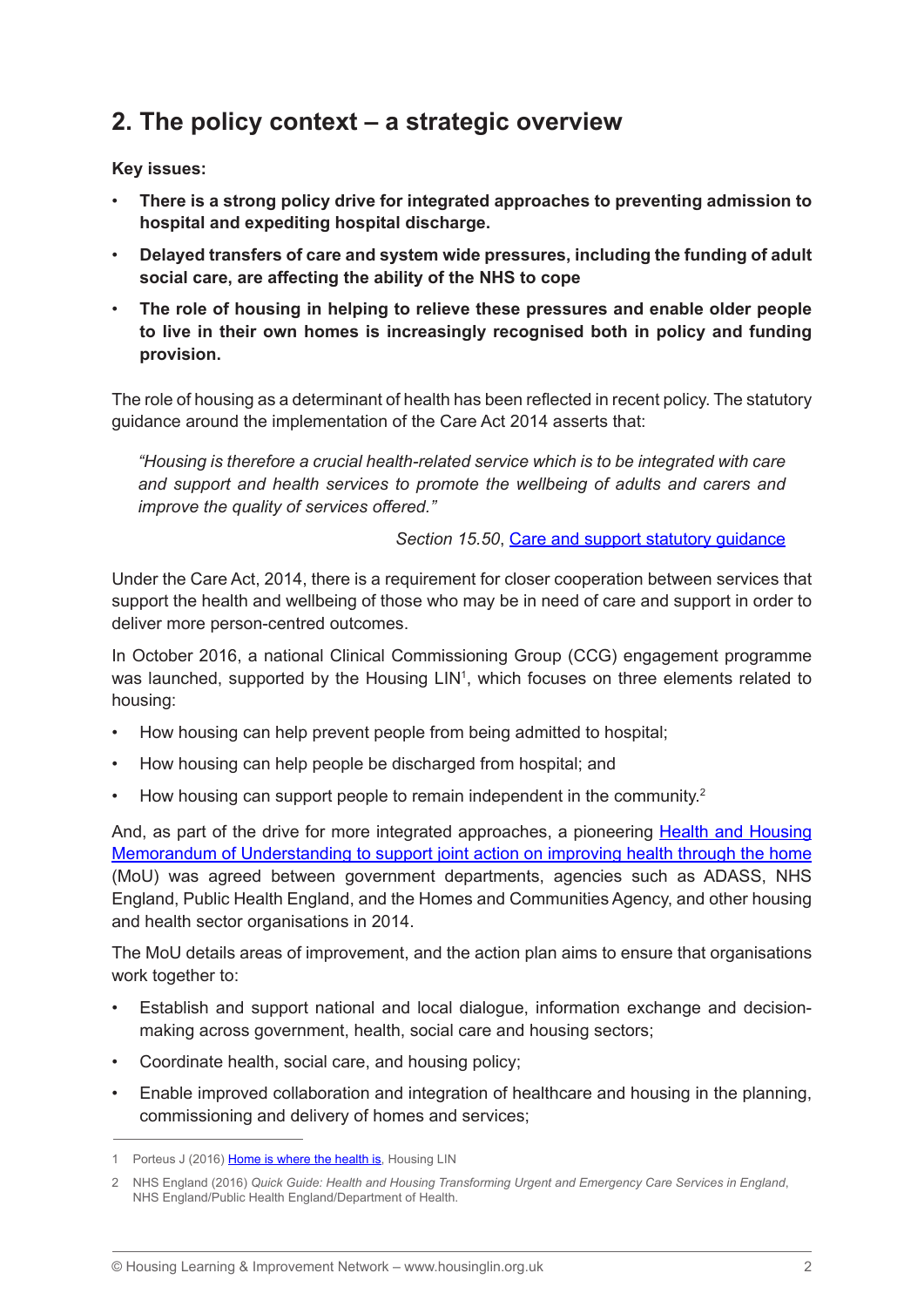- Promote the housing sector contribution to: addressing the wider determinants of health; health equity; improvements to patient experience and
- Develop the workforce across sectors so that they are confident and skilled in understanding the relationship between where people live and their health and wellbeing and are able to identify suitable solutions to improve outcomes.

To accelerate progress towards integration, 14 pioneer areas were set up in 2013 with the aim of bringing health and social care services closer together to provide better care and reducing the need for emergency care in hospital or care homes. An interim evaluation of the first year of the NHS Pioneers programme found that few Pioneers were involving services such as housing.

NHS England's [NHS Five Year Forward View](https://www.england.nhs.uk/wp-content/uploads/2014/10/5yfv-web.pdf) (FYFV) and their recently published [Next Steps](https://www.england.nhs.uk/wp-content/uploads/2017/03/NEXT-STEPS-ON-THE-NHS-FIVE-YEAR-FORWARD-VIEW.pdf) [on the NHS Five Year Forward View](https://www.england.nhs.uk/wp-content/uploads/2017/03/NEXT-STEPS-ON-THE-NHS-FIVE-YEAR-FORWARD-VIEW.pdf) both emphasize that new care models are needed to support and care for people. Key messages include: more attention to prevention and public health; greater control for patients of their own care; and greater integration.<sup>3</sup> The FYFV noted that a key condition for transformation across local health economies is a strong primary and out-of-hospital care system, with well-developed planning about how to provide care in people's own homes, with a focus on prevention, promoting independence and support to stay well.

A vanguard programme was established to test out different care models. Three (of the seven) suggested models that are being prototyped have a potential link to housing:

- Multi-Speciality Community Providers (MCPs) which build out from groups of GP practices operating together and include nurses, therapists and community-based professionals *'to become the focal point for a range of care needed by their registered patients'*. They are expected to offer care in some *'fundamentally different ways'*.
- Integrated Primary and Acute Care Systems (PACs) which allow a single organisation to provide NHS list-based GP and hospital services, together with mental health and community care services. These new organisations are expected to reinforce out-ofhospital care, rather than providing a feeder for hospitals.
- Enhanced health in care homes to develop new models of 'in-reach' support to provide better tailored, active health and rehabilitation support for residents.

In the KSS region there are two Vanguard sites: **[Encompass](http://www.encompass-mcp.co.uk/about-us/)** (Whitstable, Faversham, Canterbury, Ash and Sandwich), an MCP which will include three health and social care hubs and community hospital beds, nursing home beds and extra care facilities; and Foundation Healthcare Group (Dartford and Gravesham), multi-provider hospital.

The Better Care Fund (BCF) also provides further support for integration with a pooled budget for Health and Well-being Boards, including in relation to housing funding for the Disabled Facilities Grant.

Whilst the 2016/17 Better Care Fund (BCF) Policy Framework does not set specific targets for use of Disabled Facilities Grant (DFG), home adaptations provision can contribute to meeting BCF conditions and targets, such as reducing delayed transfers of care (DTOCs), as well as helping to meet Public Health, NHS and Social Care Outcomes. Significant extra resources for DFG, alongside local flexibilities, provide an opportunity to innovate to integrate housing-

<sup>3</sup> Ham C & Murray R (2015) **[Implementing](http://www.kingsfund.org.uk/sites/files/kf/field/field_publication_file/implementing-the-nhs-five-year-forward-view-kingsfund-feb15.pdf) the NHS five year forward view: aligning policies**, London: King's Fund.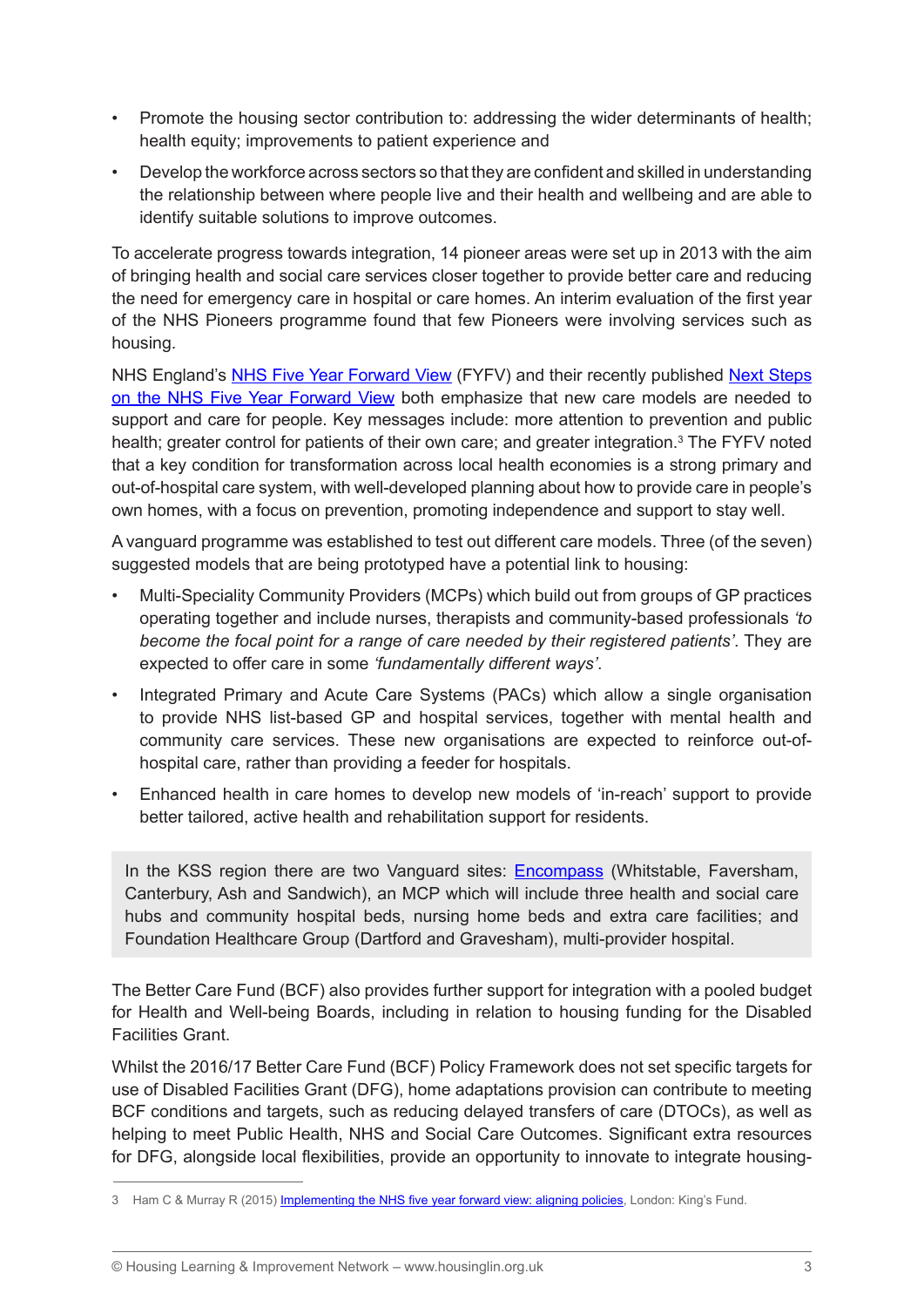related provision into local service planning and reduce DTOCs. In 2016-17 the national DFG allocation was £394m, up from £220m in 2015-16, an increase of about 80%. The **BCF revenue** [funding for DFGs](https://www.england.nhs.uk/?s=bcf+allocations) in the KSS area in 2016-17 was: Kent £13.1m, Surrey £6.9m, West Sussex £6.5m and East Sussex £5.6m.

The drive to reduce hospital attendance and admission is in response to growing pressures. The Government Select Committee on Health observed that Accident and Emergency departments in England are managing unprecedented levels of demand and commented that:

*Achieving safe and timely performance in urgent and emergency care is an increasing challenge primarily as a result of growing and rapidly evolving demand as patients attend*  with more complex conditions but also as a result of system-wide pressures affecting *the ability of the NHS and social care to cope. The declining level of performance in A&E is a marker of stress across the whole system of health and social care.*<sup>4</sup>

This is reflected in a recent National Audit Office report:

*There are currently far too many older people in hospitals who do not need to be there, at an estimated cost to the NHS of around £820 million.*<sup>5</sup>

The NAO report found that the number of delayed transfers of care are *increasing at an alarming rate* and were probably an underestimate. In addition, unnecessary stays in hospital result in worse health outcomes for patients and can increase their long-term care needs.

A recent [ADASS budget survey](https://www.adass.org.uk/media/5379/adass-budget-survey-report-2016.pdf) reported that Directors of Social Services see increased prevention and the integration of health and social care as the two most important ways in which savings can be made over the next three years. But, as budgets continue to reduce in real terms, it is becoming harder and harder for councils to manage the tension between prioritising statutory duties towards those with the greatest needs and investing in services that will prevent and reduce future needs. Councils will be spending 4% less on prevention in 2016-17 than last year.

The Department of Health's [Public Health Outcomes Framework](http://www.phoutcomes.info/) includes indicators concerned with older people, which may potentially be influenced by housing-related initiatives: healthrelated quality of life in older people; excess winter deaths; injuries due to falls in people aged 65 and over; and hip fractures in people aged 65 and over. Linked to this, NICE published guidance in 2015 on: *[Excess winter deaths and morbidity and the health risks associated with](https://www.nice.org.uk/guidance/ng6) [cold home](https://www.nice.org.uk/guidance/ng6)* which includes recommendations for a health and housing referral service – to identify people at risk of ill health from living in a cold home, and to provide tailored solutions accessed through a single point of contact. It places a requirement for the NHS to work with other bodies to address the problem of deaths caused by cold homes, and recommends integrated teams. It also contains provisions on discharging vulnerable people from health or social care settings to a warm home.

In March 2016, NHS England announced plans for ten new housing developments as part of the [Healthy New Towns programme](https://www.england.nhs.uk/ourwork/innovation/healthy-new-towns/) to shape the health of communities, and to rethink how health and care services can be delivered (including [Ebbsfleet](https://www.england.nhs.uk/ourwork/innovation/healthy-new-towns/ebbsfleet/) Garden City Healthy New [Town\)](https://www.england.nhs.uk/ourwork/innovation/healthy-new-towns/ebbsfleet/). The programme offers an opportunity to rethink how to improve health through the built environment.

<sup>4</sup> [Commons Select Committee on Health](http://www.publications.parliament.uk/pa/cm201617/cmselect/cmhealth/277/27703.htm?utm_source=277&utm_campaign=modulereports&utm_medium=sumbullet) (October 2016)

<sup>5</sup> National Audit Office (2016) [Discharging older patients from hospital](https://www.nao.org.uk/wp-content/uploads/2015/12/Discharging-older-patients-from-hospital.pdf), HC 18, NAO.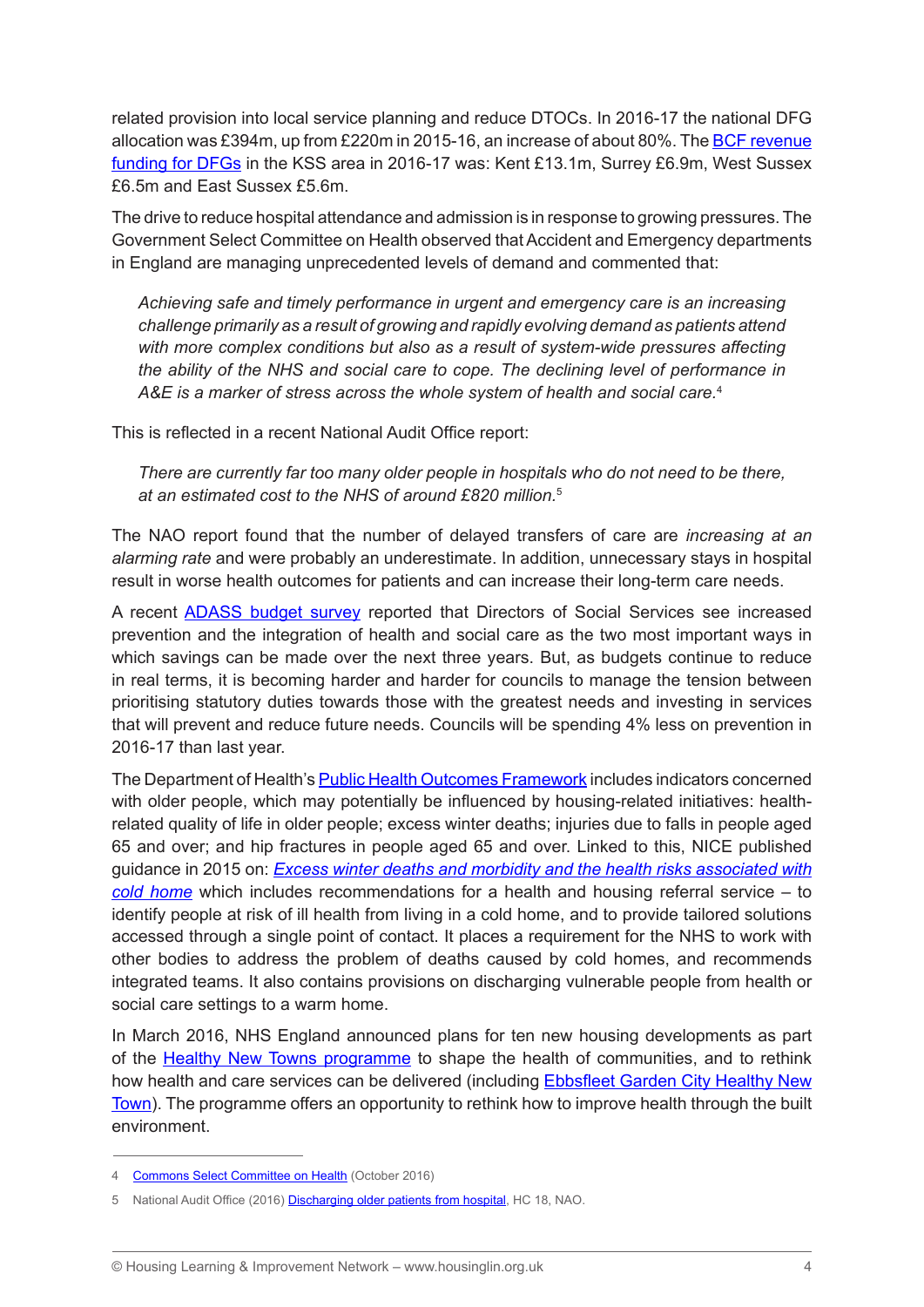The policy drive for housing-related initiatives and approaches to support good health outcomes in older people is not confined to central government. The Local Government Association argues that housing should be central to emerging models of integrated health and social care services, activities, and facilities<sup>6</sup>. In neighbouring Buckinghamshire, the Housing LIN has been working with the County Council Adult Social Care, district housing authorities, the CCG, and other statutory and non-statutory sector partners to help develop an integrated housing with care framework to procure 8 new extra care housing schemes, including a community hub model.

On an international scale, the World Health Organization (WHO) has promoted the concepts of age-friendly cities and lifetime neighbourhoods through its [Age-friendly Environments](http://www.who.int/ageing/age-friendly-environments/en/) [Programme](http://www.who.int/ageing/age-friendly-environments/en/). The WHO describes an age-friendly city as one that:

*... is an inclusive and accessible urban environment that promotes active ageing … An age-friendly city adapts its structures and services to be accessible to and inclusive of older people with varying needs and capacities.*<sup>7</sup>

In making the case for age-friendly environments, the WHO notes that older people who live in an unsafe environment or areas with multiple physical barriers are less likely to get out, and are therefore more prone to isolation, depression, reduced fitness and increased mobility problems.

The majority of older people (90%) live independently in mainstream housing, and some will need help to maintain their health and independence in those homes for longer. For example, the number of older people with a mobility impairment in England is expected to increase by nearly 50% in the next 15 years.<sup>8</sup> Handler<sup>9</sup> cites a range of research evidence that highlights the relationship between housing, health and older people:

- Time spent at home indoors increases in older age: 80% of a day for those 65 and over; and 90% for those aged 85 and over.
- Older people are more likely than any other age group to live in homes that are in a poor state of repair, that lack reasonable bathroom and/or kitchen facilities, that are not sufficiently warm in winter, and that pose a significant risk to health.
- • Risk of falls and winter deaths are closely related to poor housing.
- The majority of older people live in mainstream housing and would prefer to remain living independently in their own homes.
- In spite of declining space standards, there is a growing not lessening need for space 'at home' in older age.

The sections below review the evidence and examples of a range of approaches and projects which bring together housing-related activity to improve the health outcomes of older people.

<sup>6</sup> LGA (2016) Building our homes, [communities](http://www.local.gov.uk/documents/10180/7632544/5.5+Housing+commission_v12_compressed+WEB.pdf/ea3bad67-4c85-423f-aa45-f07888ff0fc5) and future: Preliminary findings from the LGA Housing Commission, LGA.

<sup>7</sup> WHO (2007) Global age-friendly cities: a guide, Switzerland: WHO

<sup>8</sup> Handler S (2014) [A research and evaluation framework for Age-Friendly Cities](http://hummedia.manchester.ac.uk/institutes/micra/A%20Research%20and%20Evaluation%20Framework%20for%20Age-friendly%20Cities_web%20version.pdf), UK Urban Ageing Consortium.

<sup>9</sup> Handler S (2014) Op. cit.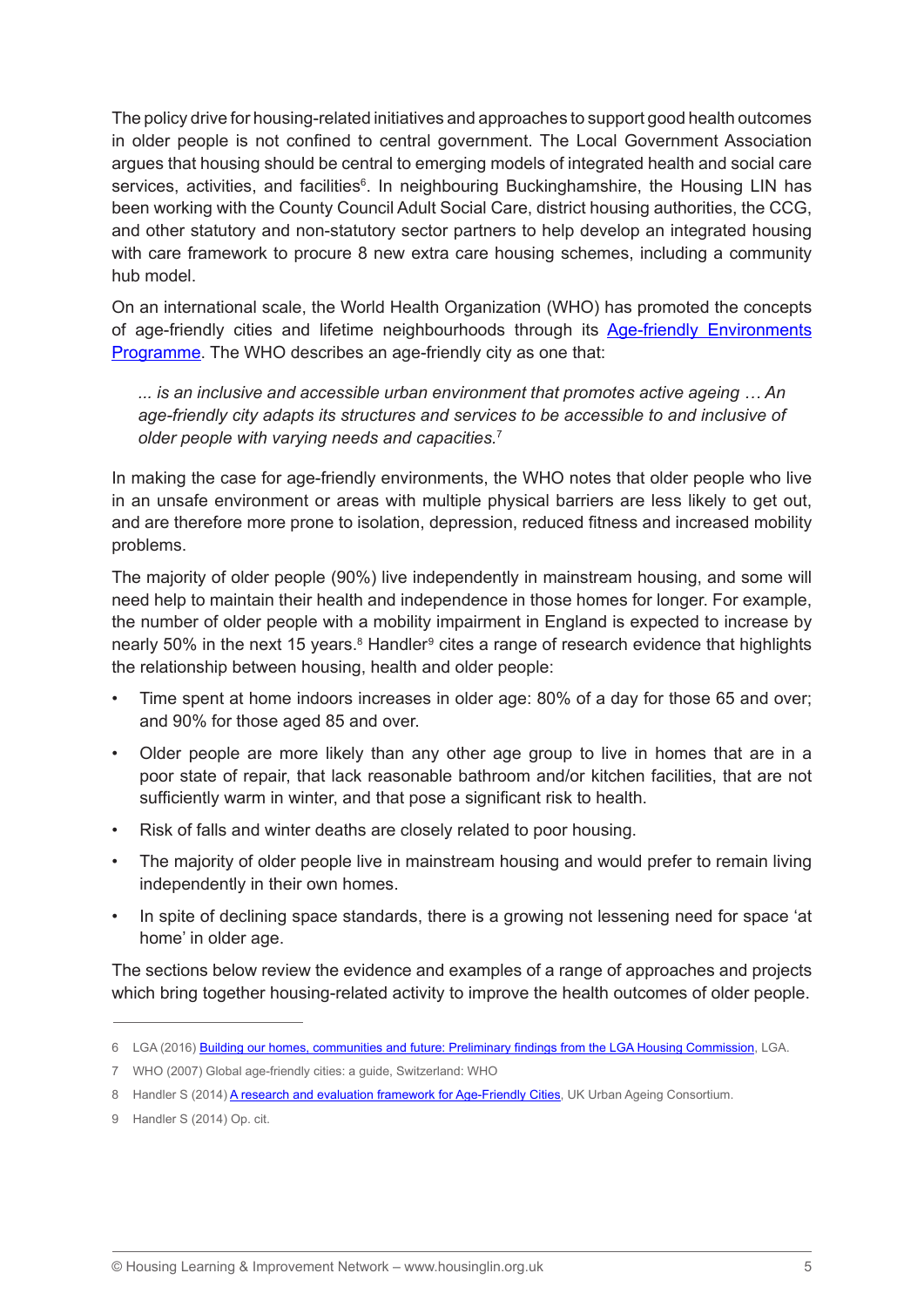# **3. Housing with care**

**Key issues:**

- **Extra care housing can delay admission to a care home and provide a cost- effective alternative to residential care.**
- • **Residents of extra care housing have a better quality of life and are less lonely than similar people living at home.**
- There is some evidence that extra care housing can reduce health costs.

There is a range of specialist housing for older people, from housing designed to be purchased by, or allocated to, older people but with no additional services; through housing schemes with some elements of additional support built in, such as alarm systems or a warden; to schemes which have 24 hour care and support available either on site or close by (such as, extra care housing, retirement communities, very sheltered housing).

Within the KSS region, there are approximately 84 schemes classified as housing with care or extra care housing (ECH).10 Some funding was provided within the KSS area for new ECH through the second round of the [Care and Support Specialised Housing Fund](https://www.gov.uk/government/publications/care-and-support-specialised-housing-fund-round-2-successful-bids) (£1.9 million for a scheme in Ashford).

In 2014, the Kent Housing Group ran a workshop which looked at the barriers to delivering specialist housing for older people, specifically, housing with care to align with the delivery of the Kent Accommodation Strategy; and identified possible ways to enable the housing with care market to grow; as well as developing solutions to inform the Kent and Medway Housing Strategy.<sup>11</sup>

Distinctive features of extra care housing ECH include:

- The provision of 24-hour care and support;
- Flexibility and responsiveness:
- The promotion of independence, including wheelchair accessible design;
- Holistic care which goes beyond the provision of care and support and considers the individual's holistic needs.12

A scoping review by Bligh et al (2015)<sup>13</sup> found convincing evidence that ECH can delay admission into a care home by providing alternative accommodation at the point where someone has to leave their original home and as a means of enabling them to live independently for longer. Evidence that it can prevent admission to residential or nursing care altogether was less clear.

<sup>10</sup> Elderly Accommodation Counsel [website](http://www.housingcare.org/index.aspx).

<sup>11</sup> Parr K (2015) [Strategic Housing Market Assessment: Housing with Care for Older People in Kent, Case Study 104,](http://www.housinglin.org.uk/_library/Resources/Housing/Support_materials/HLIN_CaseStudy_104_Kent_FINAL.pdf) Housing LIN.

<sup>12</sup> Housing LIN (2010) Technical Brief No 1: Care and Support in Extra Care Housing, Housing LIN.

<sup>13</sup> Bligh J, Cairncross L, Porteus J (2015) *Housing and Adult Social Care – Scoping Review*, London: NIHR SSCR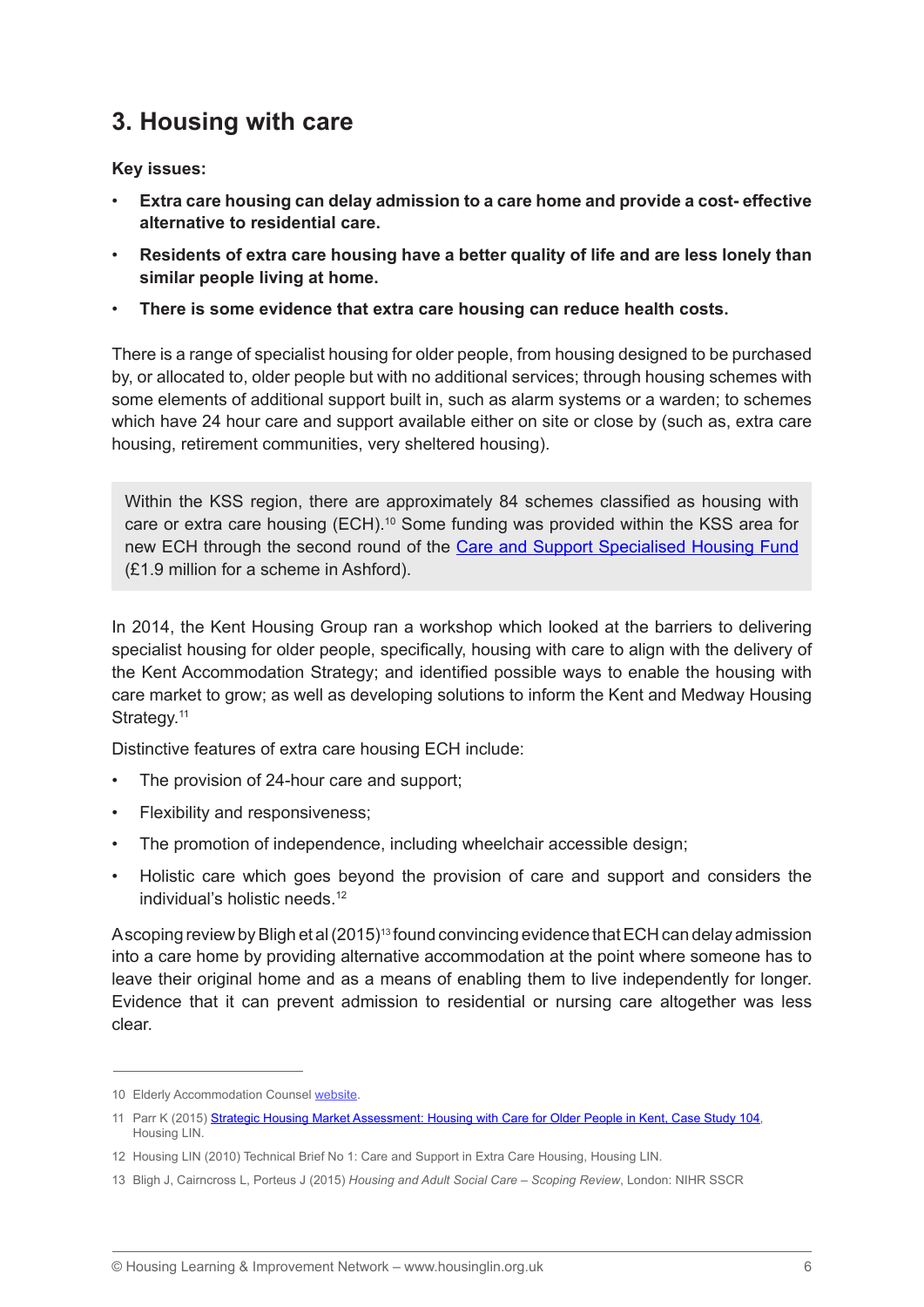However, Kneale (2011)<sup>14</sup> found that after five years of residence, those living in ECH were less likely to enter long-term accommodation, compared to those living in the community in receipt of home care (10% aged 80 and above, compared with 19% living in the community in receipt of home care). Based on a small sample of residents in one ECH scheme, Kneale also identified health benefits, including a reduced likelihood of falling and a lower likelihood of admittance to hospital for an overnight stay compared to a matched sample living in the community.

The evidence on the cost-effectiveness of ECH has grown, although it remains inconclusive. The DH-funded evaluation of 19 ECH schemes by Netten et al. (2011)<sup>15</sup> found considerable variability across schemes in the costs of health and social care. Their research found that higher costs were associated with higher levels of physical and cognitive impairment and with higher levels of well-being. However, when residents were matched with a group of equivalent people moving into residential care, costs were the same or lower in ECH. They cautiously concluded that the better outcomes, and similar or lower costs of ECH compared with residential care, indicated that ECH was a cost-effective alternative for people with the same characteristics who currently move into residential care.

Another detailed case study of a scheme in Bradford by Baumker and colleagues (2008 and 2010)16 for the Joseph Rowntree Foundation looked at the comparative costs before and six months after 22 residents moved into the scheme. Overall, the team found that costs increased as a result of moving into the scheme from £380 to £470 per week per person. However, these were associated with improved social care outcomes and reported quality of life.

A case study by East Sussex County Council which looked at the business case for ECH concluded that the cost of extra care housing was on average half the gross cost of the alternative placements, while the enabling design and accessible environment of extra care housing supported self-care and informal family care, and the on-site restaurant not only benefited residents' nutrition, but also acted as a social hub and springboard for social activities<sup>17</sup>.

Frontier Economics for the Homes and Community Agency identified the overall net impact of capital funding for specialist housing on the cost of wider public services. They estimated that the overall benefit per older person is £444 per vear<sup>18</sup>.

A recent evaluation by Aston University<sup>19</sup> measured the impact of an ExtraCare Well-being Service (an informal drop-in service for preventive health care and day-to-day chronic illness support) on 162 new ECH residents with a control group of people living in their own homes on the community. ExtraCare's Well-being Advisors (registered general nurses) enable residents

<sup>14</sup> Kneale D (2011) *Establishing the extra in Extra Care Perspectives from three Extra Care Housing Providers*, ILC.

<sup>15</sup> Netten A, Darton R, Bäumker T, Callaghan L (2011) *Improving Housing with Care Choices for Older People: An Evaluation of Extra Care Housing*, Personal Social Services Research Unit, University of Kent, Canterbury.

<sup>16</sup> Bäumker T, Netten A, Darton R (2008) *Costs and outcomes of an extra-care housing scheme in Bradford*, Joseph Rowntree Foundation, York; Bäumker T, Netten A, Darton R (2010) Costs and outcomes of an extra care housing scheme in England, *Journal of Housing for the Elderly*, 24, 2, 151–170; Bäumker T, Netten A, Darton, R, Callaghan L (2011) Evaluating extra care housing for older people in England: a comparative cost and outcome analysis with residential care, *Journal of Service Science and Management*, 4, 4, 523–539.

<sup>17</sup> Weis W & Tuck J (2013) [The Business Case for Extra Care Housing in Adult Social Care: An Evaluation of Extra Care](http://www.housinglin.org.uk/_library/Resources/Housing/Practice_examples/Housing_LIN_case_studies/HLIN_CaseStudy78_EastSussex.pdf)  [Housing schemes in East Sussex](http://www.housinglin.org.uk/_library/Resources/Housing/Practice_examples/Housing_LIN_case_studies/HLIN_CaseStudy78_EastSussex.pdf), Case Study 78, Housing LIN.

<sup>18</sup> Frontier Economics (2010) *Financial benefits of investment in specialist housing for vulnerable and older people.* London: Frontier Economics.

<sup>19</sup> Holland C et al (2016) *Collaborative Research between Aston Research Centre for Healthy Ageing (ARCHA) and the ExtraCare Charitable Trust – Final Report*, Aston University.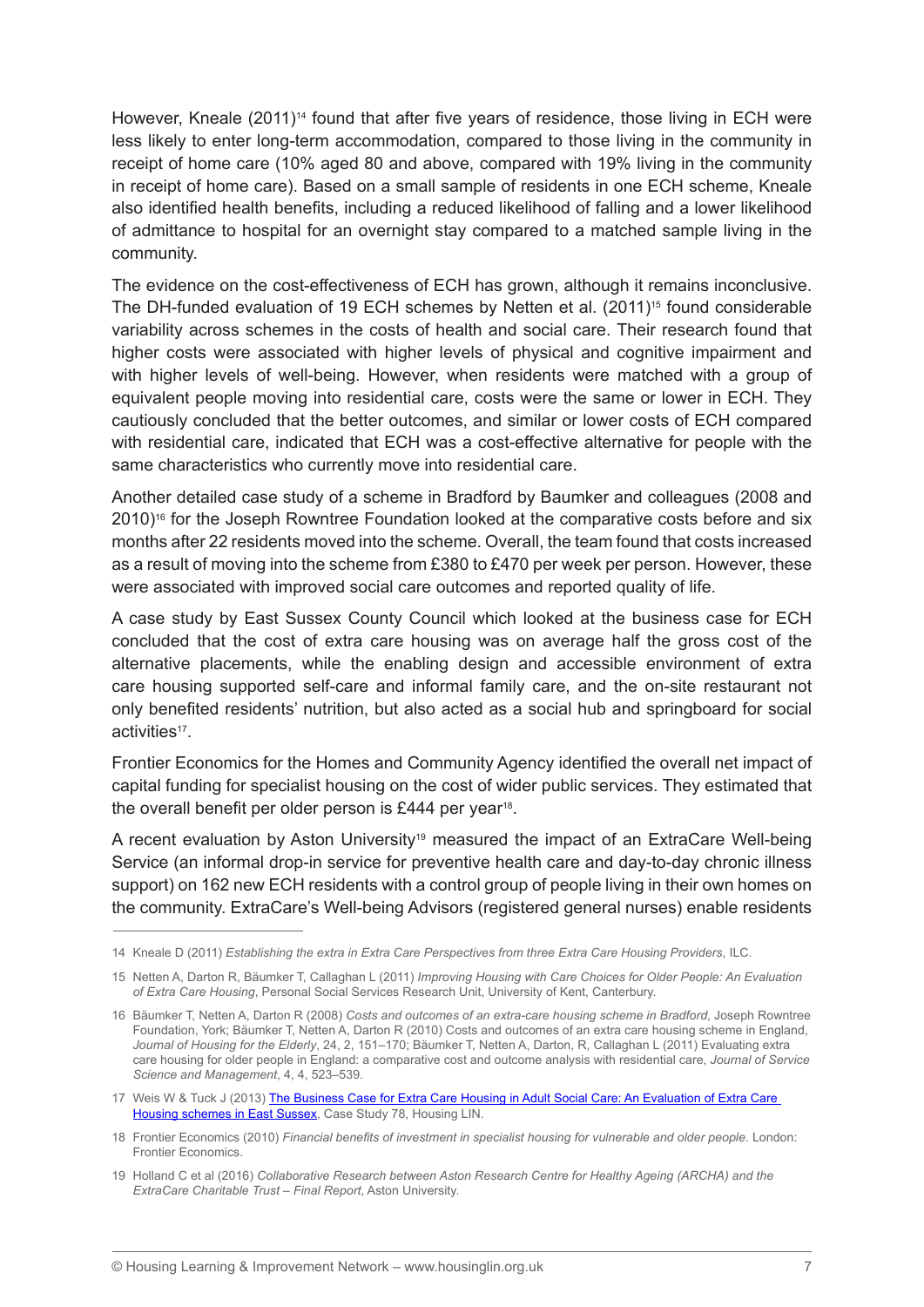to make informed decisions about their lifestyle and health via well-being assessments. After 12 months, 19 per cent of the intervention group had reverted to a 'resilient' state from 'prefrail' at baseline. Planned GP visits fell by 46 per cent among the intervention group versus no change among control participants; planned hospital admissions fell by 31 per cent versus no change among control participants. There was no difference in unplanned visits between the two groups. NHS costs for the intervention group reduced by 38 per cent compared to control participants over 12 months – a saving of £1,115 per person per year. The cost reduction was most significant for residents who were assessed as being frail – from £3,374 to £1,588 on average per person per year.

Residents express high levels of satisfaction with housing with care settings and improvements in their well-being.<sup>20</sup> An evaluation of a DH-funded ECH scheme in Dorset<sup>21</sup> found that older residents' quality of life vastly improved following a planned move into the newly opened scheme. Croucher et al (2006)<sup>22</sup> found a considerable body of evidence that one of the main advantages and most valued aspects of housing with care is independence.

A survey of residents in retirement villages that offer extra care support found:

- Residents in the sample appeared to have a higher quality of life than a similar group living in the community.
- Strong evidence that the sample experienced a higher sense of control than those in community households.
- Lower loneliness than those in the community. $23$

Most areas in the UK have some ECH for sale and/or rent. Across the South East, Oxfordshire has led the delivery of over 800 ECH units, including using its own land. The LGA estimates that each placement can save an average of £120 a week compared to a similar placement in a care home  $24$ 

In Manchester, Trafford Housing Trust<sup>25</sup> has initiated a new ECH scheme for older people with GPs and other primary care professionals co-located with step up and step down beds, shared space, and a single point of contact for the scheme as part of a suite of innovations. The Shrewsbury Street project involves working in partnership with the Council, NHS England, the local CCG and St Brides Church. The social return on the investment was estimated at over £23 million including reduced health costs.

At Roseberry Mansions, One Housing Group has developed a reablement partnership with Camden and Islington NHS Trust. As well as care and support for the senior residents, there is also intensive short-term reablement support in a couple of flats, and therapies to enable people who have been hospitalised to return home, or to other appropriate long-term accommodation.

<sup>20</sup> For example: Burns J (2014) *The benefits of extra care housing on the quality of life of residents: The impact of living in Campbell Place, Fleet*, Case Study 93, London: Housing LIN; Kneale, D (2013) What role for extra care housing in a socially isolated landscape? London: Housing LIN.

<sup>21</sup> Goswell D, Macbeth S, Robertson G (2014) *Blazing a trail: Extra care housing in Blandford Forum, Dorset*, Housing LIN.

<sup>22</sup> Croucher K, Hicks L, Jackson K (2006) *Housing with care for later life: A literature review*, Joseph Rowntree Foundation, York.

<sup>23</sup> Beech B (2015) *Village Life: Independence, Loneliness, and Quality of Life in Retirement Villages with Extra Care*, International Longevity Centre.

<sup>24</sup> LGA (2016) Op.cit.

<sup>25</sup> LGA/SITRA (2015) *A home is much more than a house: Integrated approaches for the housing, health and care needs of vulnerable adults*, LGA.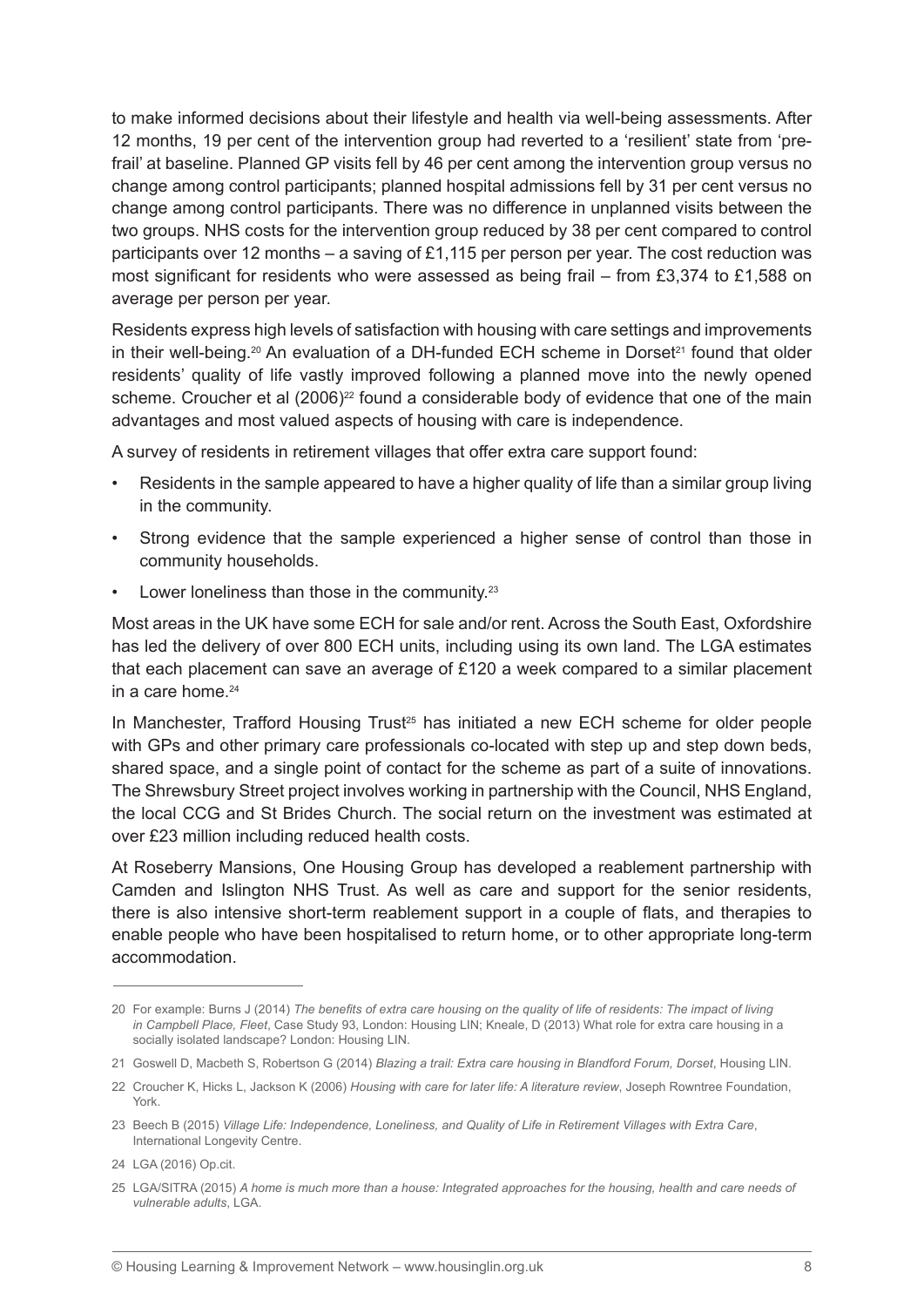### **4. Housing advice and information**

#### **Key issues:**

- Housing information and advice services can reduce health and social care costs, **as well as achieve other positive outcomes.**
- By providing tailored advice on housing and housing-related options, information **and advice can support hospital discharge, raise incomes and reduce falls.**

There is strong demand for housing advice and information among older people, reflecting the importance of trusted, independent, impartial information and advice to enable them to make informed decisions. An evaluation in 2014 for the Department of Communities and Local Government (DCLG)26, found that since the FirstStop information and advice service began in late 2009, it had provided information, advice and support to more than 800,000 people, mainly through the website.27 The service offers free, independent, impartial and fully integrated information and advice on housing, care and related finance, for example, supporting people to plan ahead for housing and care in later life.

The evaluation concluded that a range of positive outcomes had been achieved through the casework element of the service, including continued independent living, higher incomes, reduced isolation, access to housing equity, and a better quality of life. In addition, the researcher reported outcomes for older people that generated financial savings to health and social care budgets. The researcher estimated 30% of casework clients in one year would have been at risk of a fall. These falls could have cost just over £440,000 in health care costs alone.

As well as improving health outcomes and reducing costs, there is also evidence that information and advice may contribute to improved resident experience, particularly for those receiving a benefits check. The average increase in income after a successful benefits check was £2,045, which people spent on heating their homes and improving their diet.

According to a more recent evaluation of FirstStop<sup>28</sup>, the investment by DCLG of just under £500,000 in the information, advice and service brokerage delivered by First Stop local partners has delivered approximately £11.5 million annual savings arising from the avoidance of falls, unplanned hospital admissions and GP appointments. In addition, well-being was improved for 59% of older people and health outcomes for 43%. By identifying and securing aids, adaptations, assistive technology and improved heating, and where appropriate identifying alternative housing solutions, the service also contributed to supporting successful hospital discharges and reablement for people with complex health conditions.

Looking specifically at cost benefits and reducing demand on NHS services, analysis of the potential value for money to the public purse of a Housing Options Advice service in Lincolnshire calculated an approximate average net saving to the public purse of £3,989 per client. However, this was based on a sample of 15 cases.29

<sup>26</sup> Burgess G (2014) *First Stop Evaluation Summary to DCLG*, Cambridge: Cambridge Centre for Housing & Planning Research.

<sup>27</sup> [www.firststopcareadvice.org.uk](http://www.firststopcareadvice.org.uk/)/

<sup>28</sup> Cooper K (2105) *First Stop Advice for Older People: An independent evaluation of local services*, Care & Repair England FirstStop.

<sup>29</sup> Burgess, G. (2013) *Analysis of the potential value for money to the public purse of the Lincolnshire Home Improvement Agency Housing*. Options Advice service. Cambridge Centre for Housing and Planning Research.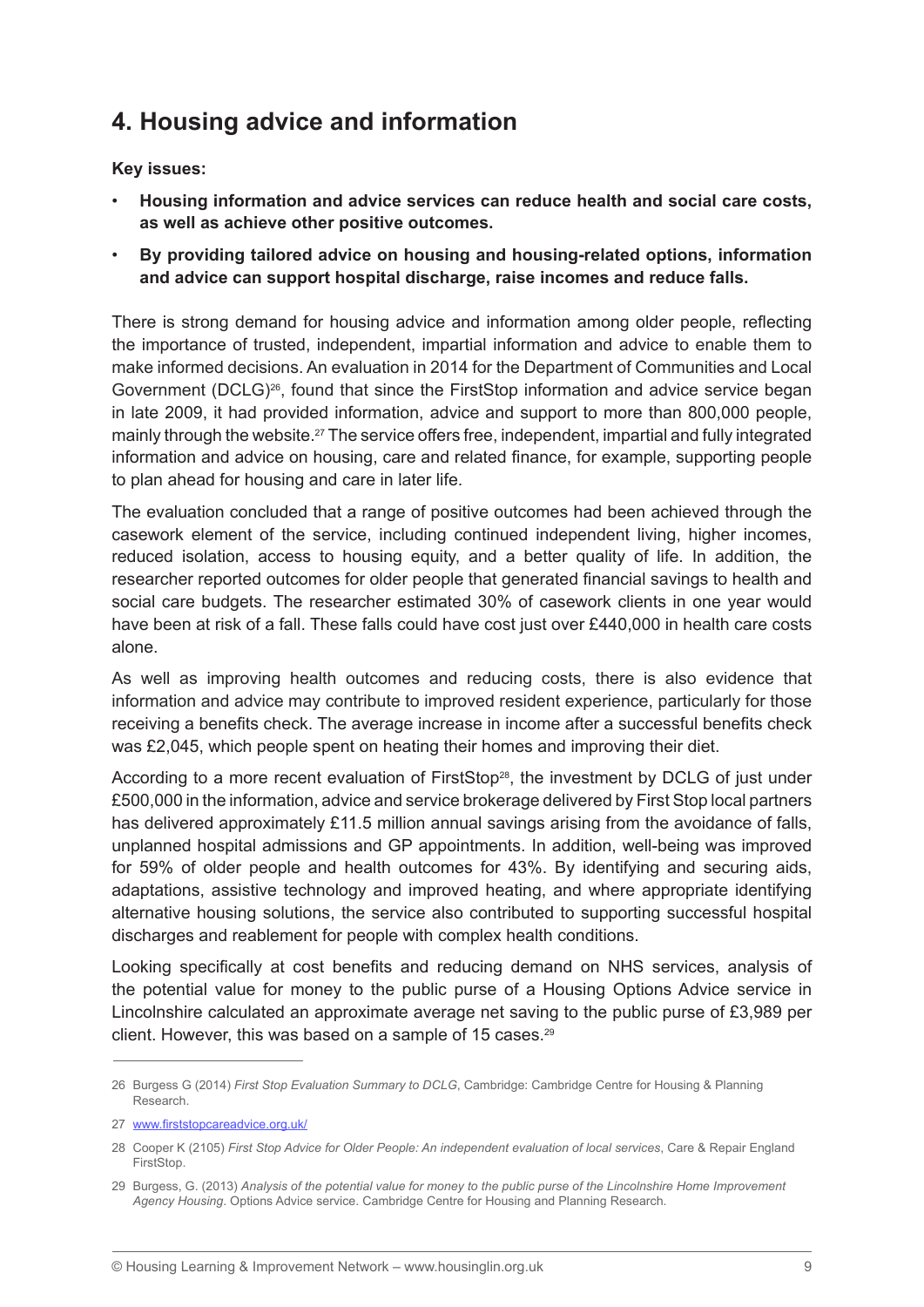In Kent, a new social enterprise [Independent Living Advisers](http://www.firststopcareadvice.org.uk/new-innovative-independent-living-service-for-older-people-in-kent/) (ILA), is offering an innovative service for older people, centred around a dedicated adviser who is a healthcare professional. The locally based adviser works with each client, and where appropriate the family, to develop a support plan tailored to the client's needs and preferences and covering all elements required for happy, healthy and safe independent living. The adviser then organises all elements of the plan, using their knowledge of how to navigate the system, and drawing in the best services from the public, charity and private sectors. The ILA offers 2 services:

- At Home An holistic service aimed at older people with low-mid level needs focused on 'prevention better than cure' and supporting them to live full and enjoyable lives whilst reducing risks of a crisis;
- LifeLine  $-$  A focused service aimed at older people and families where a crisis has struck. ILA works intensively with the family, the individual and the NHS to support clients in getting back home into independent living and reducing the risks of a crisis or incident recurring.

Derby has developed a Healthy Housing Hub that offers help, advice, repairs and adaptations to reduce home accidents, falls and general health risk. People with a history of falls who received services from the Hub had 54 per cent fewer acute hospital stays. Utilising a range of low-cost health-focussed interventions, including:

- Advice and support
- 'Prescribed works' and 'Healthy Housing Assistance' (means tested)
- Handy-person service
- **Partnership links**
- • Facilitating or delivering housing solutions, such as: repairs to boiler/gas fires, or install central heating in cold homes; removing trip hazards; making electrical installations safe; and help with fuel poverty.

A study in 2013/14 found that clients with a history of falls who received services from the Hub, saw a reduction of 40% in their use of A&E and 54% in acute hospital stays; 86% felt their health and wellbeing, levels of anxiety, peace of mind, security and confidence at home had benefited<sup>30</sup>

In 2015-16, at one year post intervention, proportionally fewer Hub clients were in need of health and care services. In the case of inpatient emergency care, 20% fewer Hub clients were admitted to hospital when compared to those originally admitted as a result of a fall 12 months earlier; and 91% of Hub clients were still in their own homes at 12 months, at less cost. There was a marked difference in contact with East Midlands Ambulance Service between the intervention and control groups in relation to conveyance to hospital; there was an average 51% and 74% greater use respectively in control groups of 111 and out-of-hours services.

Bolton's Public Health Department (Staying Well Project), jointly with Adult Social Services, Strategic Housing, NHS Bolton CCG and the Customer Services Department are currently testing an approach to systematically identify individuals (age 65 and over) at high risk of developing future health and social care needs and providing advice, support and assistance.

<sup>30</sup> Derby City Council & Southern Derbyshire CCG (2016) [Healthy Housing Hub Case Study](http://local.gov.uk/documents/10180/7631635/innovation+database+-+derby+-+Healthy+Housing+Hub+-+Derby+City+06-16+20+june+2016.pdf/fb5bd01b-51f4-4c84-ac74-09727c31acab), Southern Derbyshire CCG & Derby City Council.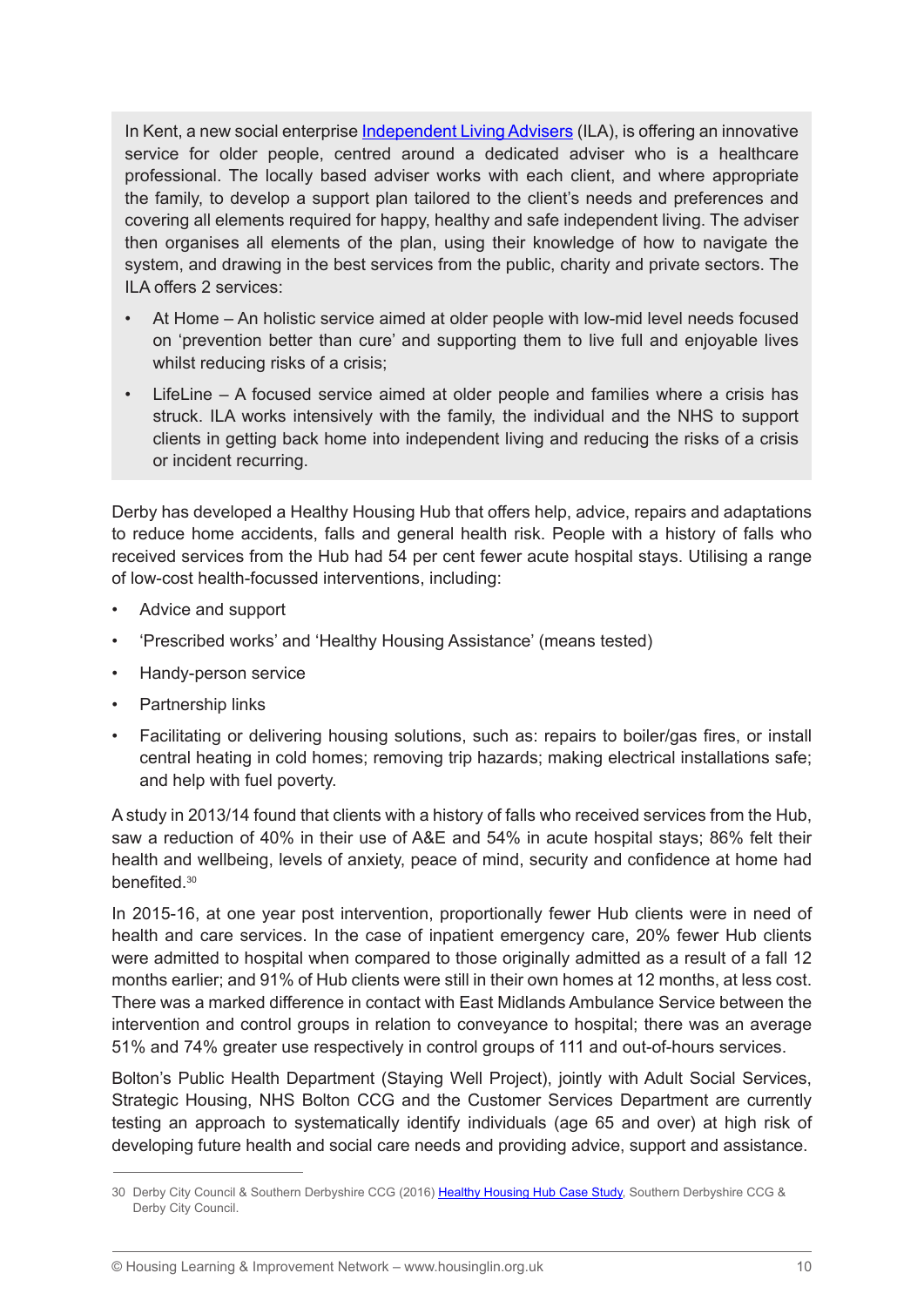The approach involves the systematic use of GP practice registers to proactively undertake a holistic Staying Well Check of issues facing this cohort of people; and identify ways of helping them to remain healthy, happy and independent at home for longer. Individuals are contacted and offered a home visit. Appointed Well-being Co-ordinators undertake a person centred home-based conversation with the identified cohort of individuals, then actively support them to find and take up appropriate services, information, advice and support. The approach is currently being tested in six GP practices across Bolton; emerging findings are encouraging both in terms of the feasibility of potential roll out and in achieving positive outcomes. Benefits for the project have included:

- More people able to maintain health and independence;
- Reduced GP visits:
- Reduced or delay in need for intensive health and social services including crisis intervention;
- More efficient targeting and use of resources;
- More holistic integrated care for individuals.<sup>31</sup>

The Healthy Homes programme was originally commissioned by Liverpool PCT, and the programme transferred with public health to Liverpool City Council in 2013. Healthy Homes Advocates visit properties in the areas with the greatest health and housing support needs and gather information about the occupants and their health needs, as well as the condition of their homes. Residents are then provided with free help and advice to remove or prevent hazards that can improve their health and wellbeing. Advice is given on:

- Health proofing the home (from excess cold, damp and mould).
- • Home safety (to prevent falls on stairs, flat surfaces and hot surfaces and identifying any slip, trip or fall hazards).
- • How to access services provided by various support agencies such as Age Concern or the Benefit Maximisation Service.
- Healthy eating.
- Fuel poverty and keeping the home warm enough through the winter.
- Maximising income.

One strand of the programme is 'Healthy Homes on Prescription' with around half of the city's GP practices taking part. Advocates employed by the team also regularly visit 32 health centres to provide Healthy Home surgeries. Care & Repair England's Silverlinks service provides localised home and housing information to older people to make informed decisions on their options. Older volunteers share their personal housing experience, offering one to one help as well as providing information and community advice. 'Pass it on' workshops spread knowledge about housing & care options through older people's informal networks. There are Silverlinks projects in the West of England, Nottinghamshire, Cornwall, Wigan, Northumberland, West Cumbria and Preston.

<sup>31</sup> Bolton Council & NHS Bolton (2016) *Staying well project brief*.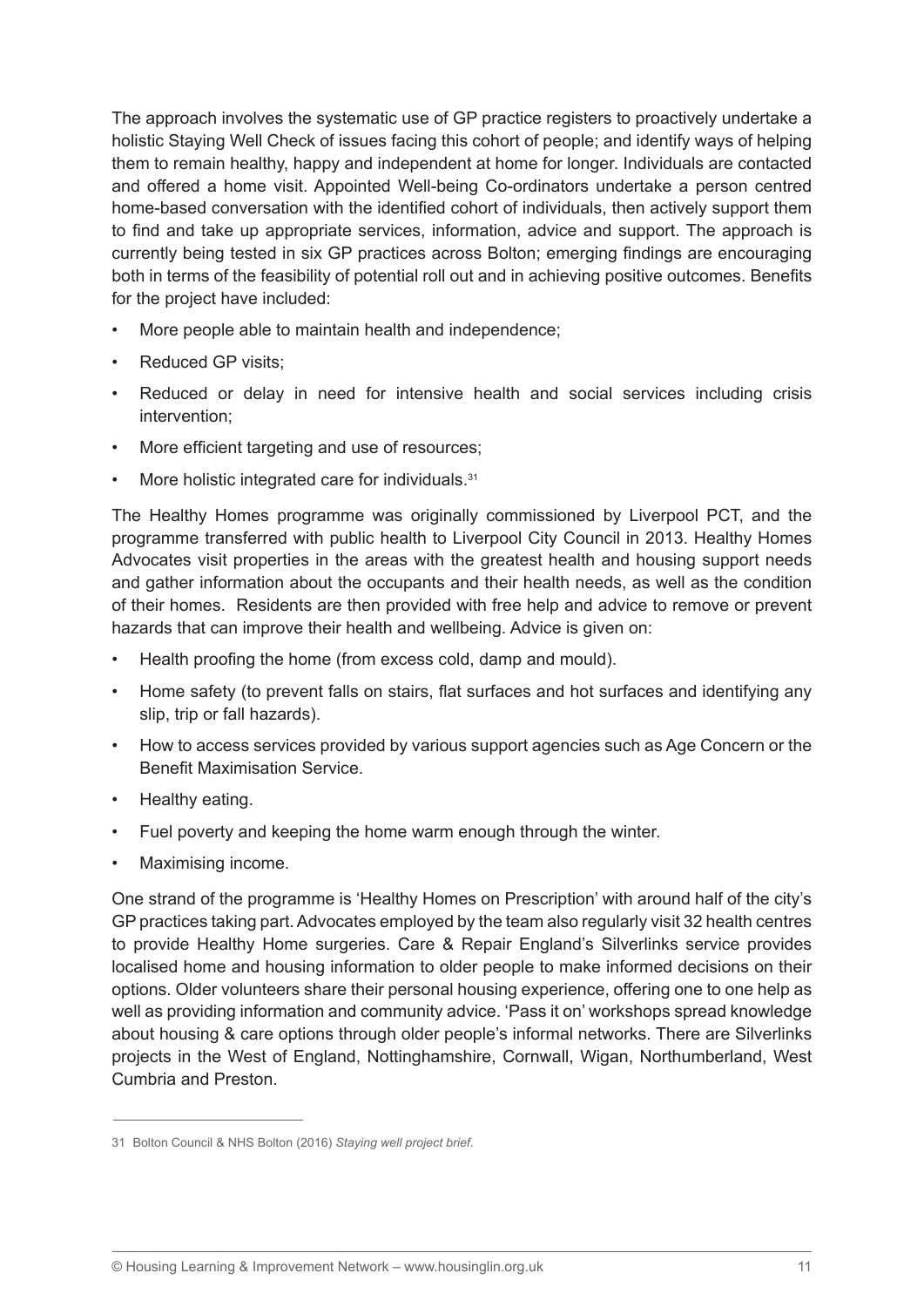# **5. Aids and adaptations**

**Key issues:**

- There is good evidence of the cost effectiveness of aids and adaptations.
- Adaptations that reduce falls payback in five to six years.
- **Home from Hospital services indicate reductions in bed days.**

Aids and adaptations (along with handyperson services) are frequently delivered by a local Care and Repair service. An adaptation is a modification to a dwelling that removes or reduces a disabling effect that the dwelling has on an older person. Adaptations can range from the addition of a grab rail through to the provision of ramps, stair-lifts, specially adapted bathrooms and kitchens. They can help both to prevent a hospital admission and to avoid delayed discharge. There are over 200 schemes providing aids and adaptations across the country.

There is good evidence on the cost-effectiveness of aids and adaptations, including Heywood and Turner's study<sup>32</sup>, which explored the research evidence on aids and adaptations. They reported that home adaptations improved quality of life for 90% of recipients.

A review of the Rapid Response Adaptations Programme (RRAP) in Wales, (which provides a fast small repairs and adaptation/repairs service to older and disabled owner-occupiers and private tenants identified by health and social care staff as at-risk of hospital admission or awaiting hospital discharge), estimated significant savings in home care costs.<sup>33</sup> Assuming 10% of repairs and adaptations led to a hospital discharge or avoided an accident and hospital admission, the total cost saving to health and social care was estimated at £15 million in one year. This was achieved by enabling people to return home from hospital and care, and in preventing admissions and re-admissions. The greatest savings were found where informal carers were enabled to manage without the need for night-time professional care workers.

Another evaluation for Care and Repair of a similar scheme concluded that Home from Hospital projects are a good way to ensure that older people can leave hospital safely and comfortably through the provision of short/long-term care, equipment and adaptations, and that a crosssector partnership where housing help was integrated into the discharge system could achieve savings to social care and health providers.<sup>34</sup> The service targeted older people, their families and carers, and involved the provision of housing and care service information to patients, initially via a Going Home from Hospital pack combined with local Care and Repair (or similar voluntary sector service) staff undertaking regular 'ward rounds' to top up packs, talk to ward staff and take direct referrals of older people who wished to discuss their housing and care options and/or who needed practical housing related help in order to be discharged from hospital. Green concluded that integration of housing services worked best when hospitals allow housing information and advice service providers to become an integral part of the hospital setting with housing advisers visiting wards to meet staff and patients.

The British Health Care Trades Association suggests that an annual spend of around £270 million on Disabled Facilities Grants is worth up to £567 million in health and social care

<sup>32</sup> Heywood F, Turner L (2007), *Better outcomes, lower costs. Implication for health and social* care budgets of investment in housing adaptations, improvements and equipment: a *review of the evidence*, Office for Disability Issues, London

<sup>33</sup> Welsh Assembly Government (2005) *Review of housing adaptations including disabled facilities grant – Wales*, WAG

<sup>34</sup> Green G (2012) *If only I had known…an evaluation of the local hospital linked pilot projects*, Care and Repair.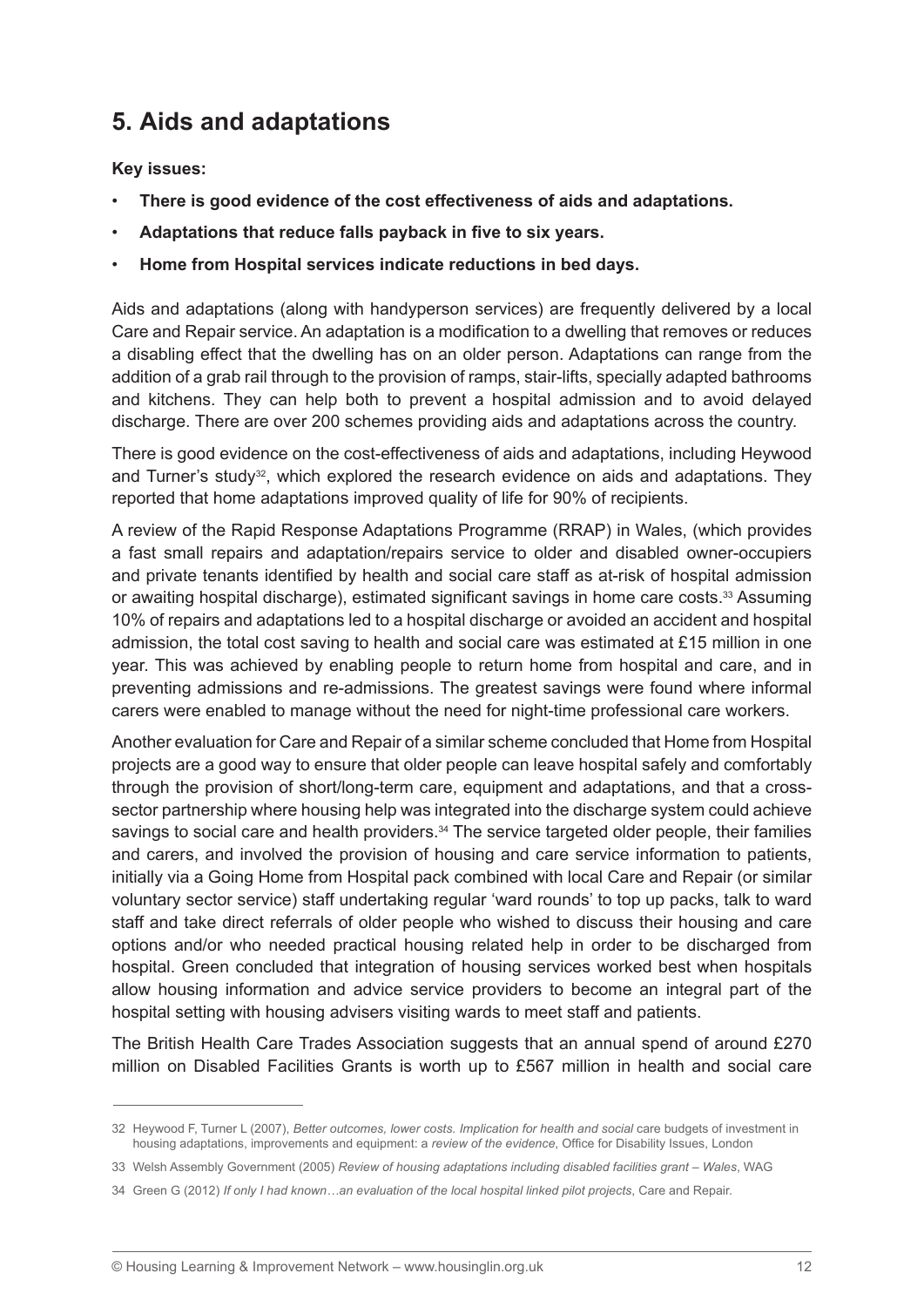savings and quality of life gains.<sup>35</sup> The study quotes evidence of a range of practical low cost initiatives on adaptations and equipment that resulted in significant savings. One local authority estimated a reduction in care costs of £1.98 million over five years for a £110,000 investment in just 20 level access showers.

The Building Research Establishment (BRE) has modelled the impacts of preventive home adaptations to reduce NHS use and the need for reactive adaptation among those with longterm illness or disability.36 The researchers estimated the annual cost to the NHS of not fitting preventive adaptations is £414 million, with an additional £115 million in avoided reactive adaptation. The estimated cost of fitting these adaptations is £6.4 billion, giving an overall payback time in terms of NHS cost reductions of 15.2 years. For some adaptations, the payback time is much quicker: adaptations that reduce falls pay back in five to six years, whereas the payback for tackling damp is much longer in terms of NHS costs.

Following the inclusion of Disabled Facilities Grants in the Better Care Fund (as referenced in section 2 above), Hampshire County Council worked with partner authorities to improve the delivery of adaptations across the county.<sup>37</sup> Specific objectives were:

- facilitating timely hospital discharge
- admissions to residential care homes
- the cost of providing domiciliary care
- contributing to the wider prevention agenda of housing, social care, and health authorities by facilitating improvements in individuals' well-being, and reducing hospital admissions

Target delivery times were agreed for the two most common adaptations requested. These are for a stair-lift, where the aim is to install 90 per cent within 90 days of referral, and level access showers, where the aim is to complete 90 per cent within 120 days of referral. All of this was brought together in a joint agreement signed off by the districts and the Health and Wellbeing Board.

A mini-evaluation of the West of England Home for Hospital service in 2014 concluded that the average cost per patient of the service to the statutory services was approximately £280 whilst the average amount of hospital bed days saved to the NHS were three per patient. The service provides practical housing related support, which complements the services of other organisations, to ensure rapid, well managed discharge from hospital, aid reablement and prevent admissions and re-admissions. The operational arrangements vary, for example at the Bristol Royal Infirmary, the caseworker is a member of the Integrated Discharge Hub which meets weekly with hospital managers to actively review cases. Help provided includes from fitting key safes, grab rails, electrical safety and heating repairs to replacing flooring and major house clearances.38

Swan Housing Association has designed a homecare and support service which integrates falls prevention, Home from Hospital and Rapid Response services<sup>39</sup>. Swan Care and Repair,

39 Foundations (2016*) The collaborative home improvement agency*, Foundations.

<sup>35</sup> Snell T, Fernandez J-L, Forder J (2012) [Building a business case for investing in adaptive technologies in England,](http://www.pssru.ac.uk/archive/pdf/dp2831.pdf) London School of Economics.

<sup>36</sup> Garrett H, Roys M, Burris S and Nicol S (2016) *The cost-benefit to the NHS arising from preventative housing interventions*, BRE.

<sup>37</sup> LGA / SITRA (2015) *A home is much more than a house Integrated approaches for the housing, health and care needs of vulnerable adults*, LGA/SITRA.

<sup>38</sup> Care and Repair (2015) *Case study West of England Care & Repair Home from Hospital Casework Service*, Care and Repair.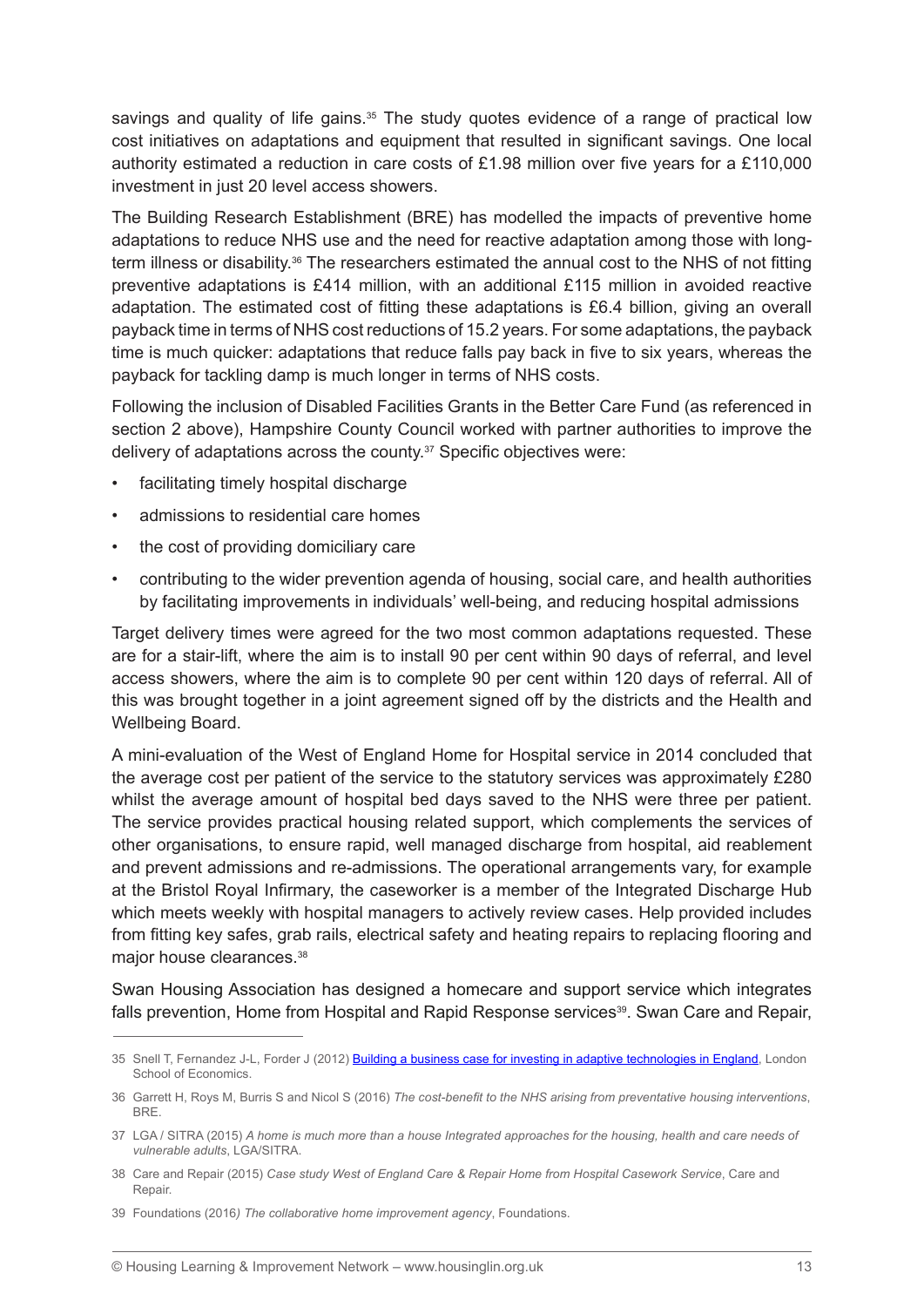in partnership with a care provider and North Essex CCG have designed the service to cut hospital admissions and bed blocking. When a doctor, nurse, social worker or emergency department calls the service about a patient, they are visited at home by a care worker and handyperson within four hours. A short-term care package is co-produced, which includes a home safety check, plus adaptations and personal care for up to six days. The service allows patients to move seamlessly between the different elements of the service, offering a flexible and personalised service to each service user.

Homecare and Support aims to:

- enable people to remain living and receiving care in their own homes
- avoid the need for more intensive interventions and to promote self-care as well as prevention
- ensure that unnecessary hospital and residential care admissions are avoided
- maintain and help the person regain maximum independence
- support carers when a crisis can threaten the stability of care and support arrangements.

Scheme staff are able to see 87% of people referred to it within four hours and 96% of people referred choose to use it rather than be hospitalised. Between October 2014 and March 2015, the scheme dealt with over 500 referrals in North East Essex. A social return on investment analysis demonstrated that for every £1 spent on the scheme so far, £8 was saved in additional hospital bed spaces and wider community budgets.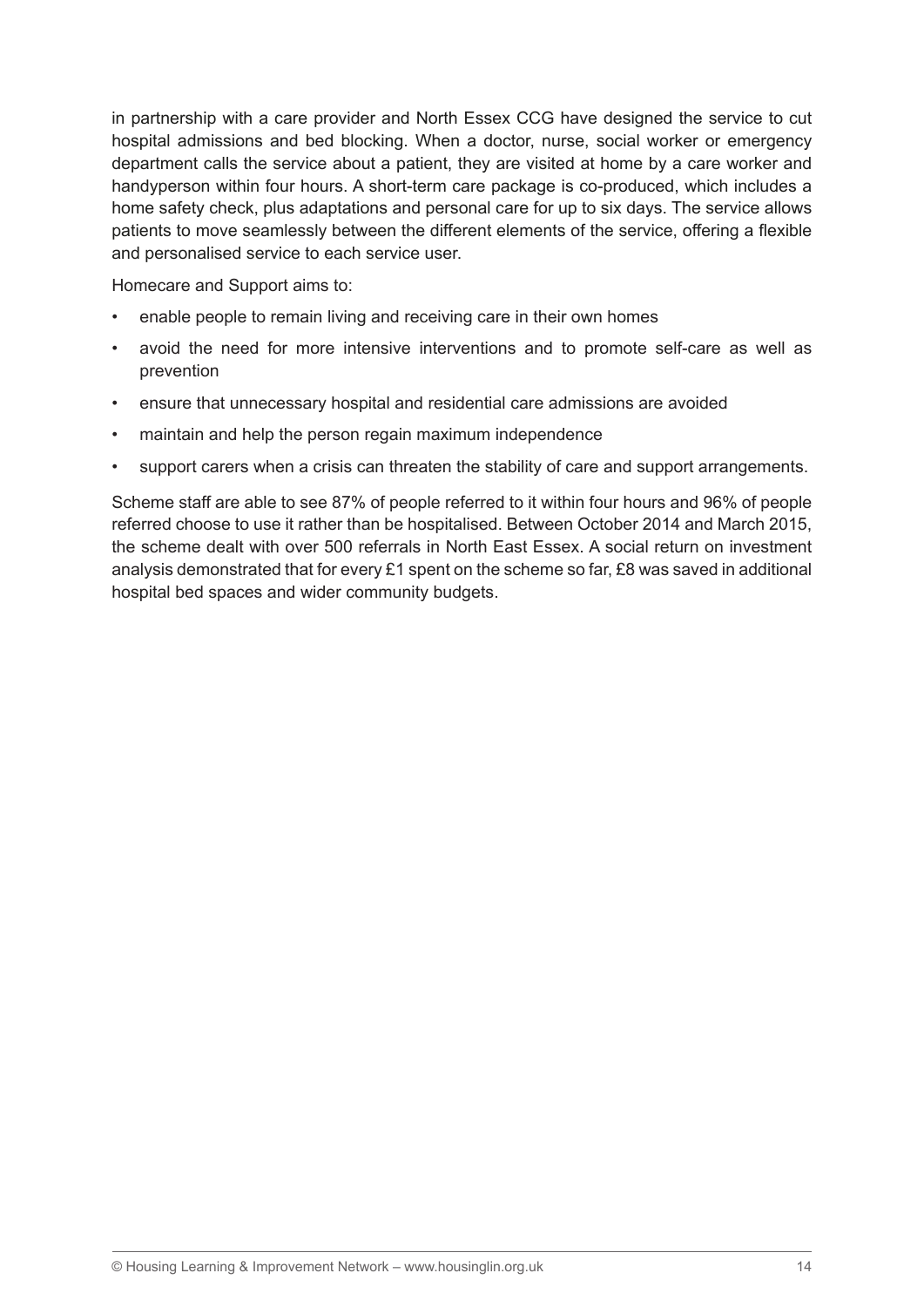### **6. Handyperson schemes**

**Key issues:**

- There is good evidence that handyperson schemes enable older people to live **independently for longer with greater comfort and security.**
- • **The greatest potential health savings are around falls prevention, for example, grab rails and trip hazard repair.**

Handyperson services offer a range of support to older people including: small repairs and minor adaptations that reduce the risk of falls and enable independent living; home security measures to prevent burglaries; hospital discharge schemes (where they include hazard management and equipment installation); fire safety checks and installation of alarms and smoke detectors; and energy efficiency checks. Handyperson services (or Care and Repair or Staying Put) are often part of a range of services offered by a home improvement agency, for example, the as part of the home improvement service provided in West Kent by Family Mosaic Housing Association.

More generally, there is good evidence that handyperson schemes help a large number of older, disabled and vulnerable people to live independently in their own homes for longer with greater levels and of comfort and security. Croucher et al<sup>40</sup> concluded that:

*[Handyperson schemes] enhance the effectiveness of health and social care provision through the delivery of often very simple and very low cost interventions....Handyperson services can and do support the preventive agenda. This evaluation has demonstrated that handyperson services provide value for money, and while this is the overriding message, the "value-added" aspects of services can only strengthen the case for supporting these services.*

p.12 Croucher et al (2012)

In terms of value for money, the National Evaluation concluded that based on conservative modelling assumptions, the benefits achieved by the handyperson programme outweighed the costs of providing the programme by 13%. The biggest costs avoided by the delivery of a handyperson service were in social care.

A more recent evaluation of a pilot scheme in Northern Ireland found that the scheme was successful in terms of client satisfaction and that the interventions generated by the project indicated a return on investment of £1.34 for every £1.00 invested. According to the researchers, *'Remodelling the data to maximise costed-benefits shows a potential return on investment approaching £2.00 for every £1.00 invested*<sup>'41</sup> based on reduced falls, reductions in fuel poverty, and savings to health, social care and the individual client. The greatest potential savings were around falls prevention.

Not all schemes offer the same service. For example, a scheme in Devon offers a combined Home Safety Assessment and Handyperson Service called 'Safe at Home'. Most referrals were either self-referrals or came through Health and Wellbeing Checks. In 2011, the scheme cost £96 per client. Uncosted benefits included improved well-being, a reduction in fuel poverty, falls prevention, improved confidence, and better access to other appropriate services.<sup>42</sup>

<sup>40</sup> Croucher K, Lowson K, & Fountain M (2012) *National Evaluation of the Handyperson Programme*, DCLG.

<sup>41</sup> Astral Advisory (2014) [Evaluation of Handyperson Services](https://www.qub.ac.uk/research-centres/TheInstituteofSpatialandEnvironmentalPlanning/Impact/CurrentResearchProjects/LearningtoAge/Community/filestore/Filetoupload,489464,en.pdf), Astral Advisory

<sup>42</sup> Evans S (2011) *Safe at Home: A preventive handyperson service in Devon*, Case Study 54, Housing LIN.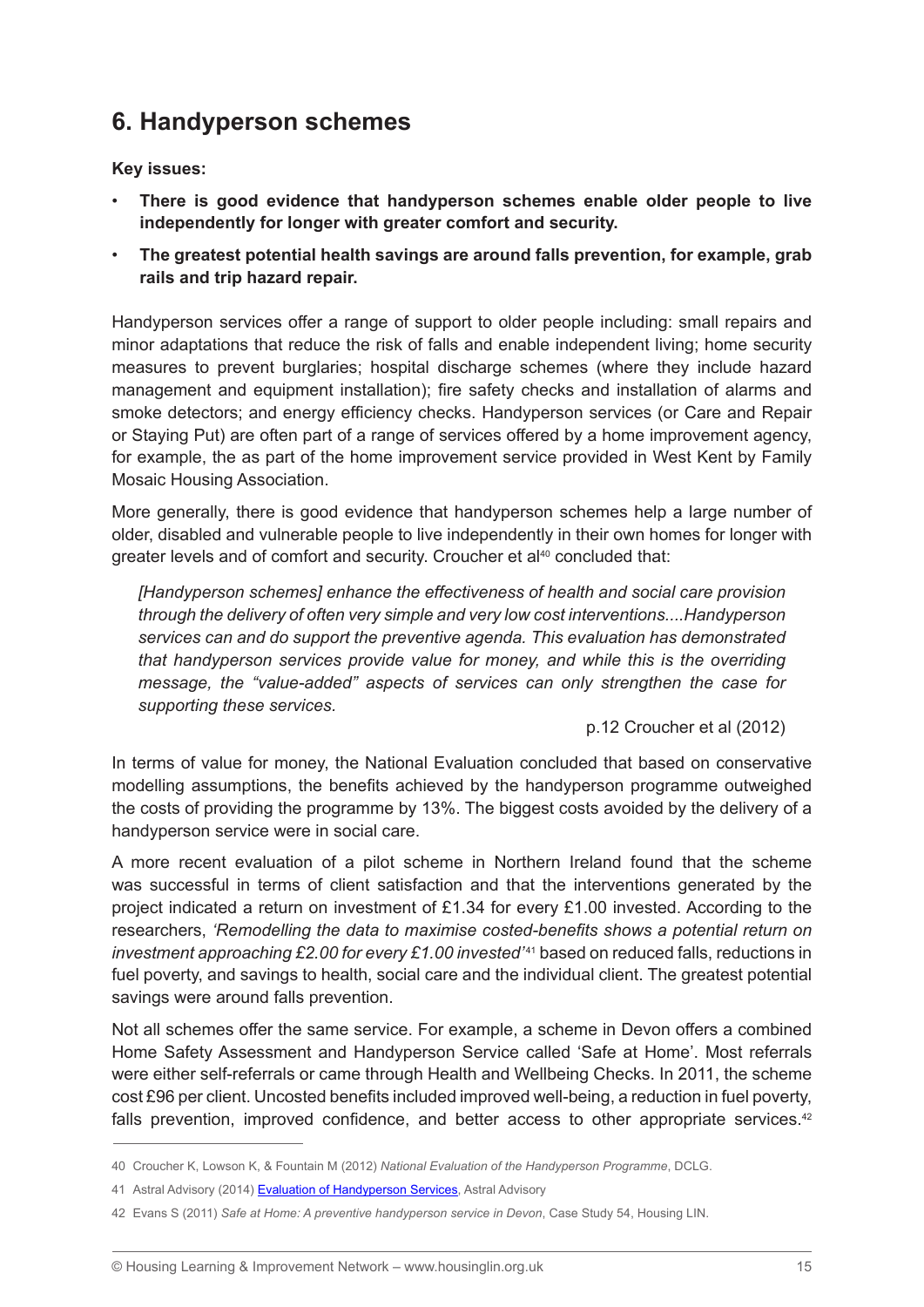Horizon Housing Association carried out an evaluation of social added value for small repairs and handyperson service in North Lanarkshire. Part of the funding for the service came from NHS Lanarkshire (£25,202).<sup>43</sup> Overall, it was estimated that the service vielded a social return of £3.79 for every £1 invested, based on assumed benefits which included:

- reduced falls and accidents in the home:
- increased ability to remain living at home;
- improved home maintenance, avoiding home falling into further more significant disrepair;
- reduced levels of stress and anxiety:
- reduced time spent by both local authority care staff and community based NHS staff gaining access to clients' homes.

Somerset Handihelp is a preventive service that undertakes minor works needed to facilitate discharge such as installing grab rails, key safes, telecare services, moving beds and other furniture, assembling flat-pack furniture, repairing trip hazards, minor home improvements, and small adaptations. It is part of a partnership which includes Somerset CCG.

Middlesborough's home improvement agency includes a five person handyperson team - who all have disabilities themselves and have been trained as trusted assessors. They are able to organise the fitting of grab-rails, key safes, minor repairs, telecare installation, and actively look for trips and falls hazards. Staffordshire Housing Group has been running the Revival Home Improvement Agency for more than 20 years.<sup>44</sup> The agency offers a wide range of services:

- Low-cost handyperson
- Home from hospital
- Decorating and gardening
- **Adaptations**
- • Repairs management
- Floating support (wellbeing and tenancy support in the home)
- Falls prevention checks and safety measures
- Fire prevention checks
- Befriending service.

The Agency points out that a fall at home leading to a hip fracture costs the state £28,665 on average – more than 100 times the cost of providing a grab rail or hand rails<sup>45</sup>, while the cost of a fall requiring attendance at A&E is £2,000 and a delayed discharge from hospital costs £1,065.46

<sup>43</sup> Horizon Housing Association (2013) Social Return on Investment (SROI) Analysis An evaluation of social added value for Care and Repair North Lanarkshire, Horizon.

<sup>44</sup> Buck D, Simpson M & Ross S (2016) *The Economics of Housing and Health: the role of housing associations*, London: King's Fund.

<sup>45</sup> Heywood F & Turner A (2007) Op.cit.

<sup>46</sup> Burgess G (2014) *FirstStop local partners: costs and potential savings to public budgets of client casework 2014*, Cambridge: Cambridge Centre for Housing & Planning Research.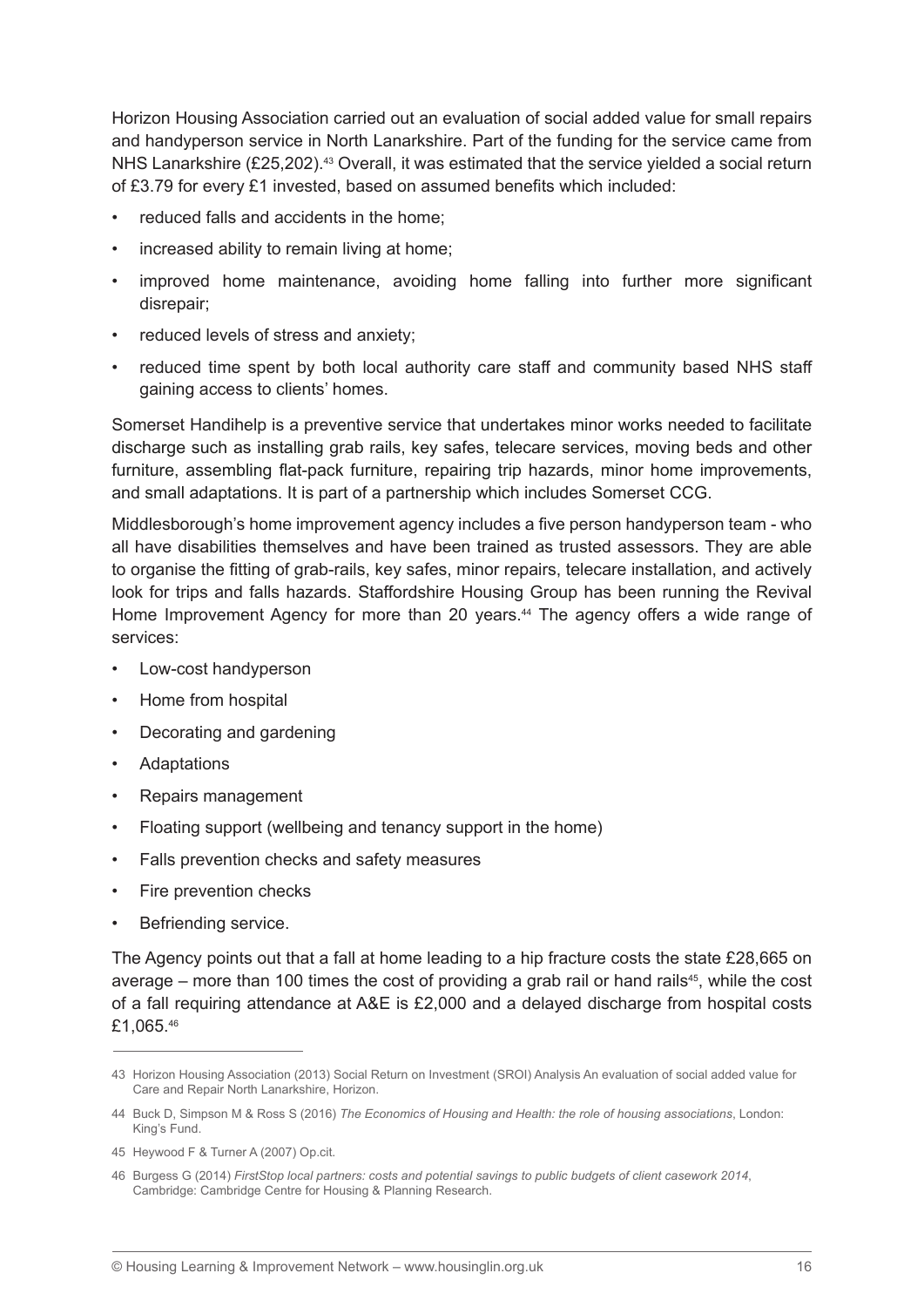# **7. Falls prevention**

**Key issues:**

- The best paybacks to the NHS come from mitigating falls on the level, on stairs and **in baths (5.2 to 6.5 years).**
- Services targeted on those at greatest risk and delivered by an occupational therapist **appear to be more effective than others.**
- A falls response service for non-injured fallers has yielded promising results.

One in 3 people aged 85 or over has one or more falls every year, many of which are preventable. Tian et al (2014) estimate that falls costs the NHS around  $£2$  billion a year.<sup>47</sup> The Building Research Establishment (BRE) estimated that repair work to remedy 'Category 1' hazards from falls on stairs and falls on the level would have a notable impact on estimated health expenditure savings. The average cost of repair work for these two hazards was estimated to be £982 and £792 respectively. Some work could, however, be relatively inexpensive (£200- £500) for example: providing additional lighting, repairing or installing handrails to reduce the risk of falls on stairs. Repairing floors and paths to reduce the risk of falls on level surfaces can also be undertaken at relatively low cost. Conversely, redesigning internal or communal staircases to flats or redesigning a large area of external pathway will be more expensive.<sup>48</sup> The best paybacks to the NHS come from mitigating falls on the level (5.2 years), falls on stairs (5.9 years), and falls in baths (6.5 years).<sup>49</sup>

A Cochrane review of interventions for preventing falls in older people living in the community<sup>50</sup> found that home safety assessment and modification interventions were effective in reducing the rate of falls and risk of falling. The interventions were more effective in people at higher risk of falling, including those with severe visual impairment. The reviewers concluded that *'home safety interventions appear to be more effective when delivered by an occupational therapist'*. One of the trials that indicated cost savings for their interventions involved home safety assessment and modification in those with a previous fall.

Many of the initiatives delivered through handyperson schemes and aids and adaptations aim to support the aim of falls reduction. Several housing associations have developed the economic case for falls prevention and for support following a minor fall. Many more housing organisations offer falls prevention services to their residents and more widely. The King's Fund cites evidence indicating that housing initiatives to reduce falls among older people yield the quickest paybacks<sup>51</sup>. Using the Chartered Institute of Environmental Health methodology, Birmingham City Council's Housing Strategy and Partnerships Team calculated that falls on stairs and levels in private sector homes resulted in £6,968,300 per annum costs to the NHS, the result of 2,733 persons requiring medical attention each year. Minor interventions such as the installation of grab rails put the combined costs for addressing the effect of these hazards

<sup>47</sup> Tian Y, Thompson J, Buck D (2014). 'The cost of falls: exploring the cost of the whole system pathway for older people in a rural community in England'. *Journal of Integrated Care*, 22, 4, 165–73.

<sup>48</sup> Garrett H & Burris S (2015) *Homes and ageing in England; Briefing Paper*, BRE/PHE.

<sup>49</sup> Garrett H, Roys M, Burris S, Nicol S (2016) *The cost-benefit to the NHS arising from preventative housing interventions*, Berkshire: BRE.

<sup>50</sup> Gillespie LD, Robertson MC, Gillespie WJ, Sherrington C, Gates S, Clemson LM, Lamb SE (2012) *Interventions for preventing falls in older people living in the community*, Cochrane Database of Systematic Reviews, 2012, Issue 9.

<sup>51</sup> Buck D et al (2016) Op. cit.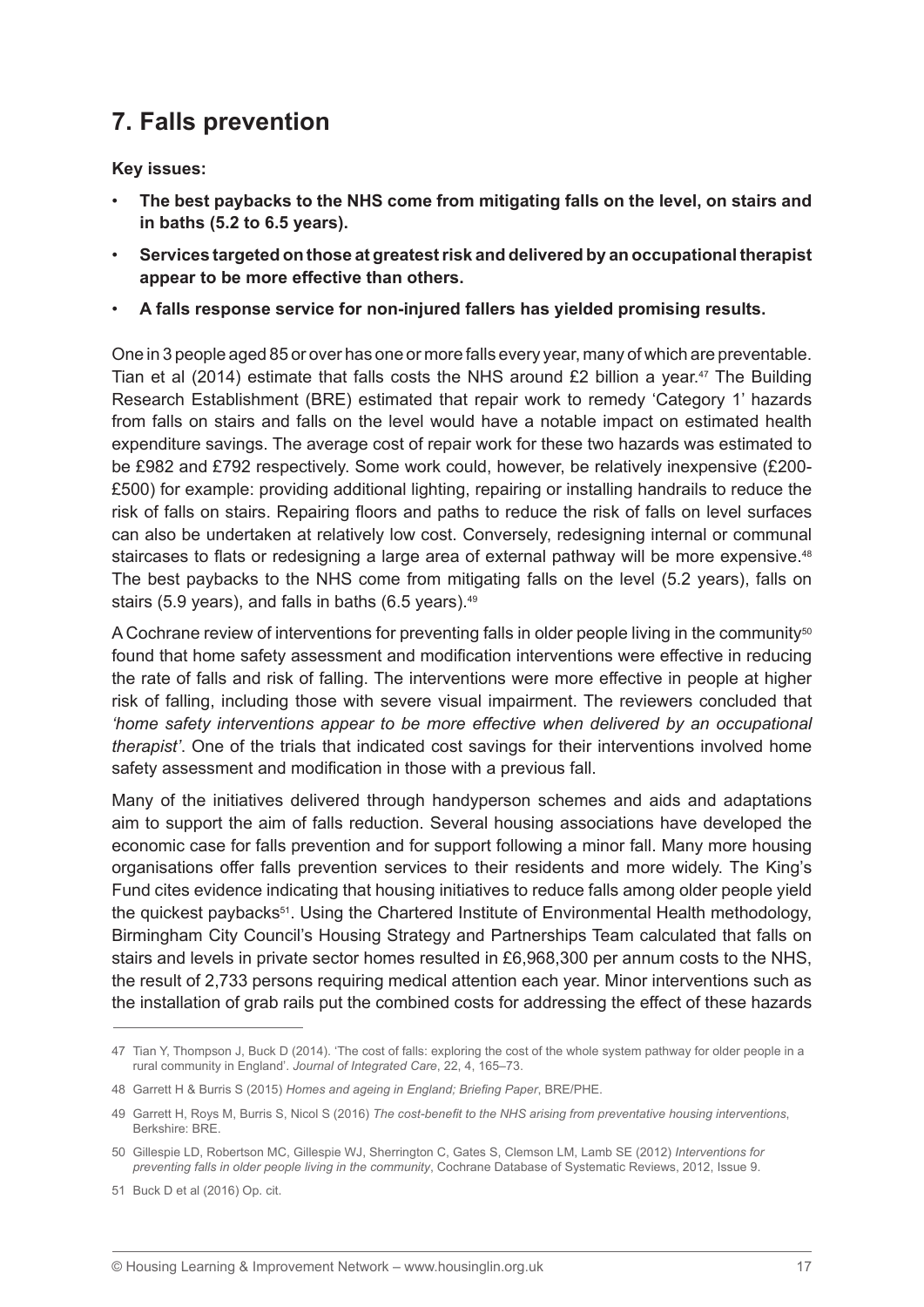at £1,006,132 with an average length of time to payback these costs at 0.15 years.52 Garrett et al<sup>53</sup> calculated a slower payback of five to seven years. A falls response service for non-injured fallers provided by Herefordshire Housing Group was estimated to have saved the NHS more than £300,000 through prevented ambulance call-outs, A&E attendances and admissions, and GP attendances based on 865 call-outs.<sup>54</sup>

Another housing based approach to falls reduction is illustrated by an example from Amber Valley Housing which launched a Health Trainer Programme to tackle the highest rate of falls in Derbyshire.55 In partnership with Derbyshire County NHS and Three Valleys Housing, nine Neighbourhood Support Co-ordinators were trained to signpost residents to specialist health agencies. Amber Valley Housing also employed two level three health trainers to take on the referrals and provide one-to-one support. The programme offered older residents:

- Falls clinics to reduce the risk of falls.
- Chair-based exercise classes to improve flexibility and reduce isolation.
- Otago an exercise programme involving monitoring of progress across a year.
- The Be Active and Waist Wise programmes combining exercise with dietary advice
- Smoking cessation support and advice.

The programme was focused on working with residents living within the housing association's sheltered housing schemes, but was also offered and promoted more widely in the community.

The Gateshead Housing and Falling Prevention project identified housing that was increasing the risk of falls and provided remediation. Simple repairs or adaptations to dwellings were found to reduce the risk of falls in the home, and improve the quality of life for older residents.<sup>56</sup>

<sup>52</sup> Birmingham City Council's Housing Strategy and Partnerships Team (2011) *Housing and public health: towards a health impact assessment* [online]. Available at: [www.apho.org.uk/resource/item.aspx?RID=104769](http://www.apho.org.uk/resource/item.aspx?RID=104769)

<sup>53</sup> Garrett H, Roys M, Burris S, Nicol S (2016) Op. cit.

<sup>54</sup> Buck D et al (2016) Op. cit.

<sup>55</sup> National Housing Federation (2010) *Invest in Housing, Invest in Health: How housing associations have a role to play in reducing the inequalities in health*, London: NFH.

<sup>56</sup> JB Consultancy (2012) *Gateshead Housing and Falls Prevention Project Evaluation*, Gateshead Falls Prevention Team.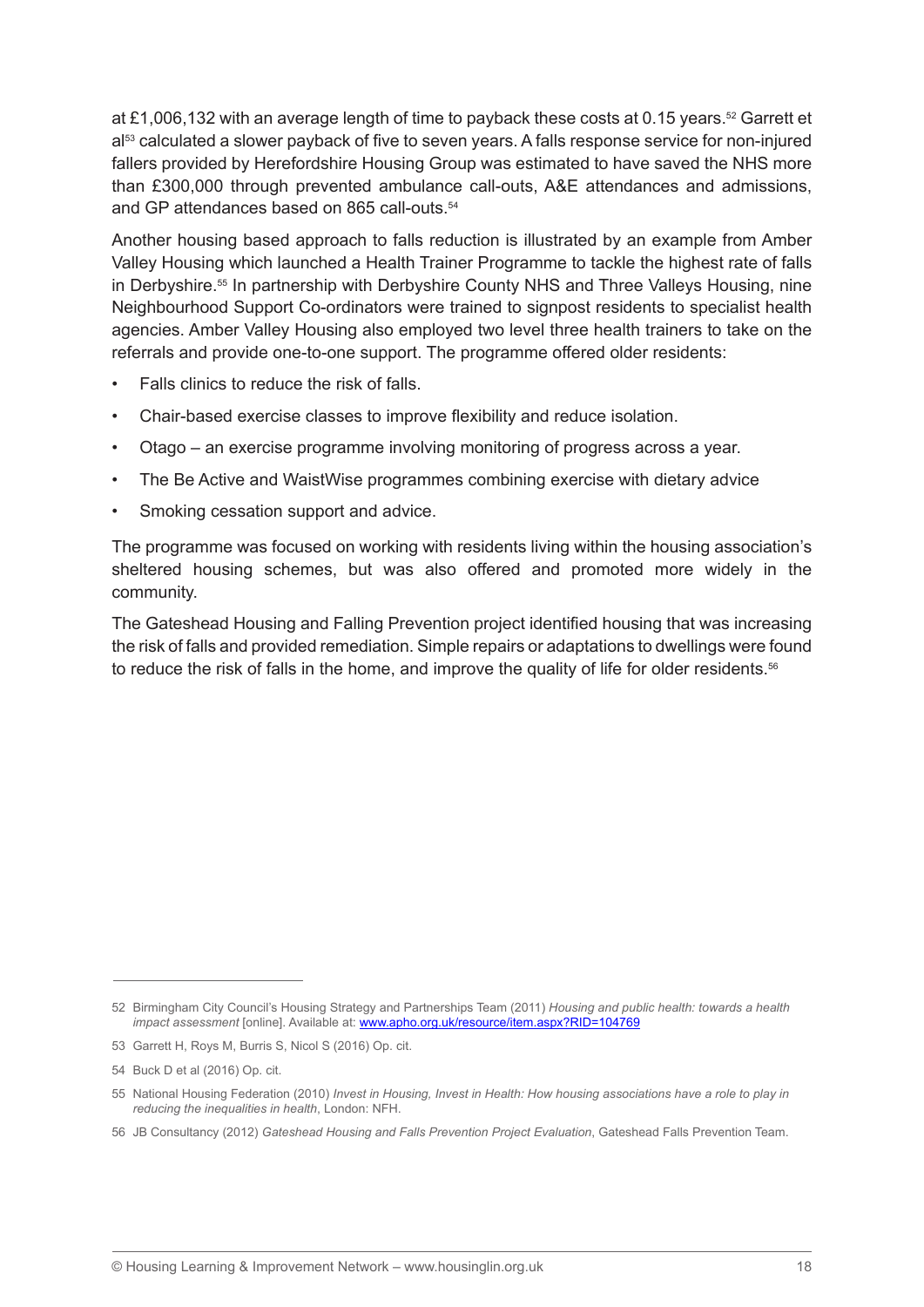### **8. Assistive technology and telecare**

**Key issues:**

- Evidence on the effectiveness of assistive technology and telecare in reducing **demand and improving health outcomes is inconclusive.**
- New research funded by the NIHR is seeking to determine the telecare 'dividend'
- There is some evidence that with the right equipment, telecare can enable people to **get out and reduce family tensions about care.**

Assistive technology (AT) is an umbrella term for any device or system that allows an individual to perform a task they would otherwise be unable to do or increases the ease and safety with which the task can be performed $57$ , while telecare involves the use of electronic sensors and aids that make the home environment safer, manage risk thereby enabling people to live at home, independently, for longer. Sensors can automatically raise alarms through call centres, wardens or friends and family.58 There is a continuum of services that begins with basic dispersed alarm systems, and extends into more advanced technologies.

In 2012, Lloyd<sup>59</sup> reported that 375,000 people used personal alarms and 715,000 used alerting devices in England in 2007-08 among those aged 50 and above. While the national evaluation was inconclusive, much of the evidence on telecare based on local studies is more positive (e.g. [Housing LIN case studies](http://www.housinglin.org.uk/Topics/browse/HousingOlderPeople/OlderPeopleHousingProvision/Telecare/)). One researcher commented that the key to success in high quality assessments which match need in the home environment to the right technology.<sup>60</sup>

The national evaluation of the Whole Systems Demonstrator project (Kent County Council was one of the three 'demonstrator' sites), comparing telecare with usual care in a cluster randomised trial, concluded that telecare as implemented in the trial did not lead to significant reductions in service use, at least in terms of results assessed over 12 months.<sup>61</sup> Cost per additional QALY was £297,000. Cost-effectiveness acceptability curves indicated that the probability of cost-effectiveness at a willingness-to-pay of £30,000 per QALY gained was only 16%. Sensitivity analyses combining variations in equipment price and support cost parameters yielded a cost-effectiveness ratio of £161,000 per QALY.62

A University of York review in 2009 reported evidence that the National Telecare Development Programme had reduced unplanned hospital admissions and reduced the need for residential care. However, the review also reported that data collection was in need of development and obtaining robust data had been problematic.<sup>63</sup> The researchers estimated that the programme had reduced care home admissions by 518 and unplanned hospital admissions by 1,220, reducing expenditure by some £6.8 million.

A review of the national Telecare Development Programme (TDP) in Scotland estimated that during the period 2006–2010 a very significant gross financial benefit of some £48 million had

<sup>57</sup> Cm 4192-I (1999) *With Respect to Old Age: Long Term Care - Rights and Responsibilities: A Report by The Royal Commission on Long Term Care*, The Stationery Office, London.

<sup>58</sup> Department of Health (2009) *Telecare*, The Stationery Office, London.

<sup>59</sup> Lloyd J (2012) *The Future of Who Uses Telecare?*, Strategic Society Centre.

<sup>60</sup> Interview with John Woolham, King's College, London.

<sup>61</sup> Steventon A, Bardsley M, Billings J, Dixon J, Doll H, Beynon M, Hirani S, Cartwright M, Rixon L, Knapp M, Henderson C, Rogers A, Hendy J, Fitzpatrick R, Newman S (2013) Effect of telecare on use of health and social care services: findings from the Whole Systems Demonstrator cluster randomised trial, *Age and Ageing*, 0, 1–8.

<sup>62</sup> Henderson C, Knapp M, Fernández JL, Beecham J, Hirani SP, Beynon M, Cartwright M, Rixon L, Doll H, Bower P, Steventon A, Rogers A, Fitzpatrick R, Barlow J, Bardsley M and Newman SP (20140) Cost-effectiveness of telecare for people with social care needs: the Whole Systems Demonstrator cluster randomised trial, *Age and Ageing*, 2014, 0, 1–7.

<sup>63</sup> Beale S, Sanderson D, Kruger J (2009) *Evaluation of the Telecare Development Programme*, JIT, Edinburgh.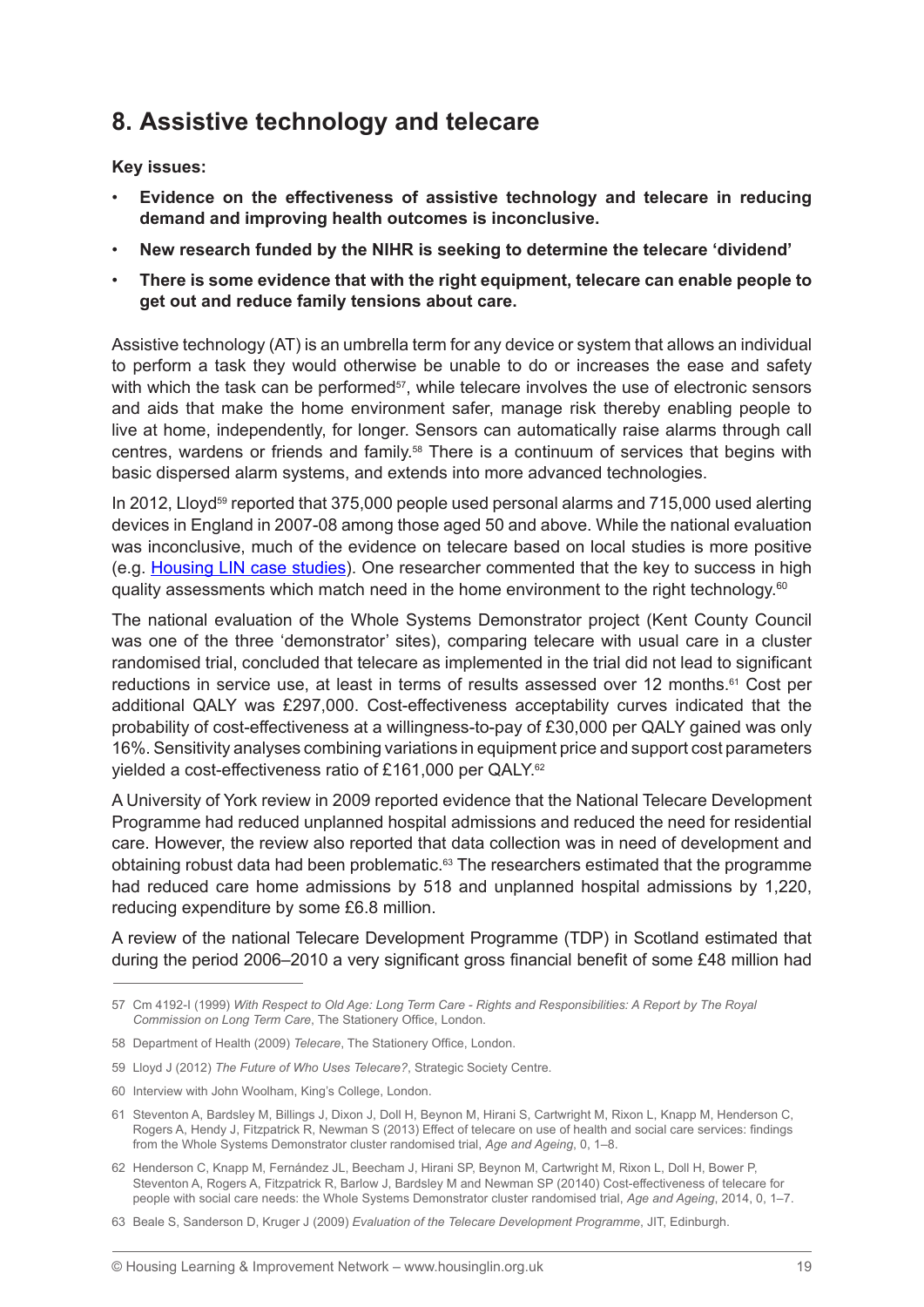resulted from an investment in telecare of some £12.6 million nationally (including matchfunding). The collective impacts of telecare were estimated as having included: avoidance of 6,600 unplanned hospital admissions; avoidance of 2,650 residential care and nursing home admissions; and avoidance of 411,000 home check visits to monitor the well-being of older people and other groups.64 An early study by Bowes et al in in West Lothian reported cost savings of £85,837 as a result of reduced bed days.<sup>65</sup> Evaluators linked the reduction to the Rapid Response service, which was integrated with the West Lothian smart technology programme.

There is limited evidence about the extent to which telecare users themselves feel that they have been enabled to live independently. A survey of 461 telecare users in Scotland found that 70% felt more independent, about one-third felt they needed less help from their family, and 27% reported that their health had improved since they received telecare services.<sup>66</sup> The AKTIVE project explored the way telecare can be developed to help older people live a full and independent life with a particular focus on people who are prone to falls and memory problems. It also looked at how telecare may support care staff and informal carers. Key messages from the research were that when the right equipment was available, telecare was successful, not only in keeping people safe at home, but also in helping them to get out, increasing their vitality and reducing family and personal tensions about care.<sup>67</sup> Much of the research emphasises the complementary role of telecare as just one component of a response to an older person with high support needs, rather than being a substitute for services.<sup>68</sup> The NIHR School for Social Care Research is currently funding further research on assistive technology and telecare.

There are a wide range of housing based and other telecare services. For example, Herefordshire Housing Limited (part of Herefordshire Housing Group) is jointly funding a falls response service with Herefordshire CCG and Hereford Council provided by Herefordshire Careline to 4,000 Herefordshire residents. The service is on-call and provides rapid mobile response to non-injured fallers in the adult population. The service does not provide clinical assistance, but information at the scene is forwarded to clinical teams and, with consent, the responders refer to the NHS Falls Prevention Service and GP. Most callers are in their 70s. Notification letters are sent to GPs on every attendance. Herefordshire Housing estimated savings for 865 attendances in a year to include the following:

Prevented ambulance call-outs (at £184): £132,112.

Prevented A&E attendances (at £87): £37,498.

Prevented A&E admissions (at £914 per night): £149,896.

Prevented GP attendance (at £114): £9,918.

Prevented police attendance (at £59.65): £10,260.

Overall, the service produces savings of £339,684.69

Trafford Housing Trust set up a lifting service using the local Telecare and Tele-health service. The service which provides a rapid response to help people after falls, avoiding the need for lengthy ambulance waits, has not been evaluated.70

<sup>64</sup> Newhaven Research (2010) *An Assessment of the Development of Telecare in Scotland 2006–2010*, Edinburgh: Scottish Government.

<sup>65</sup> Bowes,A.,McColgan,G.andBell,D. (2006) *Smart Technology and Community Care for Older People: Innovation in West Lothian*, Edinburgh: Age Concern Scotland.

<sup>66</sup> Beale et al. (2009) Op.cit.

<sup>67</sup> Technology Strategy Board (2104) *AKTIVE: Advancing Knowledge of Telecare for Independence and Vitality in Later Life - A report of the AKTIVE Conference, University of Leeds, 8 – 9 April 2014*.

<sup>68</sup> Brownsell S, Aldred H, Hawley M (2007) The role of telecare in supporting the needs of elderly people, *Journal of Telemedicine and Telecare*, 13, 6, 293–297.

<sup>69</sup> Buck et al (2016) Op. cit.

<sup>70</sup> LGA / SITRA (2015) *A home is much more than a house Integrated approaches for the housing, health and care needs of vulnerable adults*, LGA/SITRA.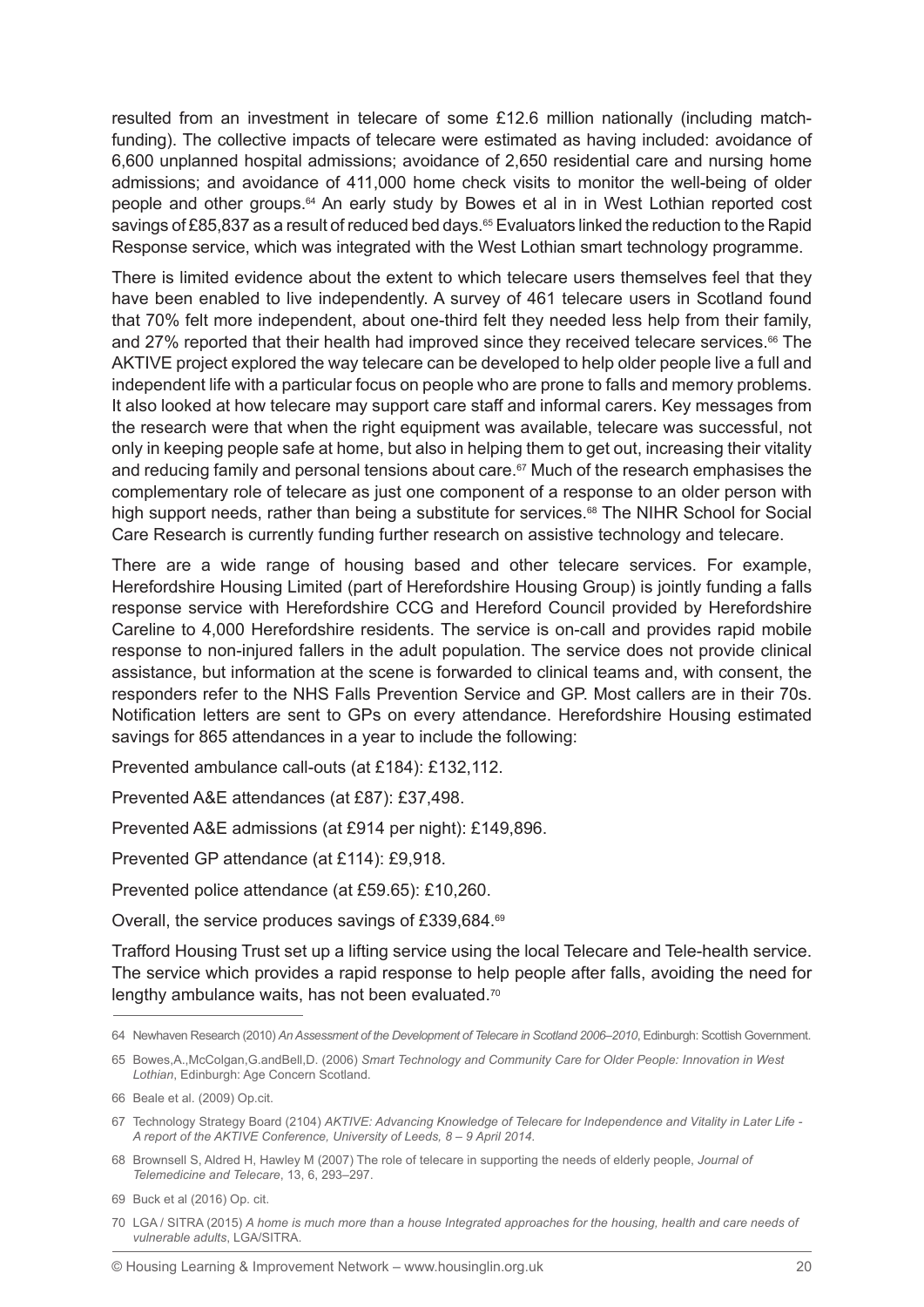# **9. Discharge services**

**Key issues:**

- There are wide range of housing-related services aimed to support early discharge.
- **Limited evaluations of schemes such as the ASSIST scheme in Mansfield, the Keiro service pathway in Middlesborough, and the Sheffield Frailty Unit indicate that significant savings can be achieved.**

In August 2016, there were just over 400 patients with a delayed transfer of care across the KSS area (Kent 152, Surrey 69, East Sussex 99 and West Sussex 83).<sup>71</sup> Avoiding admission and unnecessary time in hospital improves outcomes for patients by reducing length of stay in hospital beds where older patients can become clinically decompensated and those with cognitive impairments can see their confusion increase.

There is frequently overlap between the services in this section and those concerned with aids and adaptations, handyperson and falls prevention services. This is clearly illustrated by the Lightbulb project in Leicestershire.

The project aimed to improve the way people are supported in their homes, to avoid unnecessary hospital admissions and to improve people's health and wellbeing. Light Bulb brought together services across the eight local authorities in Leicestershire in a single service with one point of contact for a wide range of housing support services:

- assistance in adapting the home (this could be advice and/or finance assistance)
- assistive technology which helps people around the home e.g. lifeline
- keeping people warmer with energy-saving advice and home improvements
- handyperson service  $-$  to improve safety and help avoid accidents in the home

All eight local authorities and health and care authorities committed to deliver the service across Leicestershire. The pilot and service redesign was co-produced with staff, service users and providers. Systems transformation funding was available for implementation and the county and public health in Leicestershire, as well as district councils, are resourcing the project.72

Windsor, Ascot and Maidenhead CCG is working with sheltered accommodation providers to identify common problems and work towards incremental solutions to reduce hospital readmissions, as well as service improvements in the delivery of care following a hospital admission.73 This has resulted in initiatives such as better information about ways to use the ambulance and fire service for residents; and coffee mornings combined with health surgeries including flu jab clinics and falls prevention information.

Several housing associations are providing discharge services to assist hospitals. For example, Midland Heart provides a re-ablement service for older people in Birmingham. The housing association took over and refurbished a ward at the Good Hope Hospital in Sutton Coldfield

<sup>71</sup> [www.england.nhs.uk/statistics/statistical-work-areas/delayed-transfers-of-care/2016-17-data/](https://www.england.nhs.uk/statistics/statistical-work-areas/delayed-transfers-of-care/2016-17-data/)

<sup>72</sup> Foundations (2016) *The collaborative home improvement agency*, Foundations.

<sup>73</sup> Yeoman C (2016) [Sheltered housing in Windsor, Maidenhead and Ascot: A case study of a joint project led by WAM CCG](http://www.housinglin.org.uk/_library/Resources/Housing/Practice_examples/Housing_LIN_case_studies/HLIN_CaseStudy_118_WAM-CCG.pdf), Case Study 118, Housing LIN.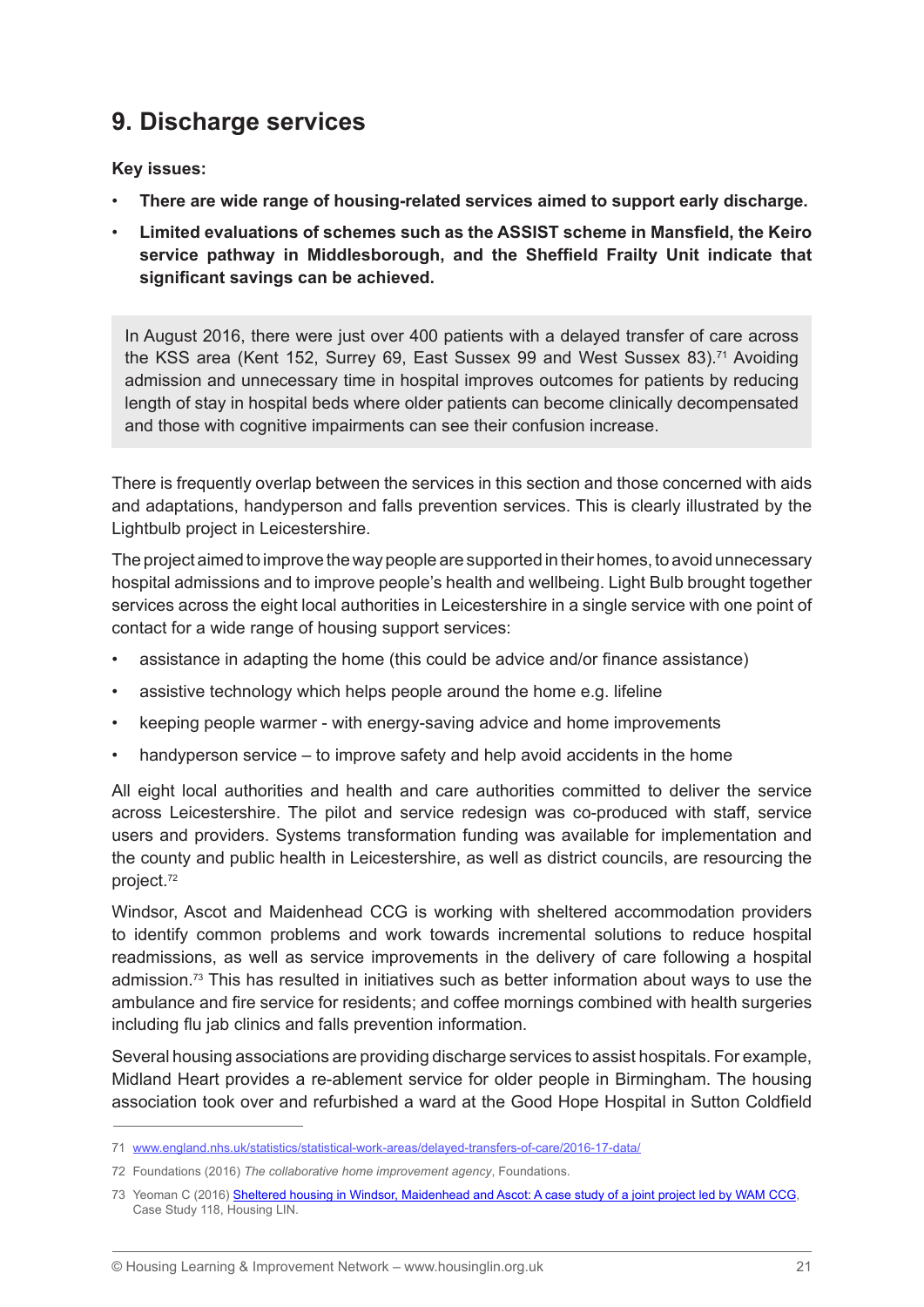consisting of 29 private bedrooms to support older people who are assessed as medically fit for discharge, but are not yet ready to go back to their own home. It provides a comfortable setting for structured after care and support in a hotel style environment for a period of up to a fortnight. Research for Midland Heart indicates that cost efficiencies have been achieved through a reduction in bed days compared with a control group, along with positive outcomes for older people.74

Home Group provide supported housing as an alternative to hospital admission. The service features:

- Accommodation-based including shared / communal space
- Brief to short-term support
- On-site support to up 24 hours
- • One-to-one, group and peer support
- • Transitions, reablement and recovery
- Short-term day care and respite care.

The cost of a service offering 12 beds with 24-hour support is £103 per unit per night, compared to the average daily cost of the excess of £275 (NHS Reference Cost 2013-14), representing a potential annual saving of over £750,000. The savings generated would pay for the annual cost of the service within just seven months of operating. It gives patients whose needs are too great to enable them to stay in their own home, but not so critical that they would require in-patient hospital care, a safe space to live along with appropriate support.

Pennine Acute Hospitals NHS Trust, in partnership with Manchester City Council and North, Central and South Manchester CCGs provides a citywide 'Home from Hospital' (HfH) discharge support service, working alongside integrated hospital teams in each of the three Manchester hospitals.

The service focuses on early intervention by supporting customers with moderate needs outside the criteria for statutory support services. All older people over 60 are contacted who: have been discharged from accident and emergency, the medical emergencies ward and other wards, and are not receiving reablement or social care support. The service works with community rehabilitation services, primarily reablement and intermediate care and with key partner agencies, including the handyperson service and the local Home Improvement Agency.

In 2013-2014, 8,000 people were successfully contacted and assessed. Help with small repairs and adaptations in the form of a handyperson service helped two-thirds of Home from Hospital service users to make changes to their home environment, and half of all service users received additional advice and information provided by a generic caseworker. They were enabled to maximise income, increase confidence in dealing with long-term conditions, and access additional community services.

The CCG noted a significant reduction in the number of people aged over 60 in north and central Manchester being re-admitted to hospital within 30 days. By providing interventions to make their home safer, warm and habitable, the CCG considers the service has helped people to maintain independence and reduced risks to their physical health.

<sup>74</sup> LGA / SITRA (2015) Op. cit.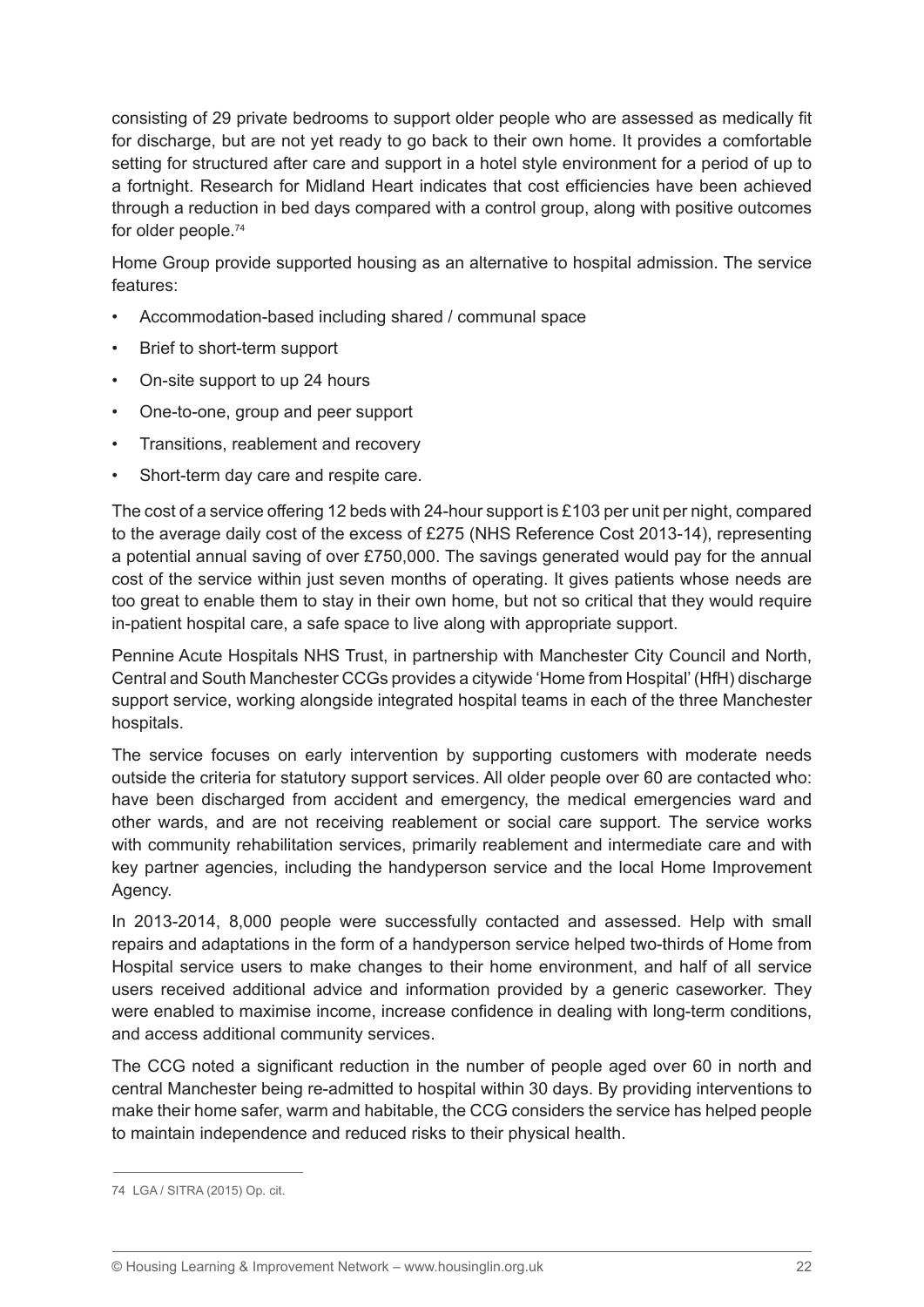At the North Manchester General Hospital, an additional, assisted discharge service provides transport and practical help to patients to warm the home, make necessary adjustments such as repairs and adaptations, prepare beds and a simple meal, shop for immediate essentials, and re-connect with services, relatives or friends. This is followed up by staff and volunteers with regular telephone and direct contact as necessary for a period of up to six weeks.

Wyre Council has regular meetings with its local CCG to review neighbourhood based unscheduled care, looking at data on A&E attendances, hospital admissions and hospital discharge. The meeting looks at individual cases with input from housing, health and social care. Housing's contribution includes housing options assessments, emergency heating system repairs and other cold home related interventions and home health safety checks addressing falls etc. This work has expanded to provide housing based support for patients with care plans due to long term conditions such as COPD. Other collaborative work between the CCG and the council includes the building of a new Extra Care facility and investment from the CCG to clear a backlog of priority Disabled Facilities Grants.<sup>75</sup>

The Academic Health Science Network for the North East and North Cumbria commissioned York Health Economics Consortium to conduct an independent review to assess the costs and benefits of the Keiro service model and to assess the impact that the service could have if introduced in other parts of the country. Keiro is Japanese for 'Pathway' or 'Journey'. The company seeks to provide an integrated 'pathway' of support and rehabilitation services from hospital to home to support clients towards independence.

Following over 10 years of incremental developments, partnerships and innovation to deliver an integrated rehabilitation service pathway, Keiro opened 'The Gateway', a 40 bed neurological rehabilitation centre in Middlesbrough centre, in January 2014 that provides:

- Specialist nursing care by medical consultants and nurses;
- Rehabilitation programmes for inpatients and outpatients, delivered by the medical team and augmented by physiotherapists, occupational therapists, personal assistants and gym trainers;
- • A Wellbeing Hub offering a range of therapy, leisure, rehabilitation and fitness opportunities;
- • Access to on-site transitional housing from a Public Sector partner.
- • Access to an array of long term housing and support options from Public and third Sector partners (this aspect of Keiro is not formally incorporated in this analysis).
- A Knowledge Centre used by staff, community groups and statutory services offering counselling and support on issues such as employment, alternatives to work, legal advice, welfare benefits, self-management and adult learning courses for people with neurological conditions, their family and carers.

While having reservations about the quality of the some of the evidence, the researchers found:

Substantial financial savings: assuming a new cohort of 40 patients replaces each previous cohort at discharge, then over the 10 year time horizon, it was estimated that Keiro produces savings of £156 million, with costs of £108 million, compared to £267 million if patients are managed in standard care;

<sup>75</sup> LGA / SITRA (2015) Op. cit.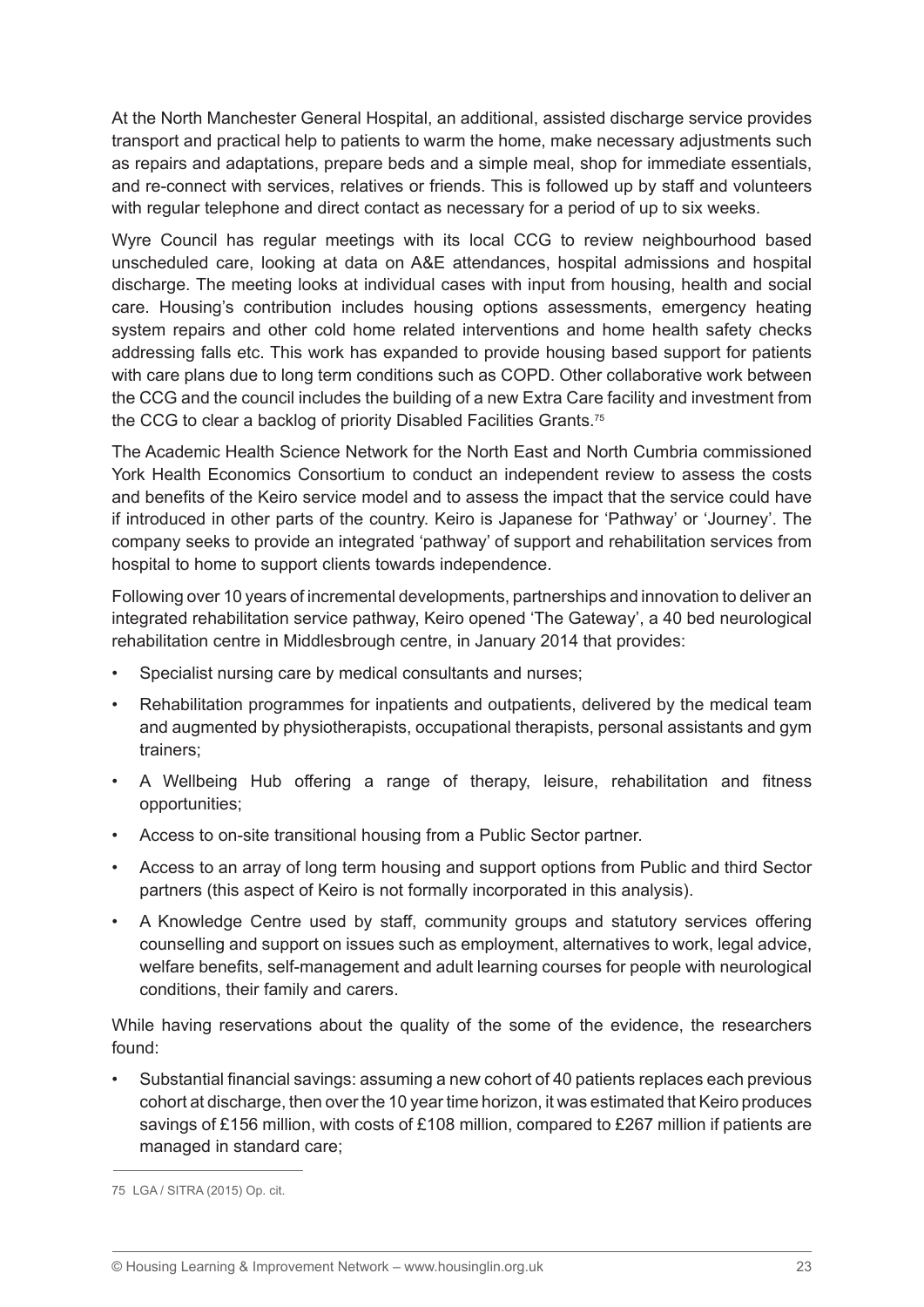- The model improves the patient's outcomes and their overall experience;
- The cost reductions afforded by the model are applicable beyond the neuro-rehabilitation patient cohort to a range of other patient groups with complex and varied rehabilitation needs.76

In Wigan, £2 million was provided through joint funding from Wigan Council and Wigan Borough CCG to pilot a new, non-means-tested, Home Adaptations Grant in order to reduce unplanned hospital admissions. The service delivers major adaptations in private sector homes using the DFG. The focus is on providing showers, stair-lifts and facilitating access to the home using modular ramps with an average cost of around £5,500.

The early discharge scheme (ASSIST) in Mansfield aims to: expedite discharges from the Kings Mill Hospital, and from residential care and in Mansfield; and to reduce or prevent avoidable or elongated admissions to Hospital or residential care. The ASSIST team works with Sherwood Forest Hospitals NHS Foundation Trust (SFHNHST), the Adult Social Care and Health team at Nottinghamshire CC, and the Mansfield and Ashfield and Newark and Sherwood NHS Clinical Commissioning teams, well as wider stakeholders. It does this through the early identification and assessment of patients potentially needing housing services who have presented for treatment at Kings Mill Hospital through either A&E or through elective care on a specialist or generalist ward.

On establishing a future potential need for a housing service, the full range of housing services and advice that the housing authority can provide, are expedited to facilitate early discharge and the freeing up of bed spaces at the hospital. Housing services include: re-housing of clients in more appropriate accommodation, or major or minor adaptations to the patients' current home (or proposed accommodation), or advice guidance on benefits and other services. An evaluation of the ASSIST scheme concluded that: there was clear evidence that the scheme benefits the efficiency of hospital discharge and reduces the burden on hospital and social services staff; and

*From the limited scope of the current scheme current savings in terms of bed days amount to approximately £664,000, rising potentially to a realistic potential number of interventions of 60 per month resulting in approximate savings of £1,328,000. The costs of providing this service produces net savings related to the gross figures identified above of £379,800 and £1,024,700 respectively.*<sup>77</sup>

In Sheffield, frail patients were spending on average 4 times longer in hospital than initially estimated by geriatric medicine consultants involved in their care. An analysis of 23 patients found an additional cost of £470,000 to the hospital from these delays. Causes of delay included services involved in discharge being unable to respond quickly enough and transfers across the hospital whereby vital information was lost.

The Sheffield Frailty Unit consequently changed its practices and moved the assessment of intermediate and social care needs into the patients' home. As a result there has been a 37% increase in patients who can be discharged on their day of admission or the following day. It has also led to improvements in bed occupancy moving from a mean of 312 in January 2012

<sup>76</sup> Green W & Craig J (2015) *Identifying the Economic Value of the Keiro Service Pathway*, North East & Cumbria Academic Health Science Network, York Health Economics Consortium.

<sup>77</sup> Murphy P & Harradine D (2015) *Evaluation of the early discharge project of the 'ASSIST' team at Mansfield District Council*, Nottingham Trent University.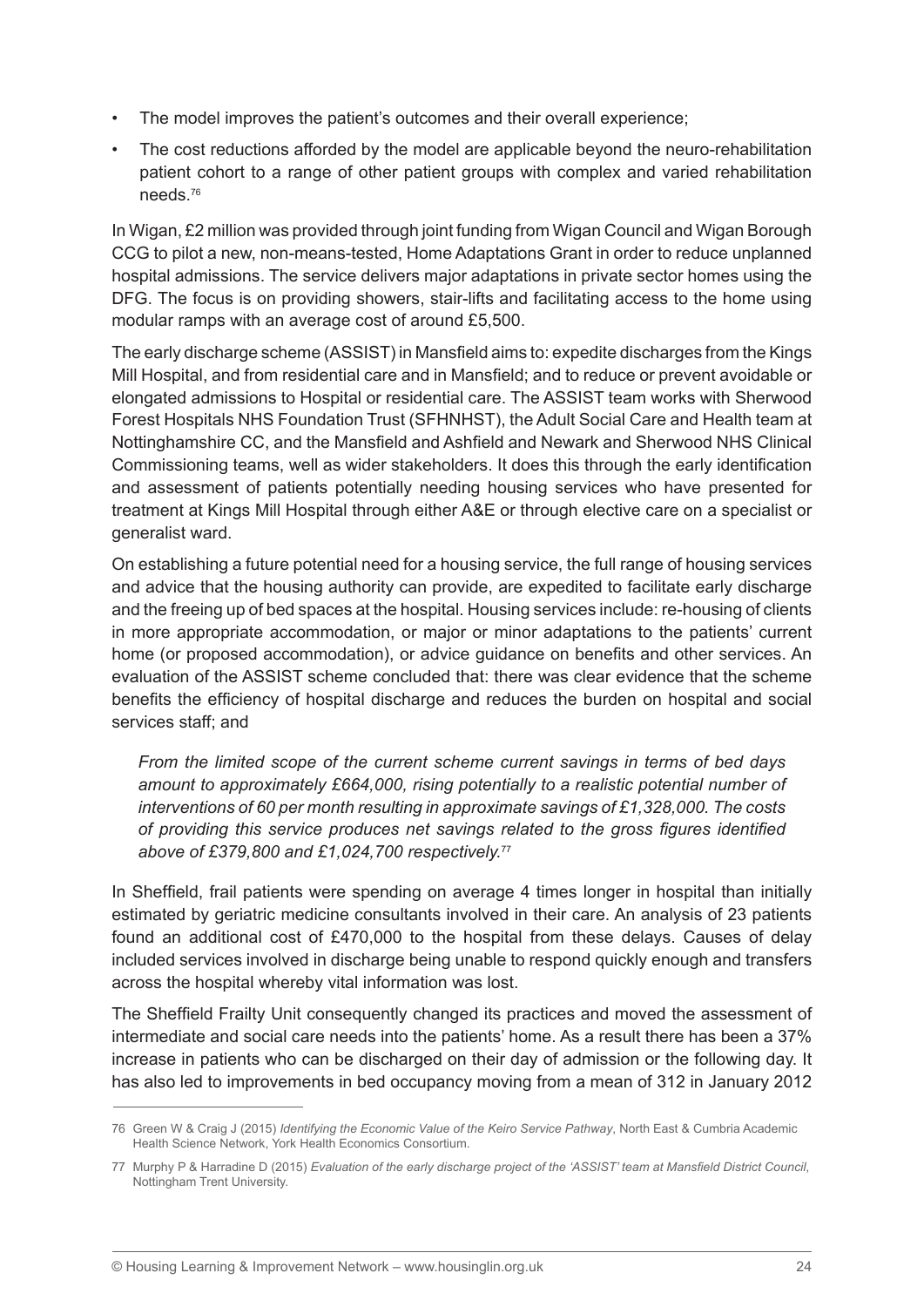to 246 in September. The Trust was then able to close 2 wards, totalling 68 beds. A pilot in South Gloucestershire using the same approach, reported evidence of success over a three month period with 74 patients transferred through this pathway, leading to 621 bed days saved (which would have had an indicative cost to NBT of £153,000).

In Carlisle, Hospital at Home creates a 'virtual ward' by providing care in a patient's home in order to avoid unnecessary admissions to hospital. The service is supported by community services and initiatives like 'community neighbours', a volunteer befriending scheme run by the local home improvement agency, Homelife Carlisle. Hospital at Home enables people to make the choice to remain at home, keeping contact with friends, neighbours and family, while receiving care that would normally be provided in hospital.

Age UK Norfolk provide an advice and information service, including housing and care options at Norfolk and Norwich University Hospital to help with timely discharge and independence at home. The service is provided by an assistant manager supported by trained volunteers. According to Care and Repair, the service has speeded up hospital discharges and reduced readmissions, although there is no estimate of cost effectiveness.

The Housing LIN has produced a [Hospital to Home resource pack](http://www.housinglin.org.uk/hospital2home_pack/) which provides case studies and checklists for those considering older patients' housing situations in hospital discharge and transfer of care and for improving integration of housing and support into the process for discharging older people.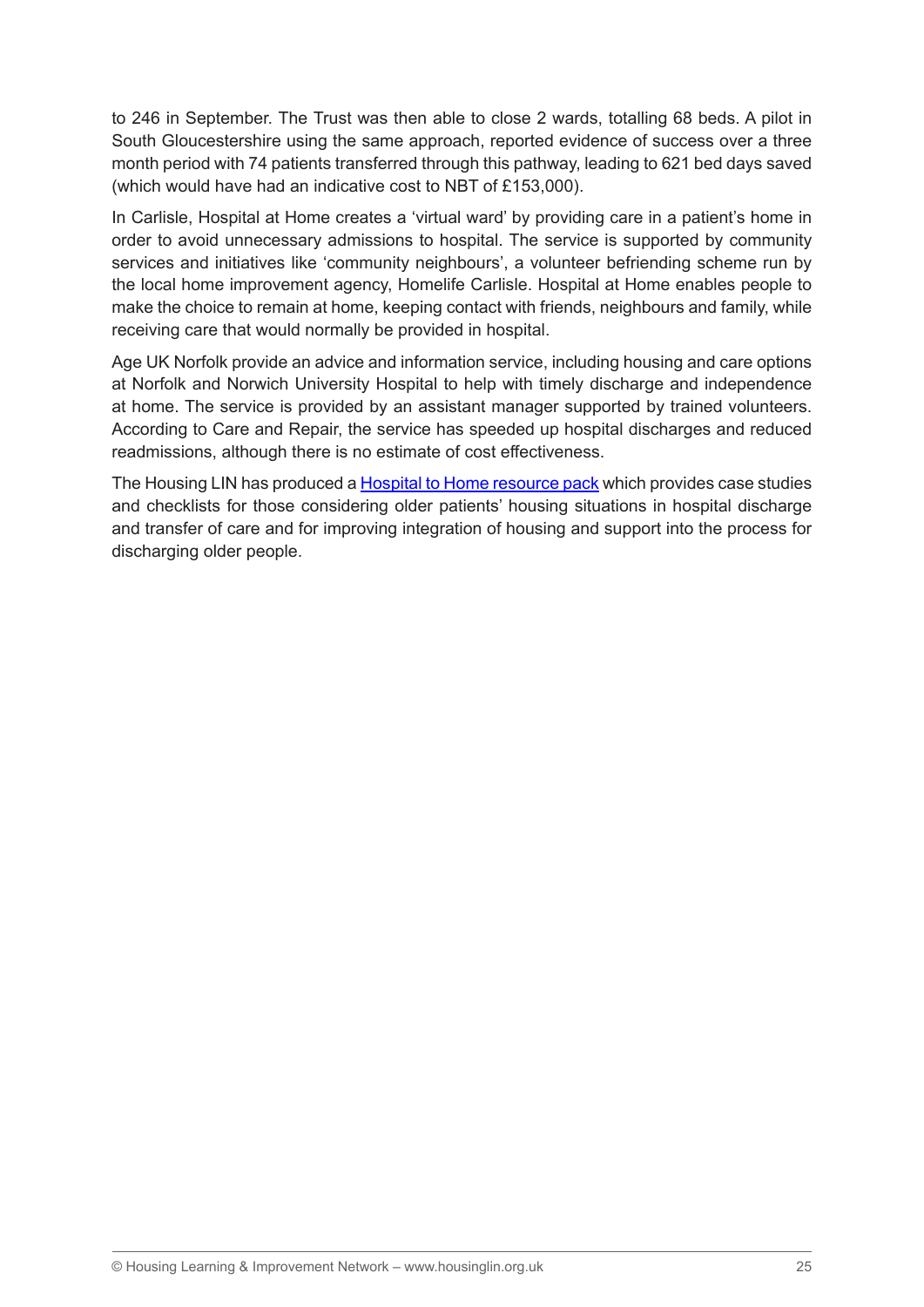### **10. Design of the built environment**

**Key issues:**

- There are a range of evidence based design standards and guidelines which aim to **enable older people to live in their own homes, such as Lifetime Home Standards, HAPPI, Evolve, I'DGO and Wel\_hops.**
- The planning system and the Healthy New Towns initiative provide opportunities to **plan for the needs of older people in new developments.**

The built environment plays a key part in enabling or disabling people with mobility and/or cognitive impairments, and there are a number of qualitative studies which indicate the role of the built environment in either facilitating or hindering independent living.

Design standards, such as the 16 design criteria of Lifetime Home Standards, (minimum door widths for doorways or bathroom walls strong enough to support adaptations such as grab rails etc.), help to ensure the accessibility and adaptability of the home environment over time. The design and adaptability of housing specifically for older people is covered in the first Housing our Ageing Population: Panel for Innovation (HAPPI) report which made ten key design recommendations for designing housing for older people.78 A follow-up report in 2012 provided further recommendations for delivery.<sup>79</sup> A third report was published in 2016.<sup>80</sup>

The [EVOLVE toolkit](http://www.housinglin.org.uk/Topics/type/resource/?cid=7997&) is a tool for evaluating the design of housing for older people. It is used to assess how well a building contributes to both physical support of older people and their personal well-being. Between 2005 and 2007, European-level initiatives to develop guidelines for the design of housing for older people led Brighton and Hove City Council to provide a good practice guide for older people's housing design, as part of a European project: [Welfare](http://www.brighton-hove.gov.uk/content/housing/general-housing/welhops-welfare-housing-policies-senior-citizens-0) [Housing Policies for Senior Citizens](http://www.brighton-hove.gov.uk/content/housing/general-housing/welhops-welfare-housing-policies-senior-citizens-0) (Wel\_hops).

Age-friendly design of the built environment may also involve ensuring that designs are sensitive to changing needs over time (for example, ensuring adequate daylight in ECH, in the context of growing incidence of sight loss in older age) or the need to ensure that designs are energy efficient (in the context of older people's vulnerability to fuel poverty and cold related winter deaths).

The built environment and well-designed outdoor spaces can enhance the long-term health and wellbeing of those who use them regularly, reduce the risk of falls, promote physical activity and reduce social isolation. Evidence from the I'DGO research programme<sup>81</sup> showed that older people who live in environments where it is easy and enjoyable to go outdoors, are more likely to be physically active and satisfied with life, and twice as likely to achieve recommended levels of healthy walking. Barnes *et al*.<sup>82</sup> identified two over-arching themes for residents of ECH: how the building supports the lifestyle, and how the building design affects usability. Good housing design can also do much to help lessen the danger of falls for

<sup>78</sup> Homes and Communities Agency (2009) [Housing our Ageing Population: Plan for Innovation \(HAPPI\)](https://www.gov.uk/government/uploads/system/uploads/attachment_data/file/378171/happi_final_report_-_031209.pdf), London: HCA.

<sup>79</sup> All Party Parliamentary Group on Housing and Care for Older People (2012) [Housing our Ageing Population: Plan for](http://www.housinglin.org.uk/_library/Resources/Housing/Support_materials/Other_reports_and_guidance/Housing_our_Ageing_Population_Plan_for_Implementation.pdf)  [Implementation \(HAPPI2\)](http://www.housinglin.org.uk/_library/Resources/Housing/Support_materials/Other_reports_and_guidance/Housing_our_Ageing_Population_Plan_for_Implementation.pdf), APPG.

<sup>80</sup> All Party Parliamentary Group on Housing and Care for Older People (2016) Housing our Ageing Population: Positive Ideas [\(HAPPI3\)](http://www.housinglin.org.uk/_library/Resources/Housing/Support_materials/Other_reports_and_guidance/HAPPI3_Report_2016.pdf), APPG.

<sup>81</sup> Inclusive Design for Getting Outdoors - [www.idgo.ac.uk/pdf/Intro-leaflet-2012-FINAL-MC.pd](http://www.idgo.ac.uk/pdf/Intro-leaflet-2012-FINAL-MC.pdf)f

<sup>82</sup> Barnes S et al. (2012) Does the design of extra-care housing meet the needs of the residents? A focus group study, *Ageing and Society*, 32, 7.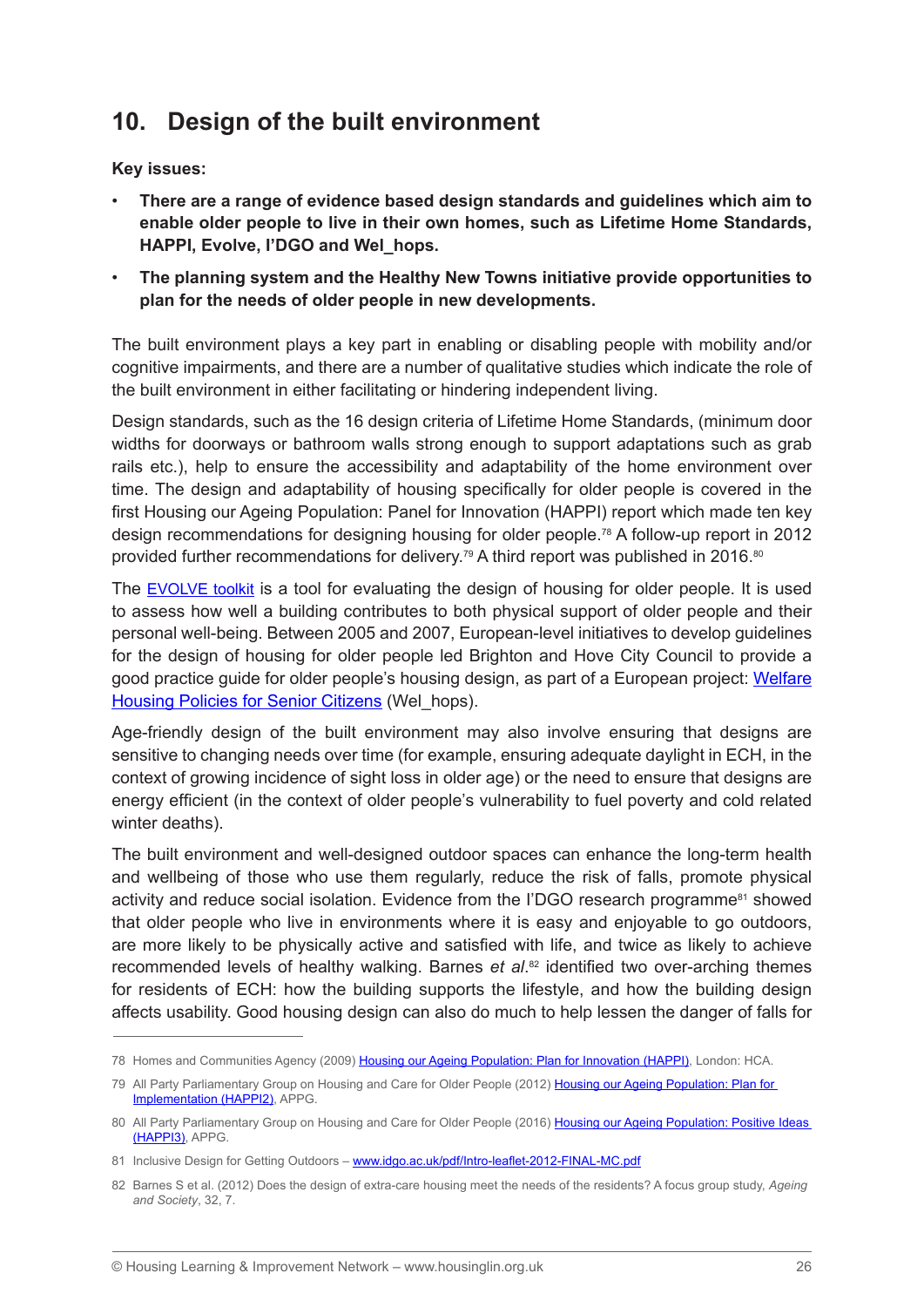people with poor vision as the RNIB and The Thomas Pocklington Trust report.83 However, robust evidence on reducing expenditure as a result of the design of, or changes to, the built environment does not appear to be available.

The [DWELL](http://dwell.group.shef.ac.uk/) (Designing for Well-being in Environments for Later Life) project is an architectural design research project at the University of Sheffield. The researchers are working with Sheffield City Council to examine current policy and practice relating to the planning, commissioning and management of housing for an ageing population. In collaboration with stakeholder organisations, the team aim to develop ideas and methods to improve working practices and outcomes.

The LGA's commission on housing calls for partners to come together to understand how to shape healthy places and what older people want from the local housing offer, and strategically plan for the mix of housing that responds to demographic change and creates inclusive communities. Health and Wellbeing Boards have a role to play in bringing together planners, environment, housing, health and social care partners to provide a shared understanding of where there are opportunities and gaps in provision that can be reflected in local planning policy.84

In London, planning quidance emphasises the importance of engagement with older people.<sup>85</sup> The guidance provides advice to local authorities and other stakeholders on implementing inclusive design principles effectively and on creating an accessible environment in London, with particular emphasis on the access needs of disabled and older people. In Swindon, the Borough Council is working to design health into a major new development at Wichelstowe which has planning permission for 4,500 new homes. Barking Riverside (one of the ten Healthy New Towns demonstrator sites) is applying the latest learning on 'age-friendly' built environments and public spaces to the development of 10,800 new homes planned over the next 15 years; and **[Ebbsfleet](https://www.england.nhs.uk/ourwork/innovation/healthy-new-towns/ebbsfleet/) Garden City Healthy New Town** project will result in up to 15,000 new homes.

<sup>83</sup> Thomas Pocklington Trust and RNIB (2010) *Making the most of your sight.*

<sup>84</sup> LGA (2016) *Building our homes, communities and future*, LGA.

<sup>85</sup> GLA (2014) Shaping Neighbourhoods Accessible London: Achieving an inclusive environment – Supplementary Planning Guidance.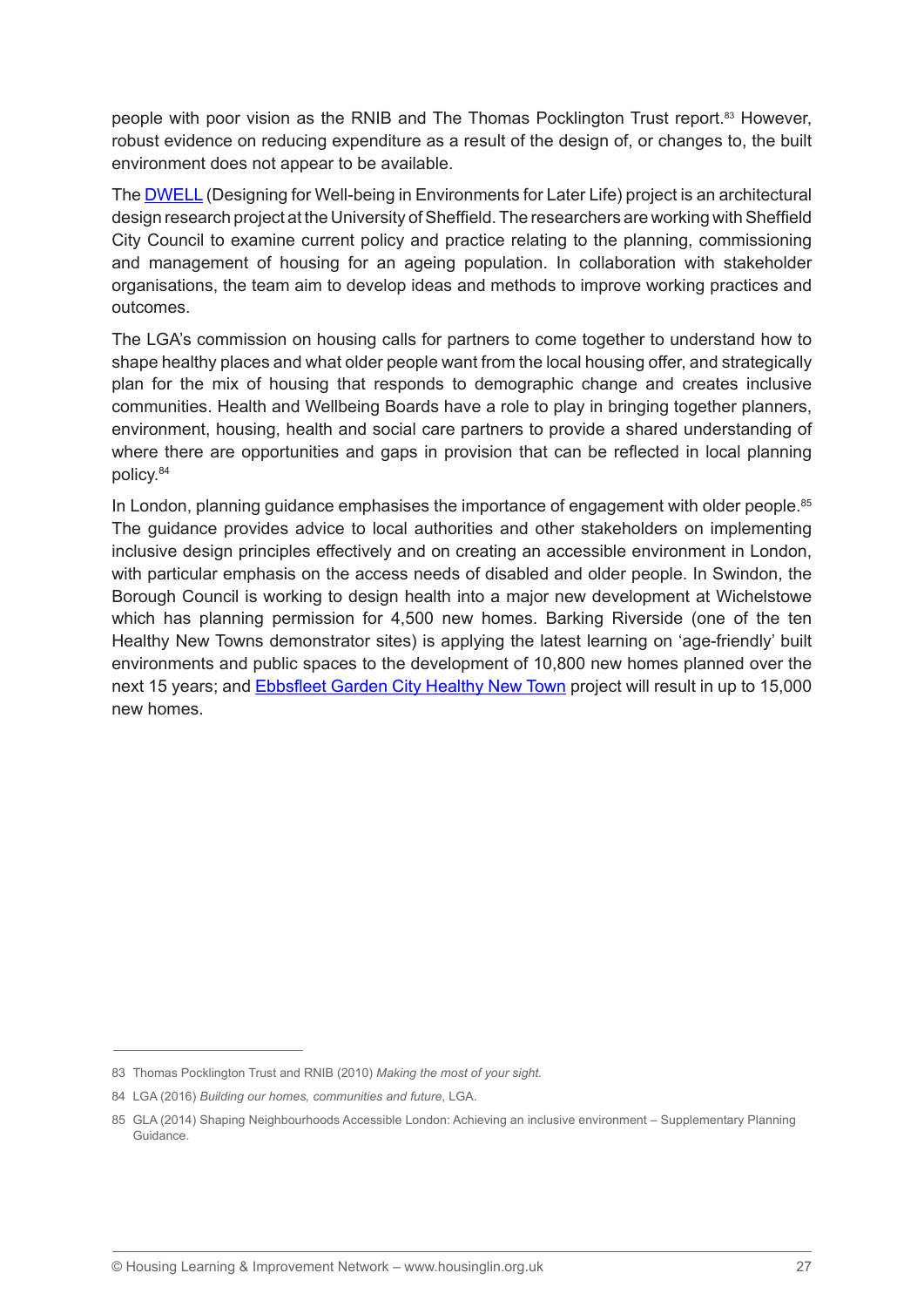### **11. Warm housing and reducing fuel poverty**

**Key issues:**

- Older people are at particular risk of excess cold due to fuel poverty.
- Targeted services for older people to reduce the risk of excess cold can improve **well-being, improve physical health and generate savings to the NHS.**

Over one-fifth of all older household groups (21-22%) lived in a home that failed to meet the Decent Homes standard in 2012; and 780,000 households aged 55 years and over were in fuel poverty. The English Housing Survey assesses Housing Health and Safety Rating System (HHSRS) excess cold using modelled energy efficiency data. Excess cold is categorised as a home where the Government's Standard Assessment Procedure (SAP) is lower than 33.59. The most vulnerable people at risk from excess cold are aged 65 year or over; and it is one of the most common Category 1 hazards found in older people's homes. Around 8% of households aged 80 years or over (106,000) lived in a home with a risk from excess cold.<sup>86</sup>

In the KSS area, the most recent available [data](https://greendealeco.wordpress.com/2012/04/14/fuel-poverty-data-for-england/) indicate that 13.5% of all households in Kent were living in fuel poverty, compared with 10.6% in Surrey, 14.0% in East Sussex and 12.6% in West Sussex.

Some older people may have a cold home because of the expense of heating, but fuel poverty is closely related to the energy efficiency of a house, as well as to income and fuel prices. According to the BRE, undertaking all the work to reduce the risks of excess cold is almost £3 billion, and comprises 70% of the total repair costs to address all of the poorest housing. Nonetheless, mitigating the risks of excess cold would also result in NHS savings of £440 million, around 70% of the total estimated savings from tackling poor housing, and the work would pay for itself in around seven years.<sup>87</sup> There are potentially additional savings resulting from such a preventative approach, including savings to social care and benefits to individuals, such as a reduction in risk of harm and a likely improvement in the quality of life.<sup>88</sup>

The relationship between indoor heating and excess winter deaths has been well studied. Wilkinson and colleagues<sup>89</sup> concluded there is a 23% excess of deaths from heart attacks and strokes compared to non-winter months. The authors found that there is *'a credible chain of causation which links poor housing and poverty to low indoor temperatures and cold related deaths'*.

A systematic review concluded that housing investment which improves thermal comfort in the home can lead to health improvements, especially where the improvements are targeted at those with inadequate warmth and those with chronic respiratory disease. The reviewers found that the available evidence indicates that housing which is an appropriate size for the householders and is affordable to heat is linked to improved health and may promote improved social relationships within and beyond the household.<sup>90</sup>

<sup>86</sup> Garrett H & Burris S (2015) *Homes and ageing in England; Briefing Paper*, BRE/PHE

<sup>87</sup> Garrett H & Burris S (2015) Op.cit.

<sup>88</sup> Garrett H, Roys M, Burris S, Nicol S (2016) Op. cit.

<sup>89</sup> Wilkinson P, Landon M, Armstrong B, Stevenson S, Pattenden S, McKee M and Fletcher T (2001) *Cold comfort: The social and environmental determinants of excess winter deaths in England, 1986–96*, The Policy Press, Bristol for JRF.

<sup>90</sup> Thomson H, Thomas S, Sellström E, & Petticrew M (2013) *Housing Improvements for Health and Associated Socio-Economic Outcomes: A Systematic Review*, Campbell Systematic Reviews, Campbell Collaboration.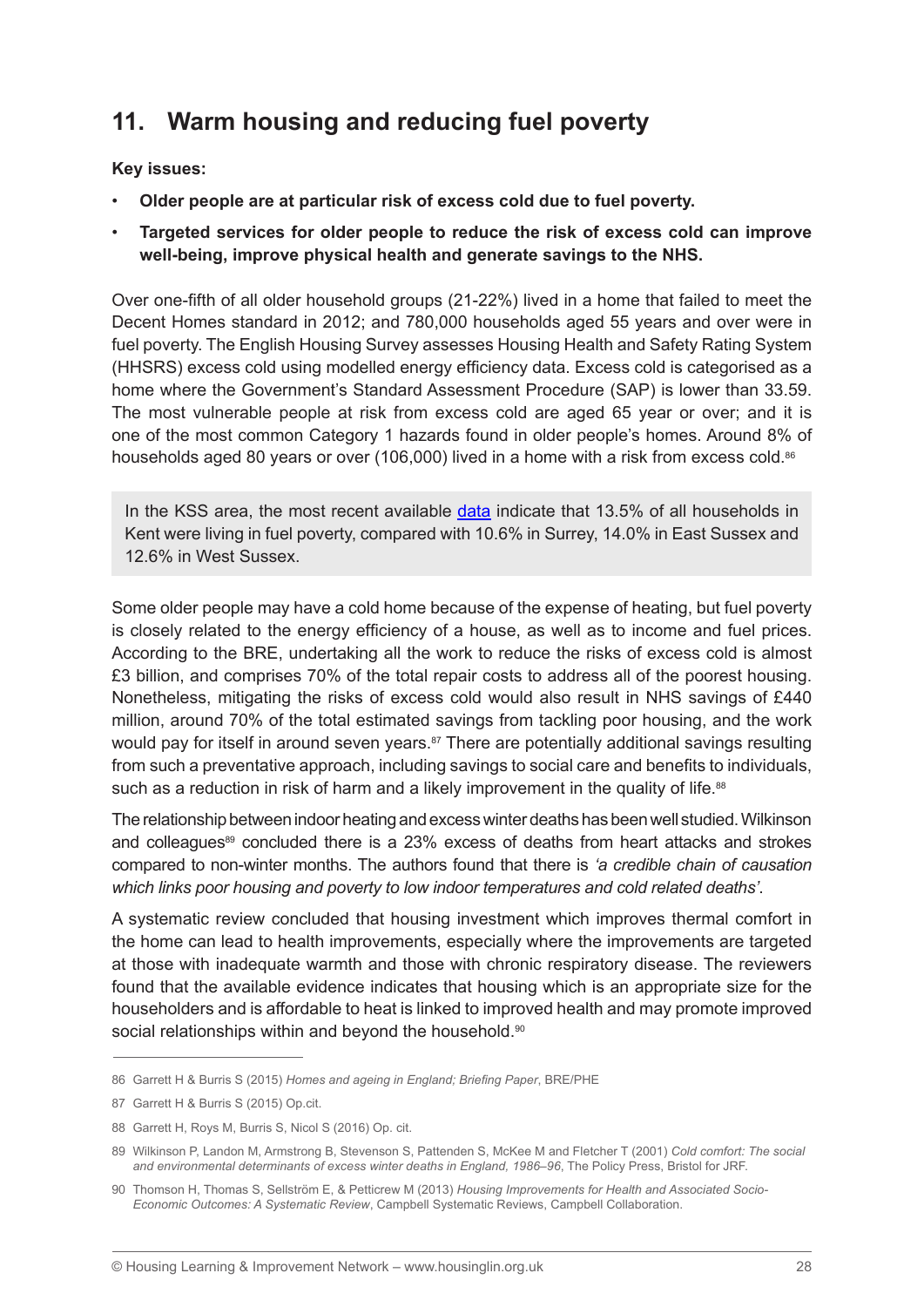In Birmingham, the housing strategy and partnerships team estimated that excess cold hazards in private sector homes cost the NHS £16.8 million per annum. The age groups most affected by these hazards are people aged 65 and over. The costs associated with remedying defective properties were estimated to be £4.9 million and it was assumed the remedy would remain effective for 10 years. The average length of time to payback these costs in years was therefore 0.29 years.<sup>91</sup>

The Healthy Homes Dorset project which was led by Public Health Dorset used a population based approach to target those aged 75 and over who privately rented or owned their own home with a view to insulating a target of 300 homes across Dorset. An interim evaluation concluded that targeting individuals would be a more effective approach.92

Warm Homes Oldham is led by a group of eight local social landlords with an initial upfront investment from Oldham Council and the CCG. It is delivered by Keepmoat, in partnership with the Citizens Advice Bureau. The service offers a range of support to help households out of fuel poverty. To be eligible for the service, at least one person in the household must be either: under 16 or over 50 years old, pregnant, suffering from a physical disability or mental illness, or presenting symptoms of an illness or disability exacerbated by cold.

During the first year, the scheme worked with 586 households, mostly owner-occupiers, and brought 439 households (properties) out of fuel poverty, (in total 1,074 people). A follow-up survey demonstrated that: 60% of respondents with a physical health problem said that their health had improved; 80% reported a positive impact on their general health and wellbeing; and 84% now spent less on heating. The scheme also demonstrated wider health benefits: behaviour change in relation to energy use, improving health and wellbeing.93

<sup>91</sup> Birmingham City Council's Housing Strategy and Partnerships Team (2011) Housing and public health: towards a health [impact assessment](http://www.apho.org.uk/resource/item.aspx?RID=104769), Birmingham CC.

<sup>92</sup> Pearce R & Lemon D (2016) *Healthy Homes Interim Report - Phase 1*, Public Health Dorset.

<sup>93</sup> SITRA (2014) *Study into the Impact of the Housing Workforce on Health Outcomes*, SITRA.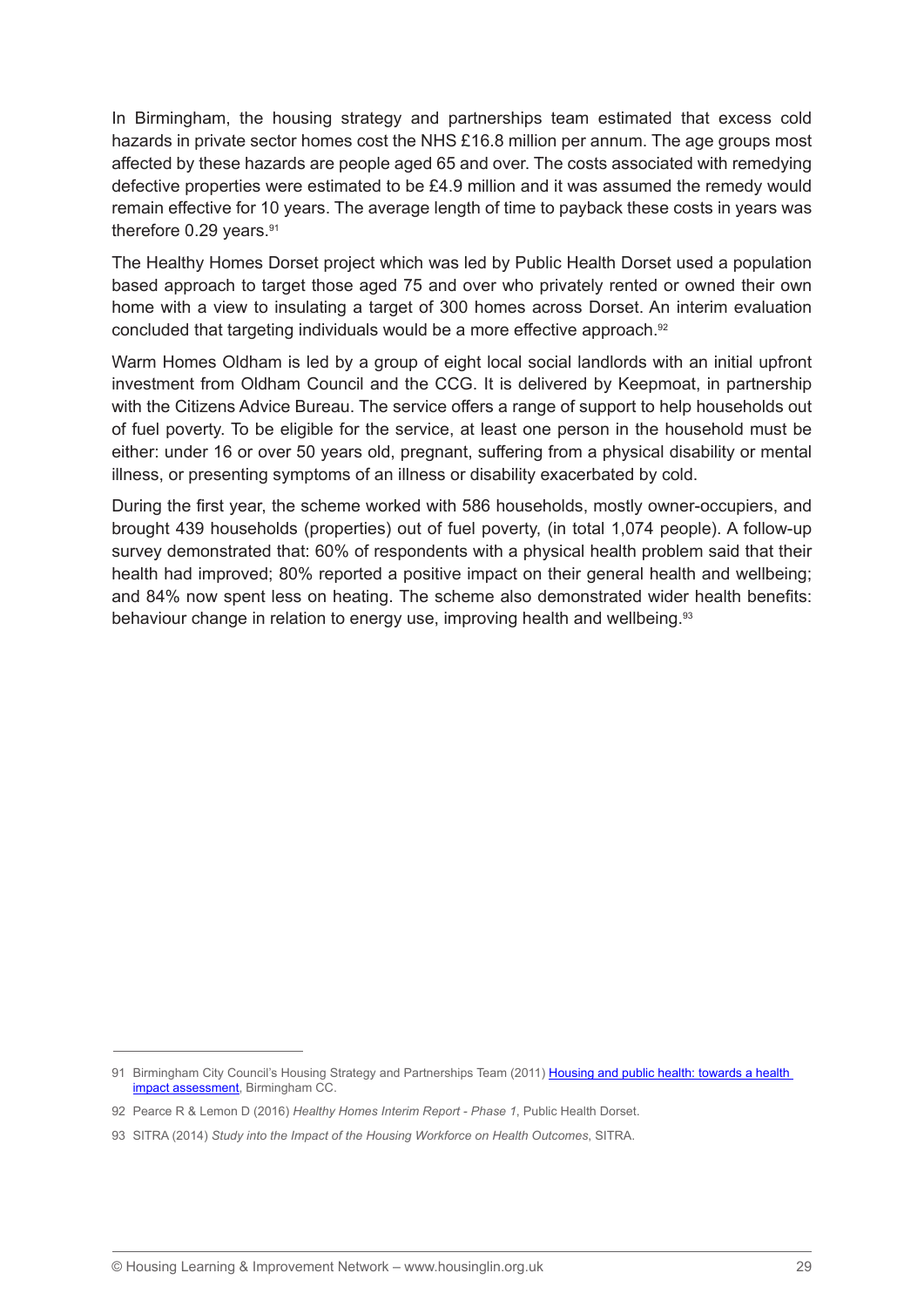### **12. Dementia related**

**Key issues:**

- • **A number of housing providers are providing housing-based initiatives for residents with dementia.**
- **These have not yet been evaluated in terms of health outcomes, expenditure or resident experience, apart from a small ECH scheme for people with dementia.**

Recorded prevalence of dementia among people aged 65 and over in the KSS area was 4.0% in Kent, 4.3% in Surrey, 4.2% in East Sussex and 4.4% in West Sussex, compared with the prevalence for England of 4.3% in 2015.<sup>94</sup>

A number of housing providers are developing initiatives aimed to support and enable people living with dementia and their carers. These include harnessing local volunteers and building new peer support mechanisms to help people adjust to living with dementia. There has been little evaluation of these relatively recent initiatives.

Gentoo, a Sunderland-based housing association, is piloting a new software package it has developed called 'Healthwise'. With funding from the North East Dementia Alliance, the system records concerns, monitoring individuals who might be at risk of losing their independence or experiencing age-related memory loss. Gentoo is working with a local council, a GP practice and its CCG, to pilot a new initiative for early interventions when physical health and/or agerelated memory loss becomes a cause for concern.

Under an agreement with the council, GPs are able to prescribe boilers for people living in cold homes which are then fitted by Gentoo. The association has also been contracted to help with repairs and maintenance of 'right to buy' properties which are 'pepper-potted' within the social housing estate they manage. The Healthwise system pulls intelligence, gained by frontline staff into the current housing management system and can then proactively flag up that *'something's not right'*.

Concerns recorded on the Healthwise system trigger a referral to the in-house Well-being Team which will make a home visit where appropriate. The team completes a holistic needs assessment and arranges appropriate follow-up action if necessary. All frontline staff have received dementia awareness training to help them identify problems and members of the Well-being Team have received training in memory screening and dementia awareness from a local GP practice, with support from the Clinical Commissioning Group. If there is cause for concern, Gentoo will – with consent – refer people to their GP and or local Memory Service for further assessment.<sup>95</sup>

Notting Hill Housing Trust has established the Penfold Community Hub. This provides access to a wide range of services and information for anyone over 50 who lives in Westminster, with an emphasis on those who are isolated, vulnerable or frail. The Hub receives funding from the City of Westminster and Central London CCG. Services include:

<sup>94</sup> Public Health England [Dementia](http://fingertips.phe.org.uk/profile-group/mental-health/profile/dementia/data) Profile

<sup>95</sup> National Housing Federation/HACT (2015) *Transforming care pathways for people with dementia Linking housing, health and social care*, London: NHF.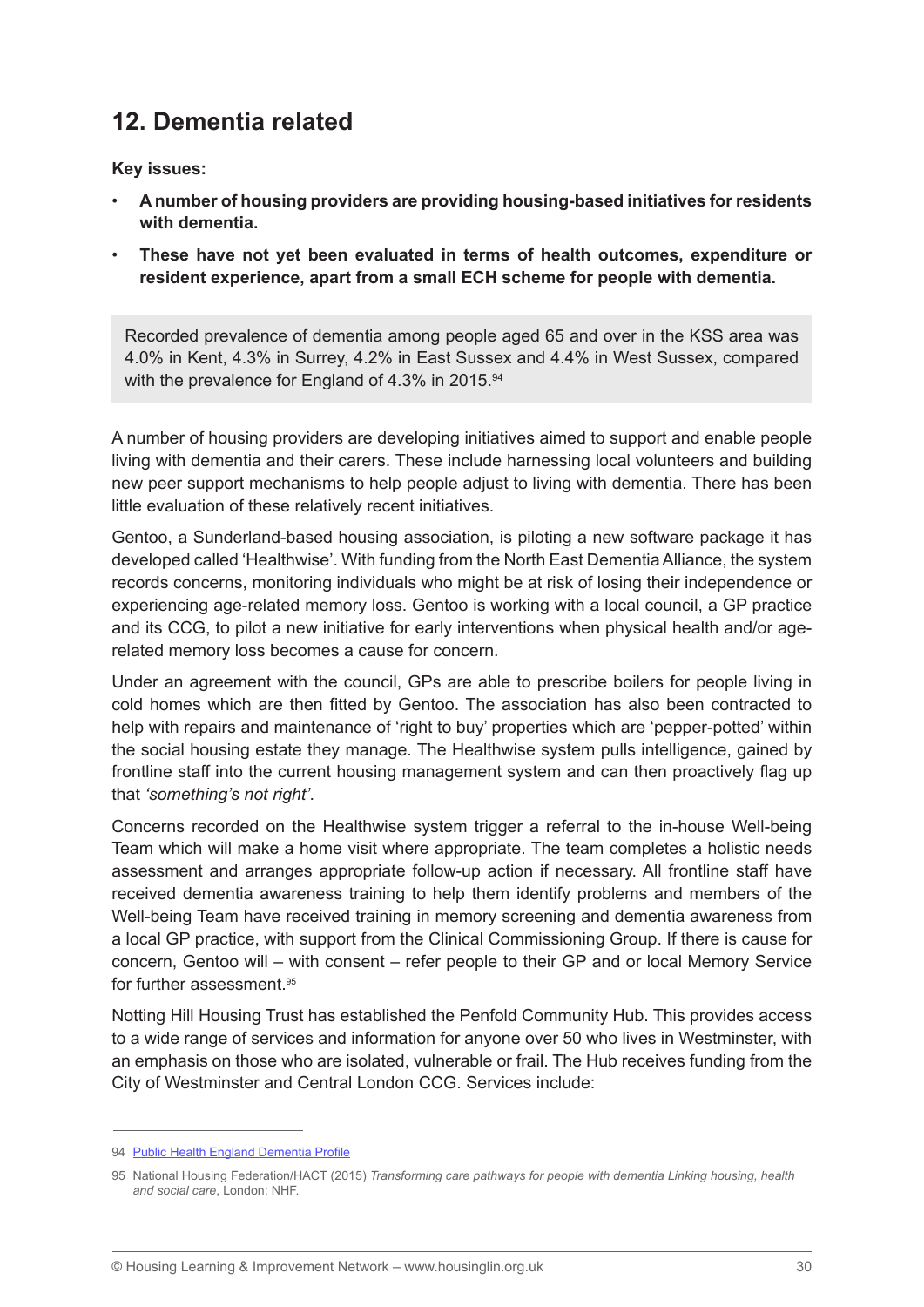- Regular information sessions, provided by staff from the Dementia Centre, at different locations in the community. These are open to all older people and carers and focus on issues or concerns around dementia.
- • A programme of activities to meet their needs, provided both by the Hub and other local agencies.
- Referrals of individuals and family members to the Dementia Adviser when there are concerns about possible symptoms.
- A Dementia Café to promote the Hub to people with dementia and their carers, including sessions at Lord's Cricket Ground and Westbourne Park.

Notting Hill Housing Trust's model includes a shared strategic approach across multiple strands of activity aimed at improving dementia care, including: extra care services, day services, community service hubs, sheltered housing, housing support services, and estate management.96

The design of the home is important for people living with dementia. The top ten housing adaptations have been outlined by the Dementia Services Development Centre.<sup>97</sup> Irwell Valley Housing Association in collaboration with Manchester City Council developed an extra care housing scheme with six apartments and four bungalows, for older people with dementia and other memory loss conditions. It contains features which are designed to assist clients with day-to-day living, including: building design that minimises confusion; a culture of dignity; gas monitors that cut off the gas supply if a cooker is left on; door sensors that alert the night care worker if a tenant has opened a door; colour coding and personalisation (shelves/cubby holes with personal items) at the entrances to each flat to help each tenant identify their door; glassfronted kitchen units so tenants can see which cupboards items are kept in; a single secure entrance and exit to ensure the safety of residents, both in stopping unwanted visitors coming in and by reducing the risk of tenants wandering.

A report for the Department of Health Care Services Efficiency Delivery programme in 2009 concluded that the scheme gave people with dementia more choice and control over their lives and the support they receive, meaning that more than 50% of its high need clients were able to live independently until the end of their life. The scheme offered good value for money and had reduced demand for NHS services from people with severe dementia through a marked reduction in visits to A&E, hospital admissions and ambulance and police call-outs (in relation to less incidents of wandering).<sup>98</sup>

South Norfolk Council working with South Norfolk CCG and Norfolk County Council established a dementia home improvements grant scheme in 2015. Referrals are taken from a variety of partner agencies involved in supporting people with dementia and from carers. There is a short simple application process, following which applicants are assessed by an independent living team and allocated to a Handy Person service. Handyperson contractors have been trained to identify further measures needed.

In Norwich, Cotman Housing Association offers a grant of up to £2,500 for minor adaptations to help the individual, and their carers better cope with the challenges of living with the

<sup>96</sup> National Housing Federation/HACT (2015) Op. cit.

<sup>97</sup> Dementia Services Development Centre (2010) *10 Helpful Hints for dementia design at home*, DSDC.

<sup>98</sup> Andrews J & Molyneux P (2013) *Dementia: Finding housing solutions*, London: National Housing Federation, the Dementia Services Development Centre, the Housing Learning and Improvement Network and Foundations.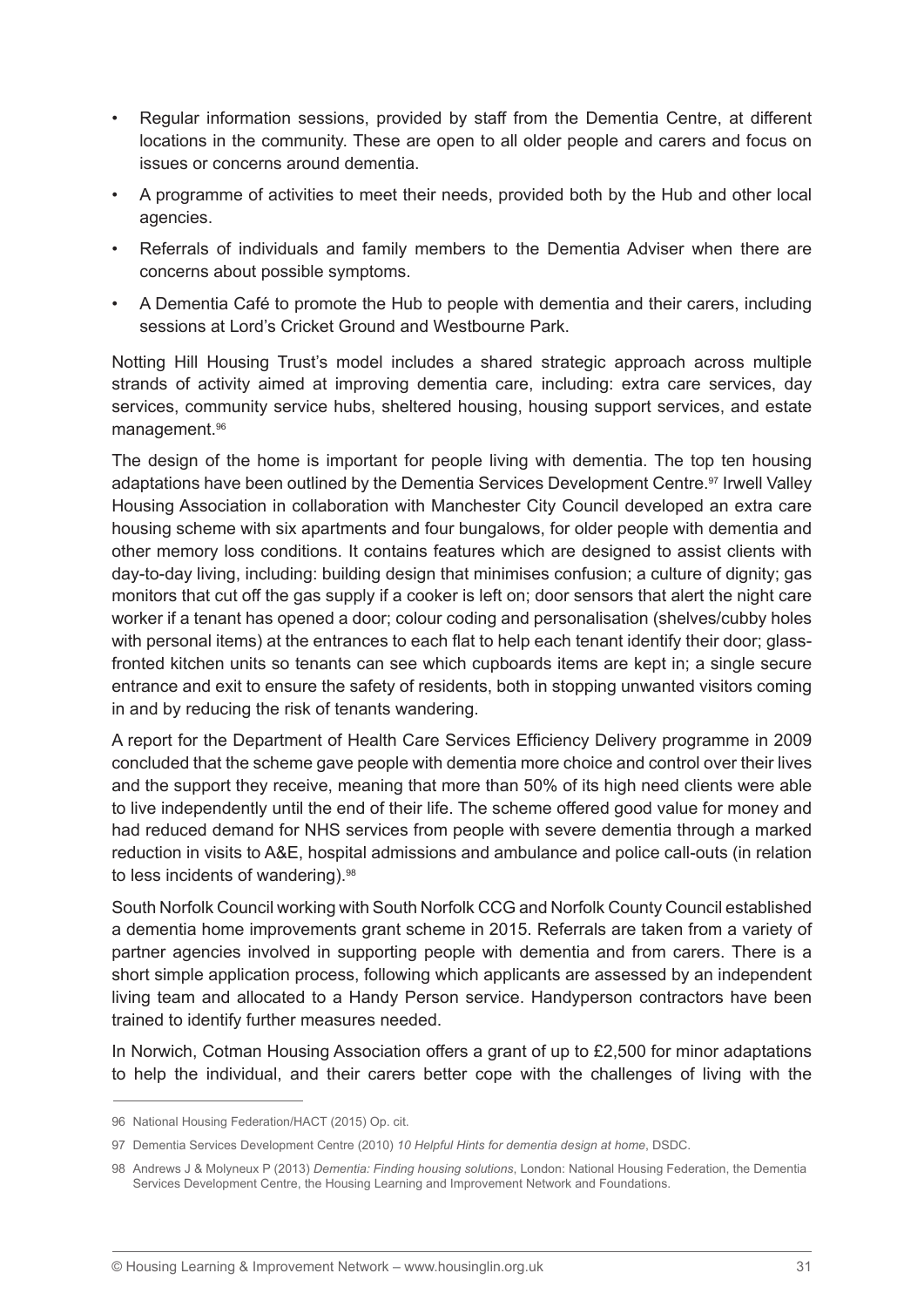dementia. The grant covers many different types of adaptations which can enable people to better manage their environments, for example:

- • Replacing floor coverings that cause confusion or safety issues
- Replacing tiling or bathroom fittings to improve visual perception
- Installing noise reduction measures
- Changing lighting schemes to improve visibility around the home

The service is carried out by the Norwich Home Improvement Team.

The Guinness Partnership carried out an audit to establish how dementia friendly it was in 2015. Following this, the Partnership decided to: test how it can adapt its service offer for customers living with dementia in a pilot area; raise staff awareness and improve the advice and support available to them to help customers living with dementia; and identify where to integrate dementia friendly measures into the Partnership's systems, processes and training programmes.99

<sup>99</sup> The Guinness Partnership (2015) *Becoming a dementia friendly organisation*, TGP.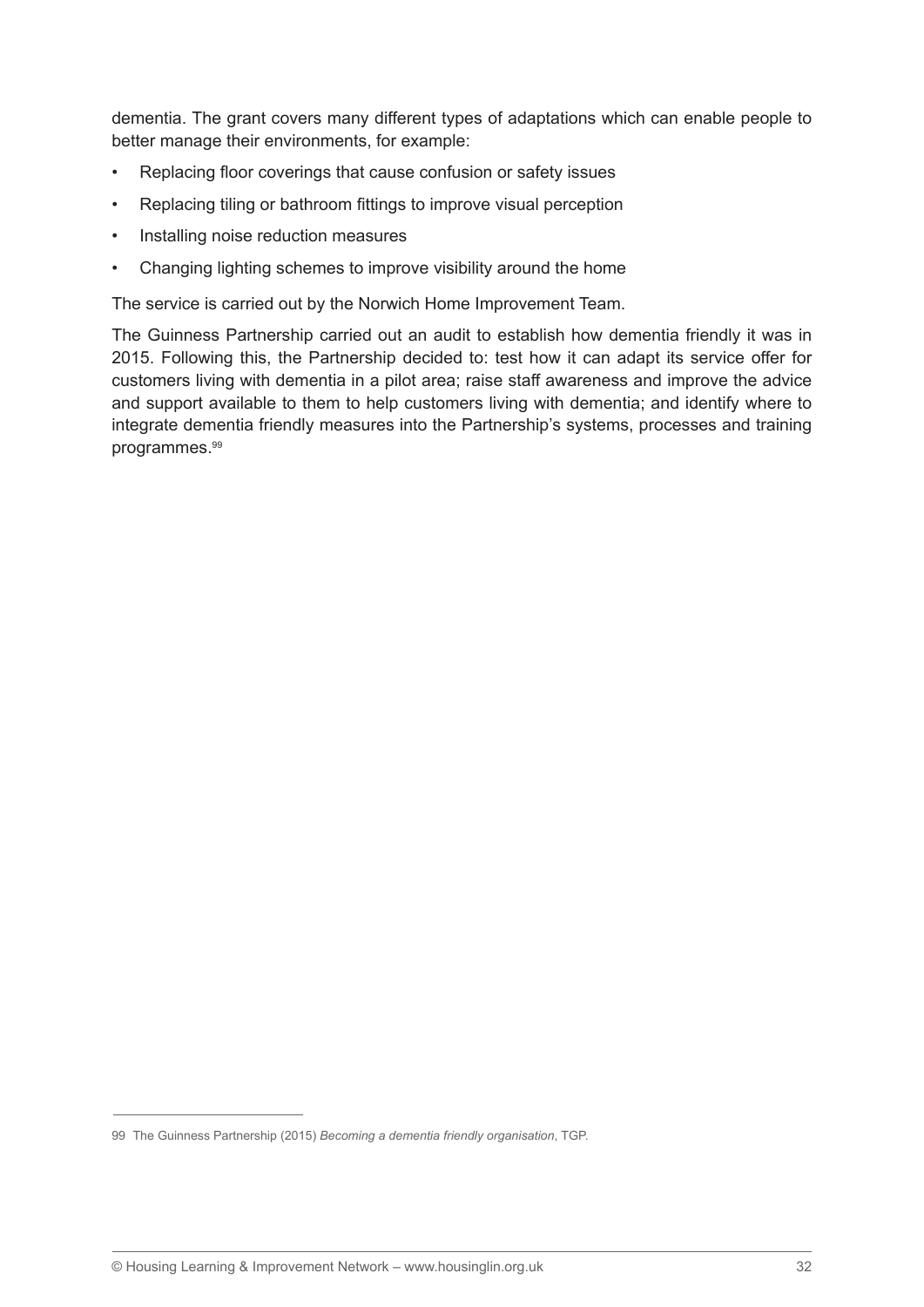### **13. Other**

#### **Key issues:**

Other housing based initiatives include: a health and well-being project, a healthy **living project in Hyde, and a social prescribing service in Doncaster.**

Family Mosaic is involved in research to test the most effective way of delivering a new healthbased service to tenants who are aged 50 and over. The long-term aims of the service are twofold: to improve the health of some older social housing residents and to save the NHS money in the process. Following a three year pilot health and well-being service which resulted in residents reducing their NHS usage, particularly planned hospital appointments; and had a positive impact on the health of participants, especially the most vulnerable, the housing association is now developing a service focused on general needs tenants aged over 50, tailored according to need.

Participants will be randomly assigned to either the intervention group or control group. Each participant will be assessed at 0, 3 and 10-12 months using the PAM. Those in high need (levels 1-2) will be assigned a health navigator, who will work with them for three months on an intensive health coaching programme. They will be coached on how to be more active in managing their health, while simultaneously being signposted and connected with the relevant health, housing and community services they need. Those in medium need (level 3) will receive support from volunteers with specialist health knowledge. An online coaching package will be provided to those in low need (level 4) to continue self-managing their health. They will also be encouraged to coach those in the high need group (levels 1 and 2). Health navigators will identify home improvements and make referrals for aids and adaptations, and provide advice and signposting on housing issues and health management.<sup>100</sup>

Gedling Homes in partnership with Nottingham North and East CCG set up a Care4Me project with the aim of improving the health and wellbeing of carers and those for whom they care. Carers are offered health and well-being support, home modifications, social inclusion, practical support and access support. The project is currently being evaluated.

In a joint investment between Tameside and Glossop CCG and New Charter Homes, the Healthy Living Project has worked with GPs in Hyde to help patients aged 75 and over to maintain good health and avoid the range of situations and circumstances that can lead to non-elective hospital admission. Using social accounting methods, the following benefits have been reported:

- Value and benefits for primary care and acute health services, and health benefits for customers, worth £225,056.
- The overall value of social and health benefits and service impact delivered was £2.81 for every £1 spent (around 37 per cent of this in terms of averted NHS costs).<sup>101</sup>

Doncaster Social Prescribing Service is a partnership funded project, to which Doncaster CCG is a commissioning and contracting partner. People with long term conditions are referred to the service by their GP and are then linked in with local, non-clinical services. In 2015/16,

<sup>100</sup> Family Mosaic (2016) *Health begins at home: final report*, Family Mosaic.

<sup>101</sup> Buck D et al (2016) Op.cit.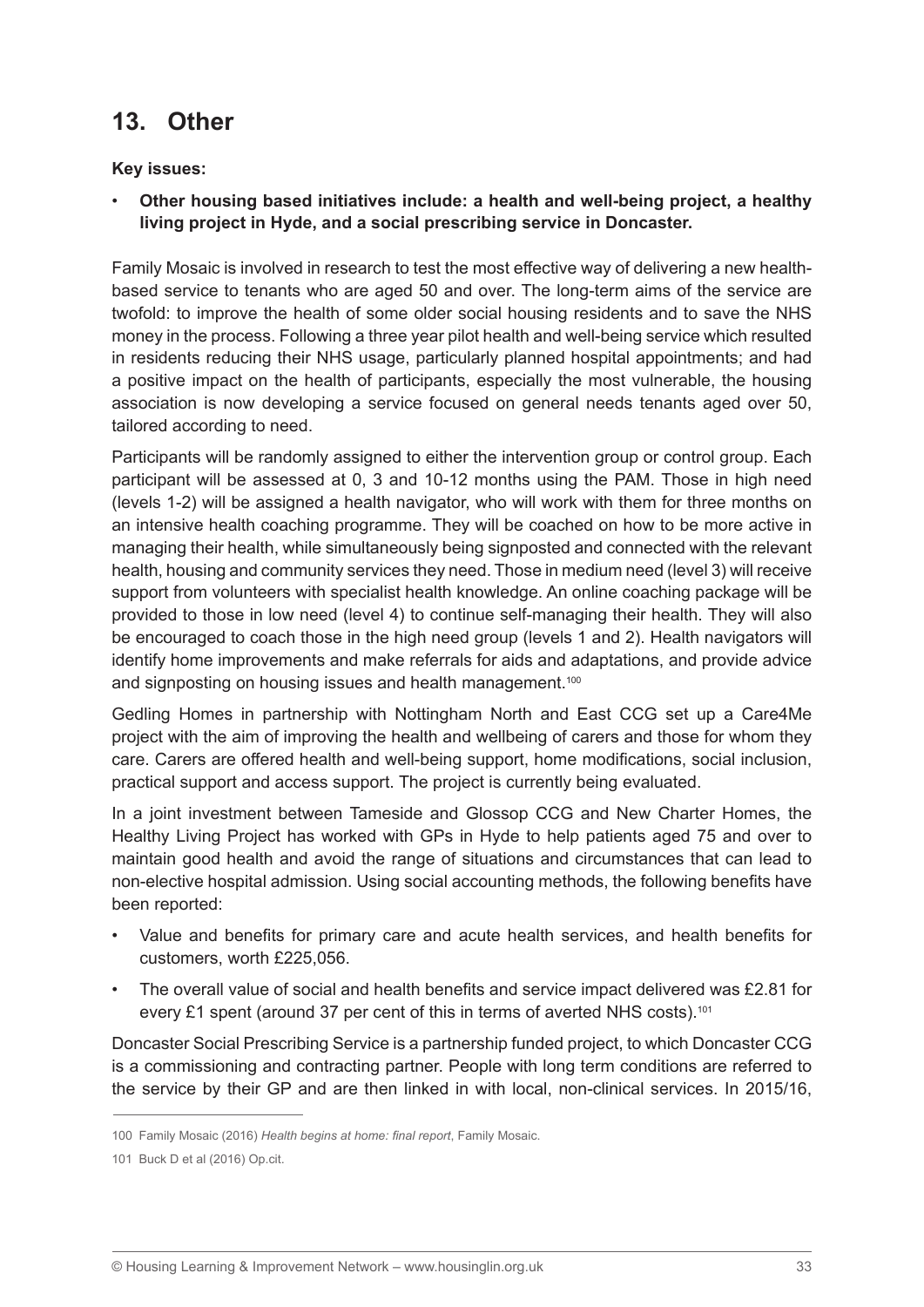the service engaged with 588 clients, with a 68% reduction of repeat GP appointments and improvements in customer resilience.<sup>102</sup>

Community hubs in Gloucestershire County Council have been designed for people over 55 years of age. They provide drop-in health, healthy lifestyle and social services and are usually located within extra care housing schemes. An evaluation conducted on the project found a 19.5% increase in social interaction of participants, an 11.6% improvement in independence and an improvement of reported health and wellbeing of 15%.<sup>103</sup>

<sup>102</sup> NHS England (2016) Op.cit.

<sup>103</sup> NHS England (2016) Op.cit.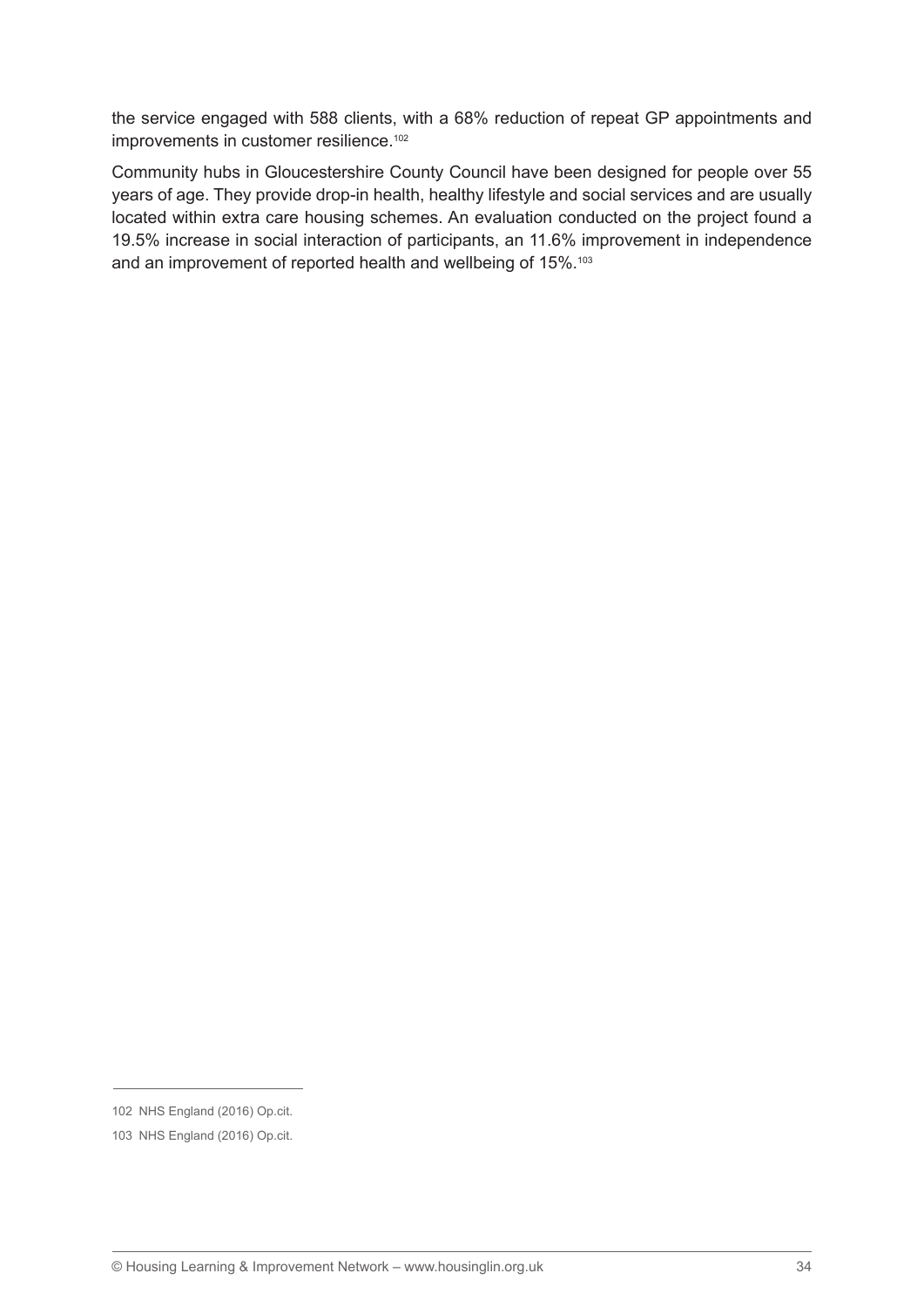### **14. Conclusion**

Housing and housing-related services can make a significant contribution to emerging models of integrated health and social care services, activities, and facilities. Such services can both help to avoid admission to hospital, facilitate discharge, and maintain the independence of older people. This review illustrates that there is a wide range of initiatives and approaches available, many of which overlap. Thus, discharge services may combine advice and information with aids and adaptations, handyperson services, falls prevention and warm home services.

There does not appear to be one single model, as the approach will need to be context specific and there may be scope to build on existing programmes in the local area. However, in many of the examples, there is a focus on joining up services around the individual patient or resident to simplify potentially complex service pathways, and to developing partnerships between health, public health, social care and voluntary sector organisations.

Evidence of the role of housing and housing-related services in improving health outcomes, reducing expenditure and improving resident or patient experience underlines the importance of involving housing in NHS plans for strategic transformation, budget-setting and integration. The pressures on the NHS to develop a more integrated approach provide an impetus to look for new ways in which housing and health can work together to achieve their objectives. This could include looking at how to use NHS land for extra care housing, or bringing housing information and advice into hospital discharge teams.

#### *Points for further consideration*

Some of the points which KSS AHSN may wish to consider further to this review are:

- • Would a local Health and Housing Memorandum of Understanding similar to the national one help to provide a framework for future developments?
- How does housing fit into local health and wellbeing strategies and/or local NHS Sustainability and Transformation Plans?
- Is there a need for locally agreed protocols on delayed transfers of care between local housing providers and the Acute Trusts?
- What steps are being taken to build partnerships between the local NHS and local housing providers? Does this include Ambulance services and local GPs?
- How does housing advice and information fit with local user involvement or patient activation initiatives?
- • Could vacant NHS estate be used to provide housing with care?
- • Do local NHS commissioners look at planned developments from the perspective of their health impact?

The following page provides a summary of the review in terms of the three areas identified as the focus of this review.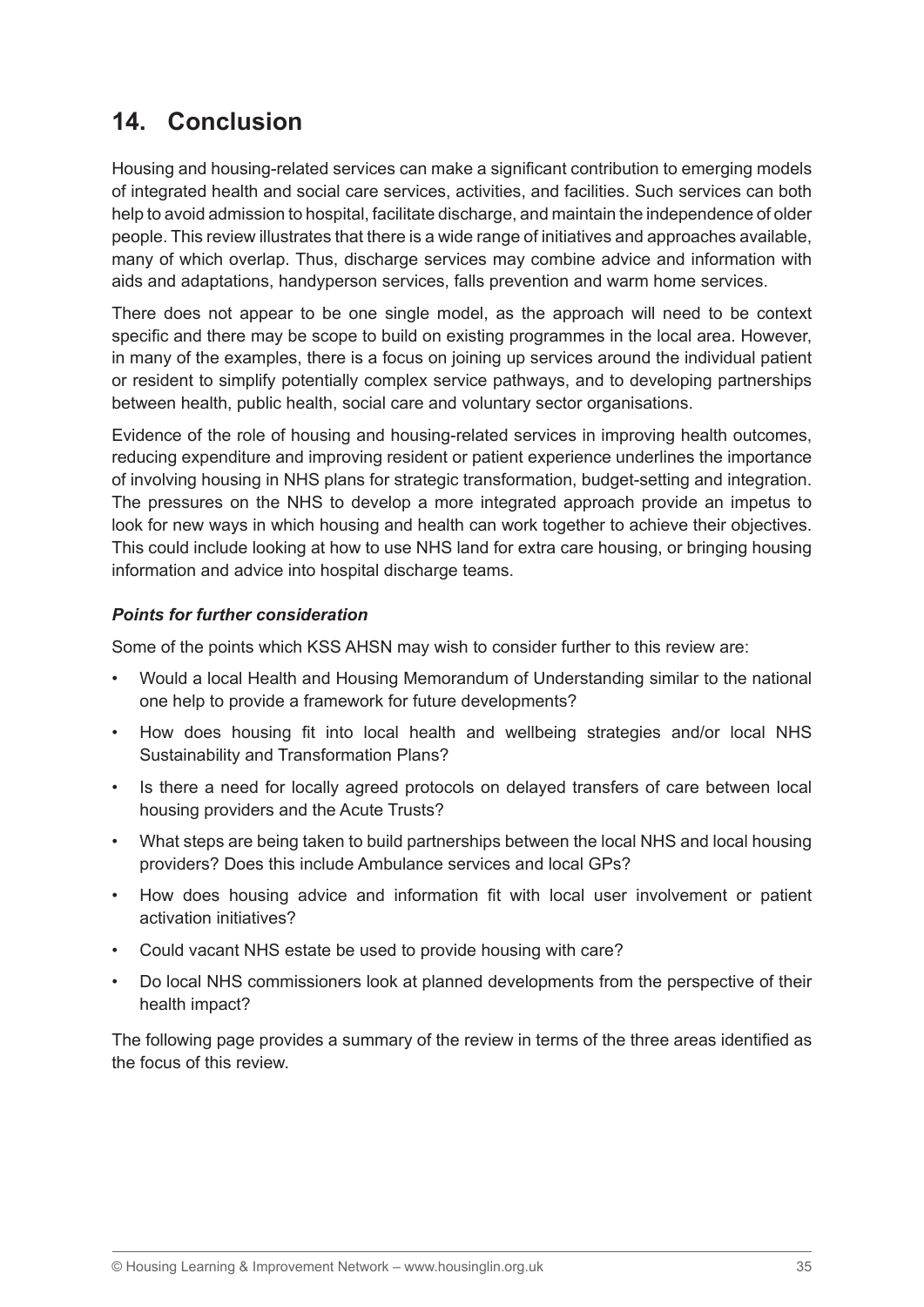#### **Summary of evidence**

|                                                 | Housing<br>with care | Advice and<br>information | Aids and<br>adaptations | Handy-<br>person | Falls<br>prevention | AT and<br>telecare | Discharge<br>services | Design of<br>built envt. | Warm<br>homes | Dementia<br>related |
|-------------------------------------------------|----------------------|---------------------------|-------------------------|------------------|---------------------|--------------------|-----------------------|--------------------------|---------------|---------------------|
| Improving<br>health<br>outcomes                 | Yes                  | Yes                       | <b>Yes</b>              | Yes              | <b>Yes</b>          | $\overline{?}$     | <b>Yes</b>            | $\overline{?}$           | Yes           | $\overline{?}$      |
| Reducing<br>expenditure                         | Yes                  | Yes                       | <b>Yes</b>              | Yes              | <b>Yes</b>          | $\overline{?}$     | <b>Yes</b>            | $\overline{\phantom{a}}$ | Yes           | $\overline{?}$      |
| Improving<br>patient/<br>resident<br>experience | <b>Yes</b>           | Yes                       | <b>Yes</b>              | Yes              | <b>Yes</b>          | Yes                | <b>Yes</b>            | Yes                      | Yes           | $\overline{?}$      |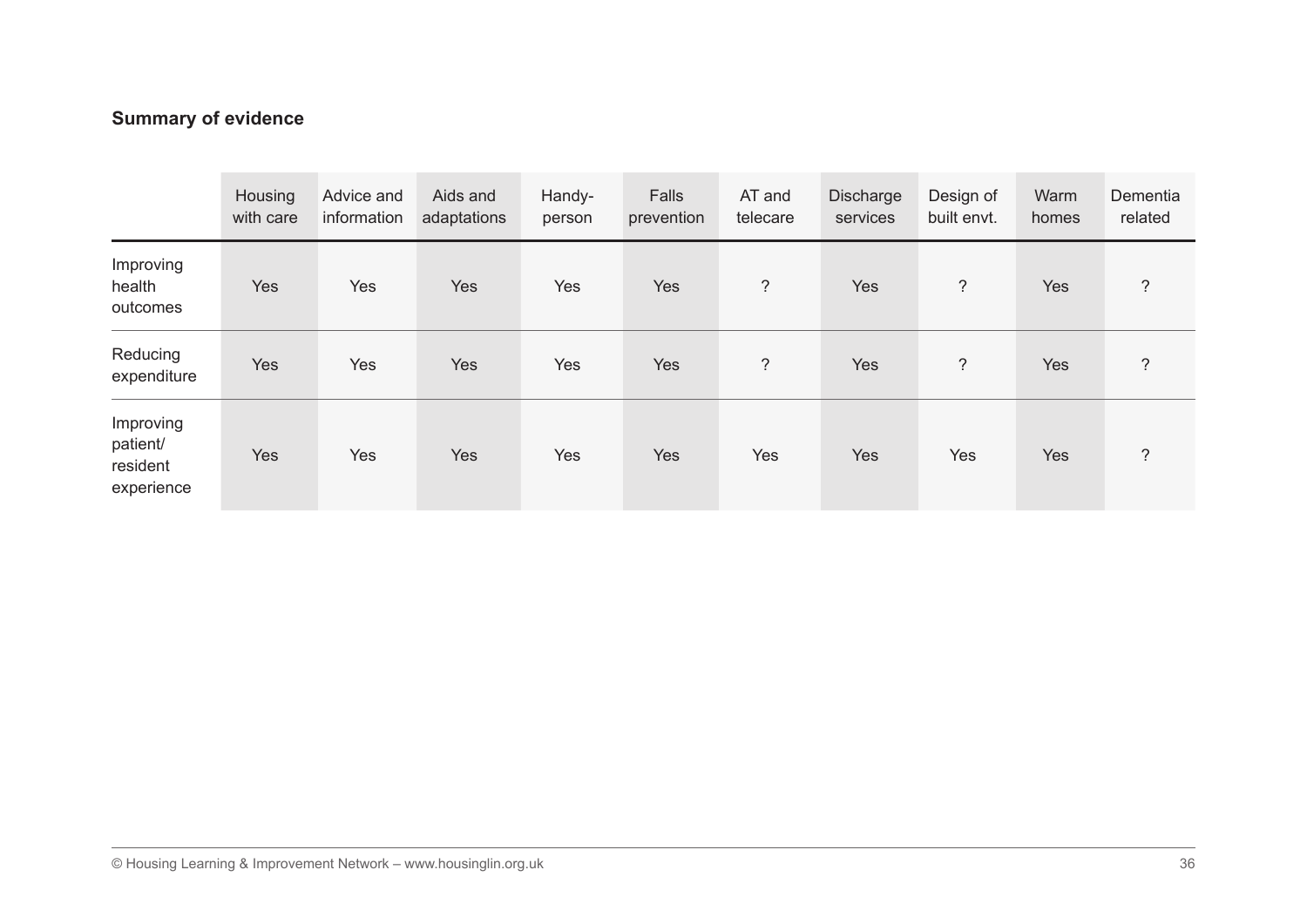#### **Acknowledgements**

We are grateful to Tracey Faraday-Drake (Kent Surrey Sussex Academic Health Science Network) for commissioning this report and her insight along with Emily Bird (National Federation of Housing), John Woolham (King's College, London) and Rachael Docking (Centre for Ageing Better) for their ideas and suggestions.

#### **About the authors**

Liz Cairncross is an independent researcher with a particular interest in housing, health and social care. Formerly, Head of Research at the Institute of Public Care, Oxford Brookes University, she has also been a Senior Lecturer in the Housing Studies Unit at Oxford Brookes University and a Senior Researcher at the Picker Institute.

Jeremy Porteus is founder and director of the Housing Learning and Improvement Network. Formerly the change agent at the Department of Health's Care Services Improvement Partnership responsible for Extra Care Housing fund, he is author of the influential HAPPI reports and a Fellow of the NIHR Social Services Care Research team, supporting transformation through knowledge sharing across housing, health and social care economies.

#### **About Kent Surrey Sussex Academic Health Science Network**

Our vision is to spread health and care innovation faster in Kent, Surrey and Sussex. This involves bringing together organisations and individuals to improve health, care and value and contribute to a vibrant local economy.

- We support a sustainable network to identify and adopt practice worth spreading, and help accelerate healthcare innovation.
- We are catalysts for the spread of innovation at pace and scale improving health, generating economic growth and helping facilitate change across whole health and social care economies.
- We connect regional networks of NHS and academic organisations, local authorities, the third sector and industry - responding to the diverse needs of our patients and populations through partnership and collaboration.
- We create the right environment for relevant industries to work with the health and social care system.

More information about KSS AHSN can be found at: www.kssahsn.net